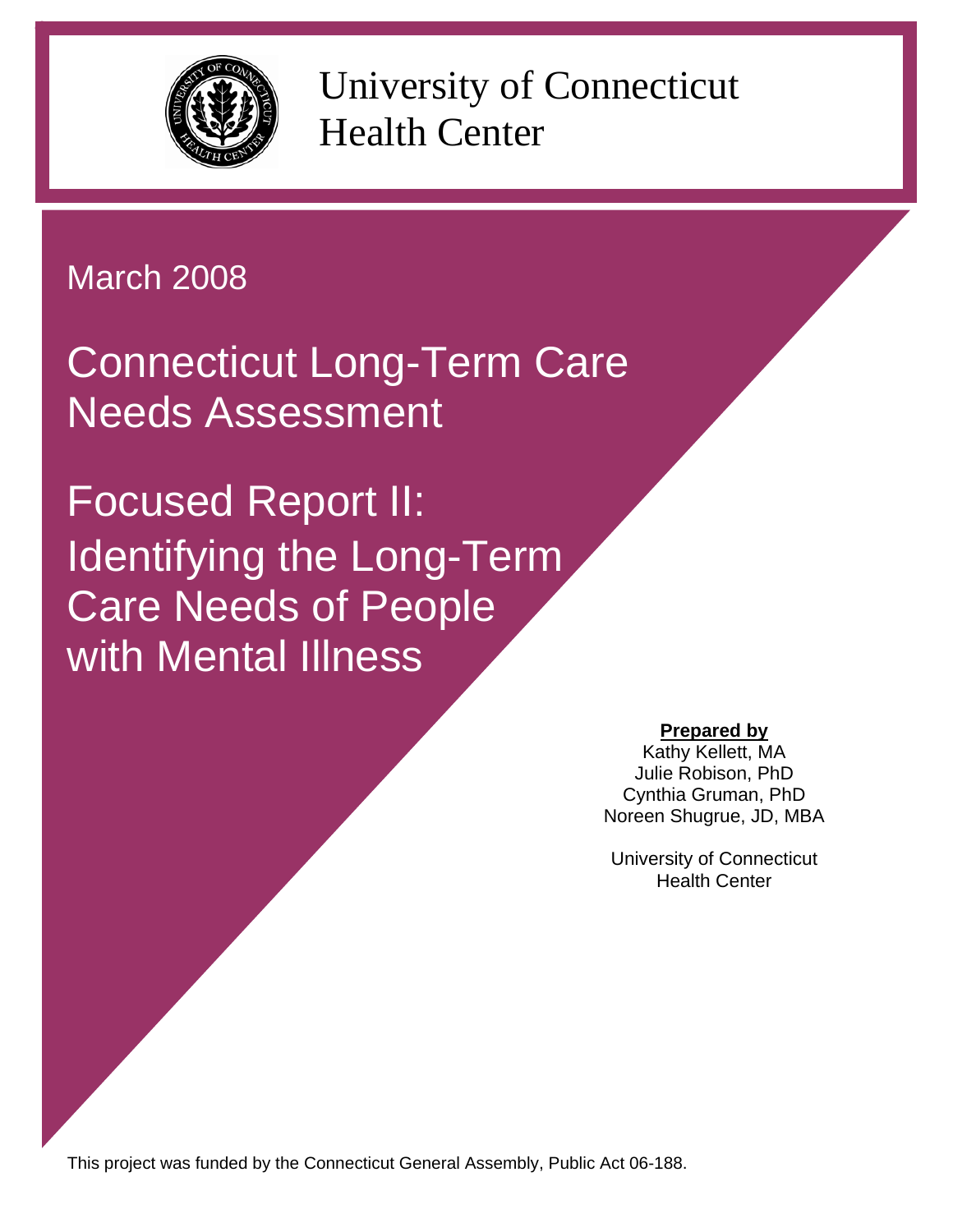#### **Acknowledgements**

We gratefully acknowledge the assistance and support of the Connecticut Commission on Aging, Long-Term Care Planning Committee, and Long-Term Care Advisory Council. We also would like to acknowledge the valuable assistance of numerous people from Connecticut state agencies, providers, and advocacy groups who provided information and guidance in the preparation of this report. Particular thanks go to David Guttchen and Barbara Parks Wolf from the Office of Policy and Management, and Julia Evans Starr and William Eddy from the Connecticut Commission on Aging.

Artwork included in this report was created by people in recovery from a mental illness.



*Mikey Welsh - 1*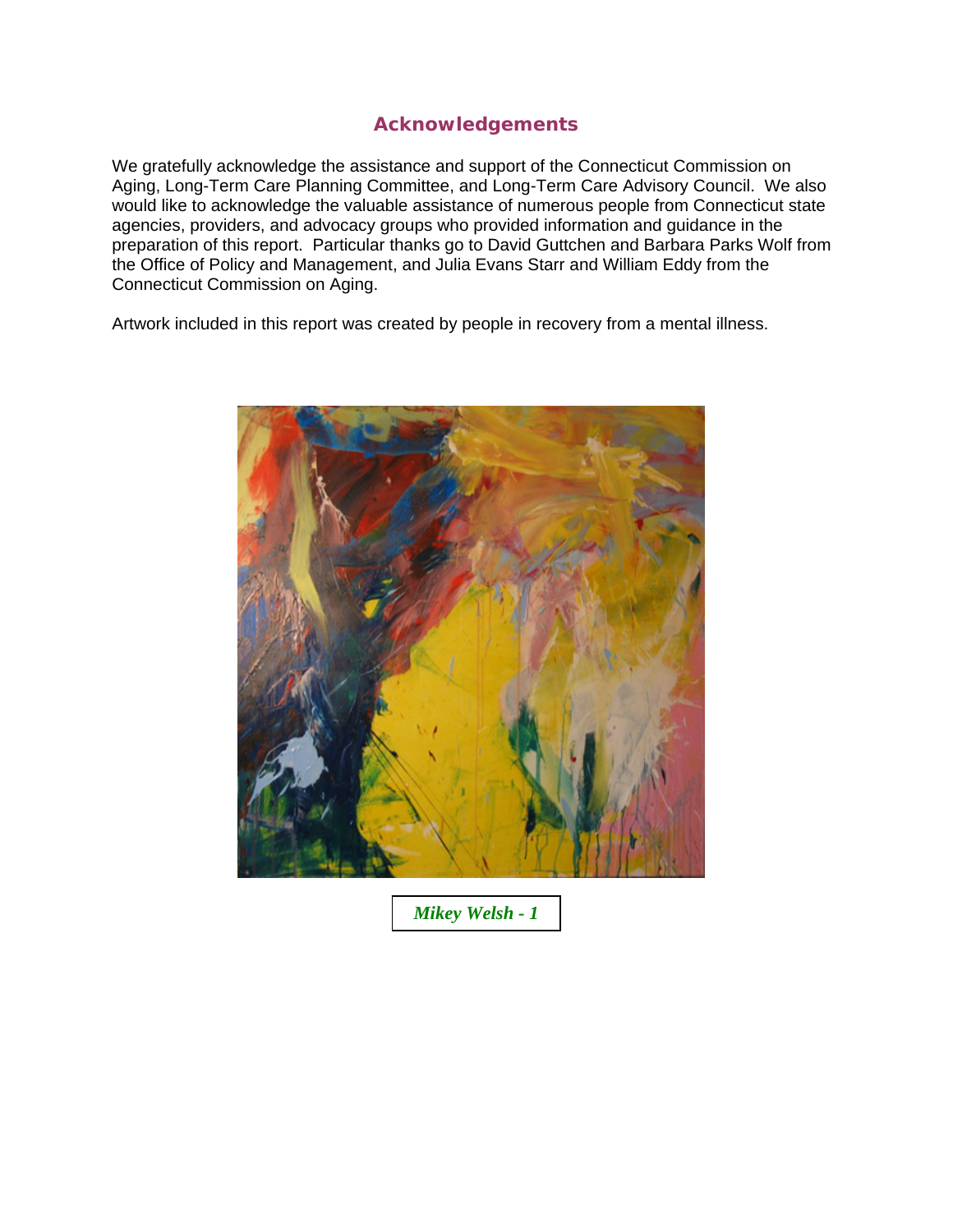# **Table of Contents**

| <b>Executive Summary</b> | $\overline{1}$ |
|--------------------------|----------------|
| <b>Background</b>        | $\overline{7}$ |
| <b>Purpose</b>           | 9              |
| <b>Methodology</b>       | 9              |
| <b>Analysis</b>          | 11             |
| <b>Results</b>           | 12             |
| <b>Recommendations</b>   | 50             |
| <b>References</b>        | 54             |
| <b>Appendices</b>        | 57             |
| <b>Appendix A:</b>       | $A-1$          |
| <b>Appendix B:</b>       | $B-1$          |
|                          |                |



*Carol Es - 2*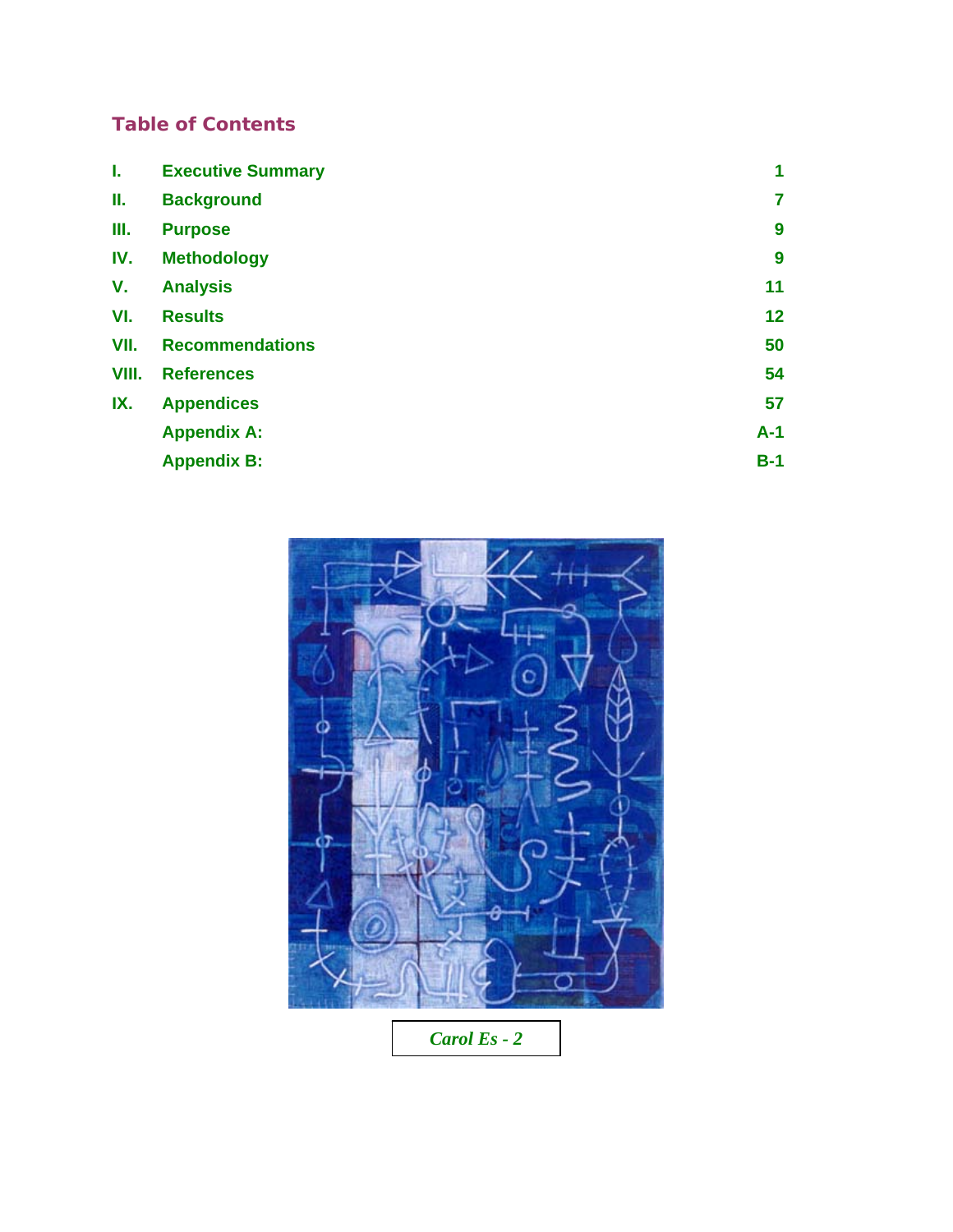## **Identifying the Long-Term Care Needs of People with Mental Illness in Connecticut**

## **I. Executive Summary**

- Mental illness strikes all age groups, genders, nationalities, and economic backgrounds and is a serious public health issue in the United States (Keyes, 2005).
- Mental illness refers to all diagnosable medical conditions that impair a person's thinking, mood, ability to relate to others, and daily functioning (American Psychological Association, 2000; Gazzaniga & Heatherton, 2006 ).
- Nearly 58 million Americans are affected by mental disorders and these disorders are the primary cause of disability in the United States (National Institute of Mental Health, 2007).
- Current estimates of prevalence suggest that 26 percent, or one in every four, American adults suffer from some diagnosable form of mental illness annually with about six percent, or one in seventeen, who experience serious mental illness (Kessler, Chiu, Demler, & Walters, 2005b).
- Mental health disorders have substantial economic and social costs and also relate to chronic conditions that need long-term care (World Health Organization, 2007).
- This focused report explores the long-term care needs of people with mental illness as identified in the 2007 Connecticut Long-Term Care Needs Assessment. Compared to people with other disabilities, the proportion of people with mental health disabilities is smaller in this sample than it would be in a representative sample of people with disabilities.
- The primary method of data collection was a self-administered survey mailed directly to a sample of Connecticut residents. This method was augmented by telephone interviews, survey packets distributed to organizations, and a web-based survey.



*Louis Wane - 3* 



*Louis Wane - 4*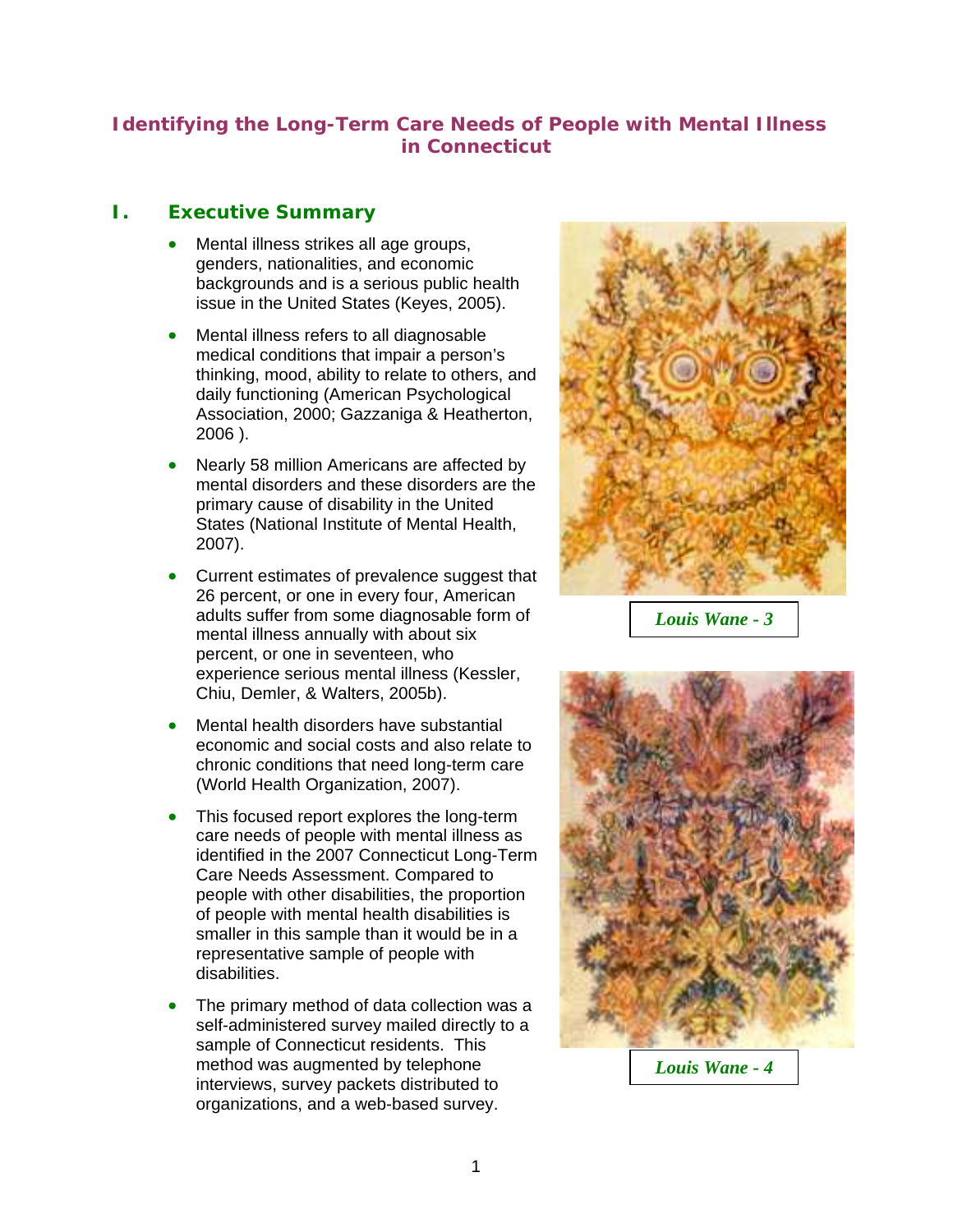#### **Summary of Key Findings**

Key findings of the 2007 Connecticut Long-Term Care Needs Assessment are organized under the following sections:

- $\triangleright$  Demographics
- $\blacktriangleright$  Health and Functioning
- $\triangleright$  Long-Term Care Plans, Service Use and Needs
- $\triangleright$  Social and Financial Support Needs

#### **Demographics**

- Nine percent of respondents (n=542) have a mental illness disability.
- People with mental illness were most likely to be in the 42-60 age category.
- There were higher rates of ethnic minorities in the disability groups than the no disability group.
- People with a mental illness disability had less education than those without.
- People with mental illness were most likely to be unemployed or working part time.

#### **Health and Functioning**

- Most people with a mental illness disability or other disability report only good or fair health.
- People with a disability other than mental illness reported a higher level of activities of daily living (ADL) impairment, but the two disability groups have almost the same impairment on instrumental activities of daily living (IADLs).

• People with mental illness disability reported most impairment in managing money and in taking medications correctly.

#### **Long-Term Care Plans, Service Use and Needs**

- The majority of respondents with mental illness are very likely or somewhat likely to continue to live at home, most likely with physical modifications or home health care services. Living in an apartment for people with a disability is also likely.
- Most people with a mental illness disability reported no plans to pay for long-term care.
- In order to remain in their current home, people with a mental illness disability reported the most need for transportation and homemaker services.
- Fifty-nine percent of people with a mental illness disability report using community long-term care services.
- More than half of respondents with mental illness reported needing more services.
- Not being able to afford services was the main reason people with a mental illness disability didn't get them.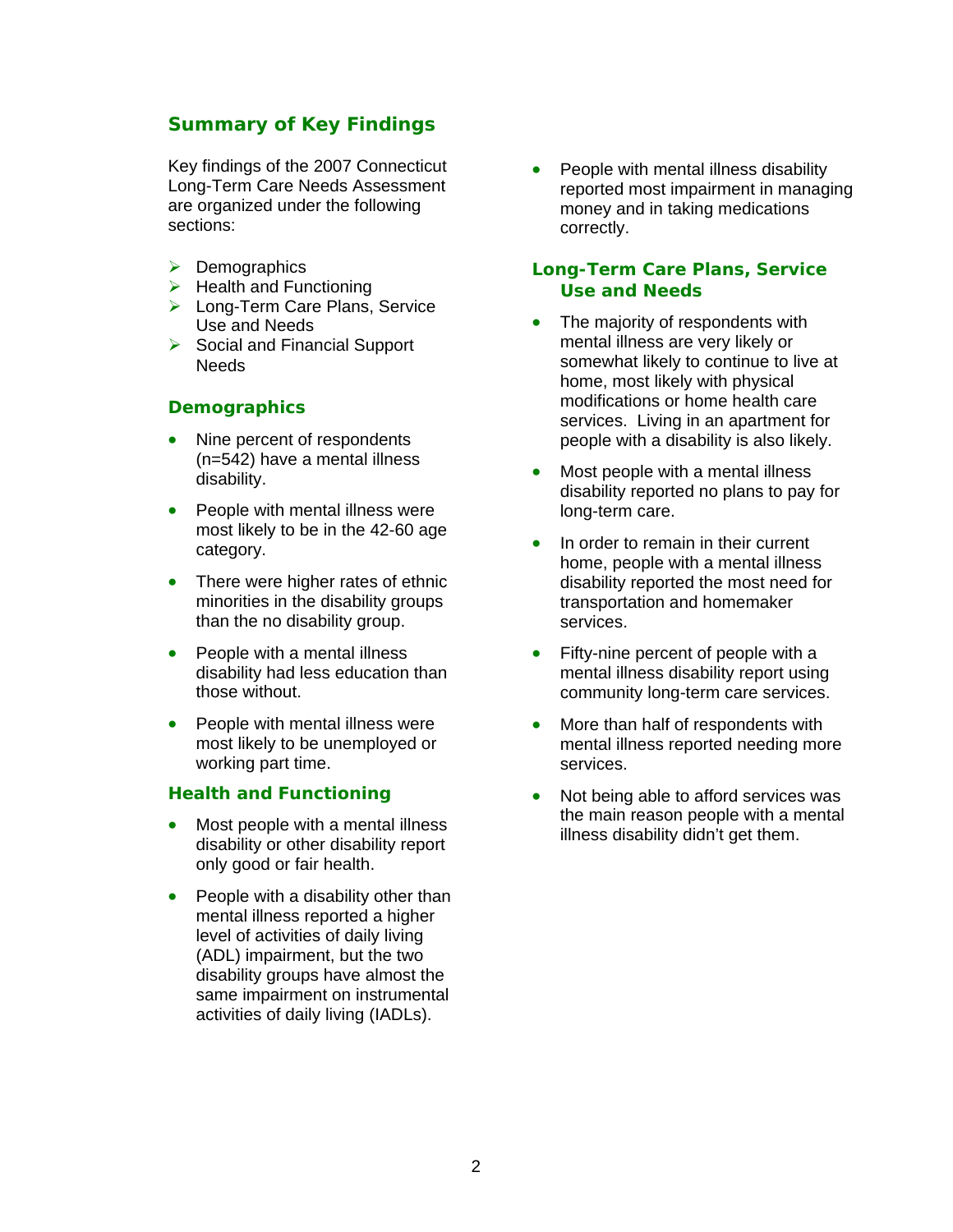## **Summary of Key Findings (continued)**

#### **Social Support Needs**

- Forty-one percent of people with a mental illness disability report they could not count on anyone for social support.
- Only fifty-six percent of people with a mental health disability report they currently receive support from family and friends for help with daily tasks at least once a week.
- Twenty-one percent of respondents with a mental illness disability report not receiving any emotional support.

#### **Financial Support Needs**

- People with mental illness disabilities had significant financial difficulties.
- Forty-six percent of people with mental illness disability report not having enough money to make ends meet at the end of the month.
- Seventy-five percent of people with a mental illness disability report that over the past twelve months they experienced inadequate financial resources to meet basic needs.
- Sixty-three percent of respondents with mental illness disability reported that they could not expect financial help from anyone.

## **Recommendations**

Needs assessment is an essential part of mental health planning. The following recommendations are offered for consideration in helping the state and mental health care providers plan for the needs of people with mental illnesses in Connecticut and are based on the results of the 2007 Connecticut Long-Term Care Needs Assessment.

## **1. Provide access to and financing for comprehensive community-based mental health care services**

People with mental illnesses plan to and prefer to live and receive long-term support and treatment in the community rather than in institutional settings. Other studies have consistently demonstrated that community-based care for people with disabilities, including mental health disabilities, is cost-effective.

State agencies and community providers need to increase the availability and financing of community-based mental health service options to meet the multiple long-term care needs of people managing mental illness disabilities. The state should support ongoing efforts demonstrating such collaboration: for example, the Mental Health Systems Change Grant, the Money Follows the Person Rebalancing Demonstration, and Connect-Ability (Connecticut's Medicaid Infrastructure Grant).

## **2. Provide assistance with long-term care planning for people with mental illness disabilities**

More than half of respondents with mental illness disability acknowledge that they will need long-term care; however, like people in other groups, the majority have done little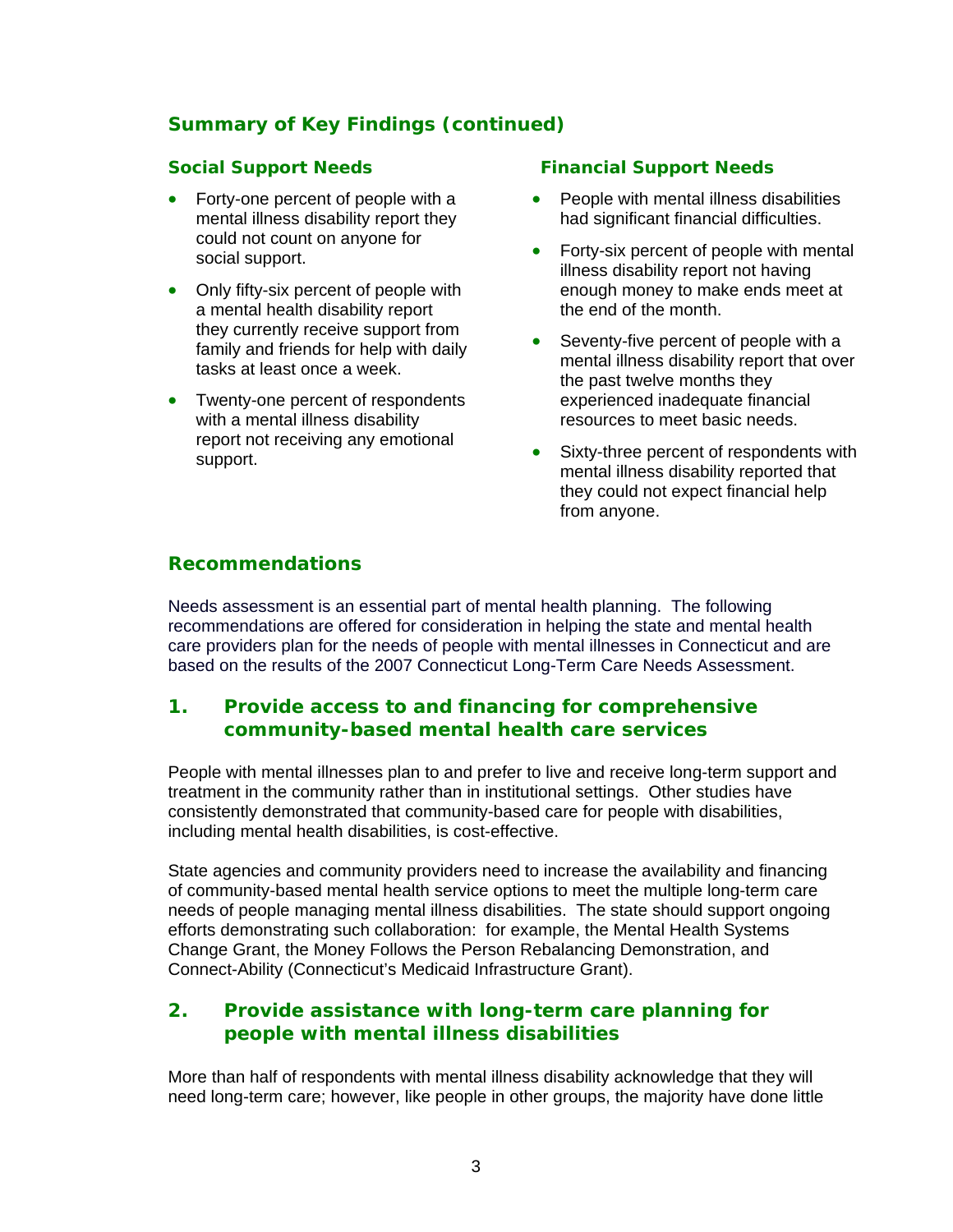planning for their future long-term care needs. Most respondents with mental illnesses plan to live at home, with the help of physical modifications as necessary, and want to avoid living in a nursing home, with an adult child, or in an apartment for seniors or people with disabilities. Very few have purchased long-term care insurance or could afford to pay anything substantial toward their future long-term care costs.

Regardless of where they live and receive long-term care in the future, most people with mental illness disabilities have no plans for paying for long-term care and will rely on Medicare and Medicaid to pay for the care they need. Mental health disabilities often require lifelong management for persons in recovery. It is critical for mental health treatment programs to include assistance with long-term care planning of symptom management as well as financing.

## **3. Increase access to specific long-term care services with high rates of unmet need**

People with mental illness disabilities report high levels of service use particularly for care management and homemaker services. In comparison to other groups, people with mental illness disabilities report higher rates of unmet need for many services. The greatest reported unmet needs include transportation, homemaker, handyman, friendly visitor, and care management services, home delivered meals, and adult day programs. As providers and individuals in recovery from a mental illness devise their long-term care treatment plans, they should consider how individuals will access and finance these services that are needed and often lacking. Access to these specific services should be increased for people with mental illness disabilities through opportunities like the Medicaid Mental Illness HCBS waiver that is under development.

#### **4. Provide opportunities for self-direction as well as agencydirected mental health care**

Most people with mental illness disabilities expressed preference for a balanced partnership model between a provider agency and themselves in deciding on and implementing services, rather than pure self-direction or total agency direction. But large numbers also endorsed complete self-direction and complete agency-direction. Longterm care models for people with mental illnesses should provide flexibility to allow selfdirection when desired, but also to provide support and direction from provider agencies. Further, these models must be adaptable to change over time as mental illness symptoms fluctuate and people gain confidence with directing their own care.

#### **5. Address mental health needs for residents of all ages and ethnicities**

Mental illness disabilities were reported by respondents in every age group, with the majority in the 42 to 60 age group. Hispanic, Black, and other non-white participants reported higher rates of mental illness than of other types of disabilities. Nineteen percent of people with a mental illness disability reported sometimes having problems communicating with providers because they spoke different languages. Effective mental health care must be culturally competent and actively work to eliminate ethnic, cultural, and linguistic barriers. Providers of long-term care to people with mental illness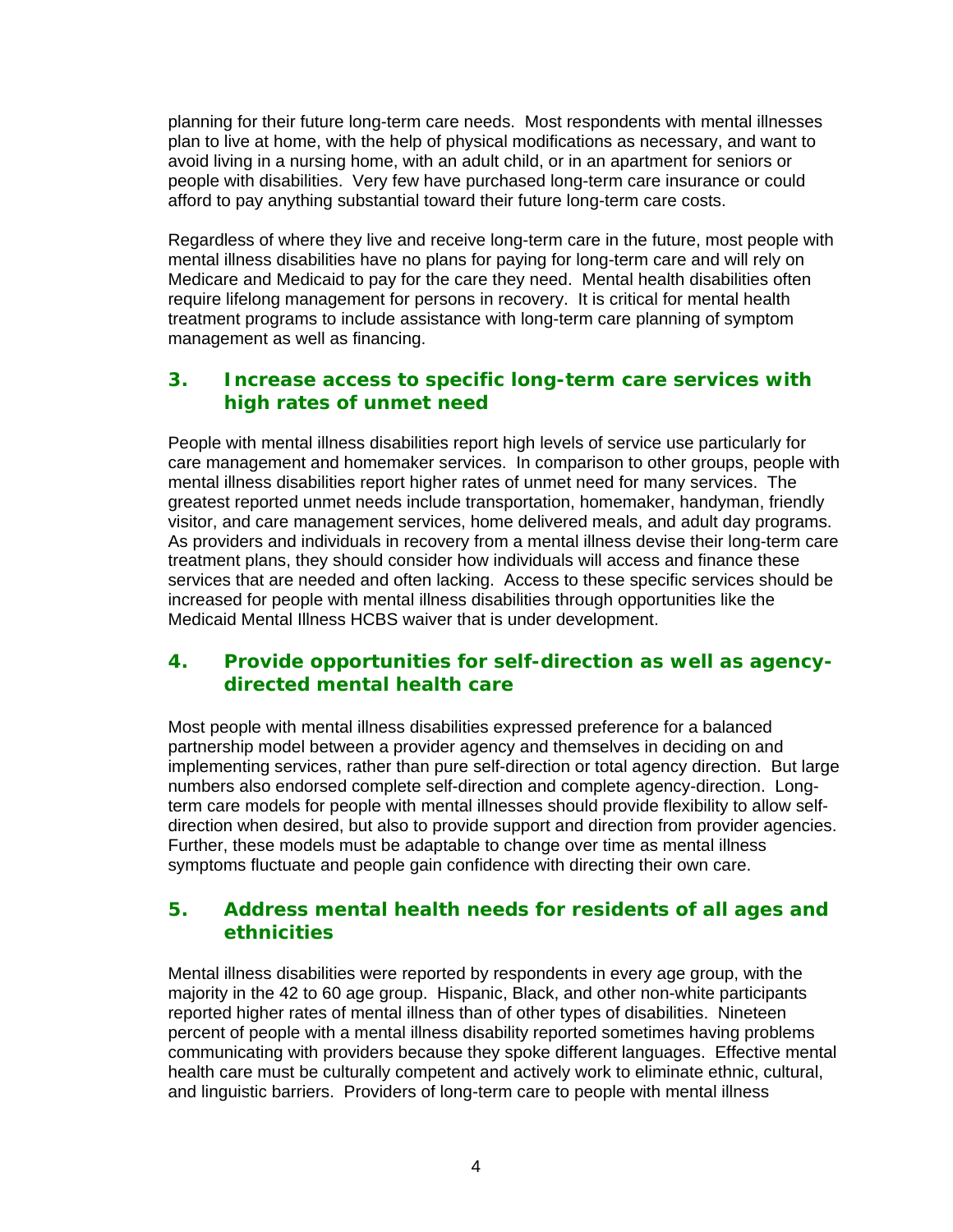disabilities should tailor their programs to acknowledge and respect these demographic and cultural differentials. Access to mental health diagnostic and treatment programs must be made available to residents of all ages and ethnicities.

## **6. Increase educational opportunities for people with mental illness disabilities**

People with mental illness disabilities report considerably lower levels of education than people with other types of disabilities or no disabilities. Despite efforts during the 1960s and 1970s to provide supportive education opportunities for people with mental illnesses, educational gaps persist. Concrete support is essential in assisting students with admissions, enrollment, and financial aid for those planning to attend post secondary school. More comprehensive programs and services that support educational endeavors are needed to provide emotional, psychological, and administrative support and ensure success for those who want to complete and continue their education.

#### **7. Improve and expand vocational rehabilitation for people with mental illness disabilities**

Compared to other groups, more people with a mental illness disability are unemployed or working only part time. Job coaches or support staff and vocational rehabilitation services are used more by people with mental illness disability than those with another disability. People with mental illness report frequent use and unmet need for money management, job coaches, and vocational rehabilitation services. Connecticut has focused efforts to address vocational rehabilitation needs through Connect-Ability (the Medicaid Infrastructure Grant). Continued efforts are needed to assist individuals to obtain employment and live more independently through the provision of supports, such as counseling, medical and psychological services, job training, and other individualized services and supports.

#### **8. Improve access to health care for people with mental illness disabilities**

In comparison to people with other disabilities or no disabilities, people with mental illness were more likely to rate their health as only fair or poor. Studies of people with various physical health conditions routinely report worse health-related outcomes when patients also have mental illnesses. People with mental illnesses experienced nearly as many difficulties with IADLs such as managing money, taking medications correctly, getting to places out of walking distance, and doing household chores, as those with other disabilities. Connecticut should work to improve access to health care and provide support for daily functioning needs across clinical and rehabilitative programs.

## **9. Improve and expand transportation services**

People with mental illness disabilities report that transportation is necessary in order for them to remain in their current living place and that it is one of the greatest unmet needs they experience. Transportation is important in supporting autonomy and lack of transportation can be a barrier to receiving needed services. Participants reported that it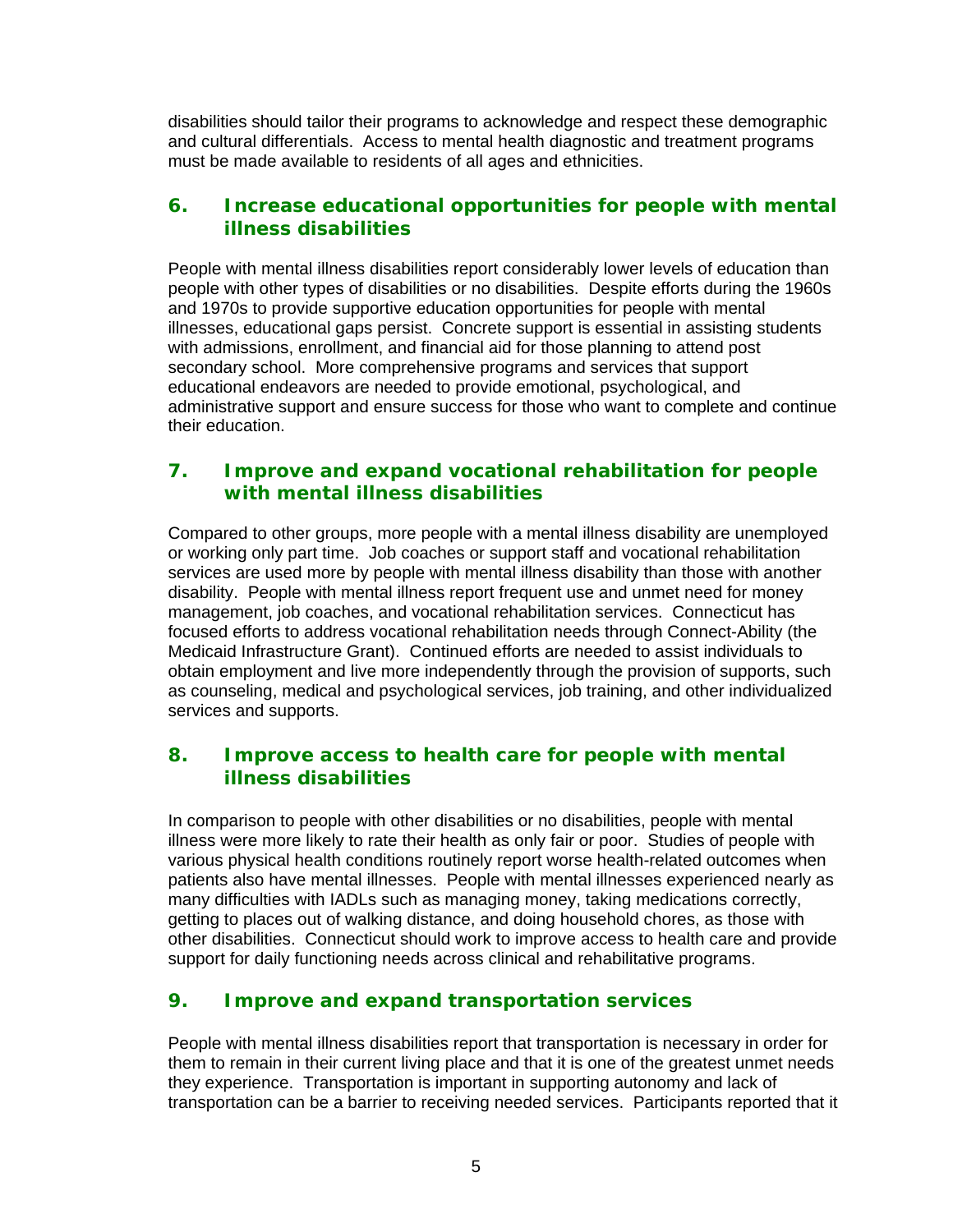is difficult to do errands or go to medical appointments because they lack transportation. Problems related to cost as well as availability and accessibility of public transportation need to be addressed to improve mobility for people with mental illness disabilities.

## **10. Increase options for affordable housing alternatives**

In addition to better health care services, transportation, and home and communitybased services, people with mental illness disabilities need better options for affordable housing alternatives. Through public and private partnerships, Connecticut has begun to develop successful approaches to providing alternative housing that includes services for those who need them. Continued efforts to supply a broader range of options in both housing and services will enable individuals with mental illness disabilities to live and participate in the community.

#### **11. Increase opportunities for social support and community integration**

Many more respondents with mental illness disabilities reported that they did not have anyone in their lives to provide emotional support, assistance with daily activities, or financial help than did people with other disabilities or no disabilities. People with mental illnesses expressed the need for companionship or friendly visitor services, as well as social and recreational activities. Community integration is a key part of the recovery process for many people with mental illnesses. The lack of individual support from family and friends in this population must be recognized and addressed in long-term care treatment planning through supplementing with service programs such as friendly visiting or through skill-building education in topics such as developing relationships.

In summary, in order to meet the long-term care needs of Connecticut residents with mental illness disabilities, the state should place greater emphasis on cost-effective community-based care and encourage collaboration among state agencies and consumer and advocacy organizations. Basing program and policy design on the views and experiences of consumers as described in this report is essential for improving the network of long-term care for this population.



*Mikey Welsh - 5*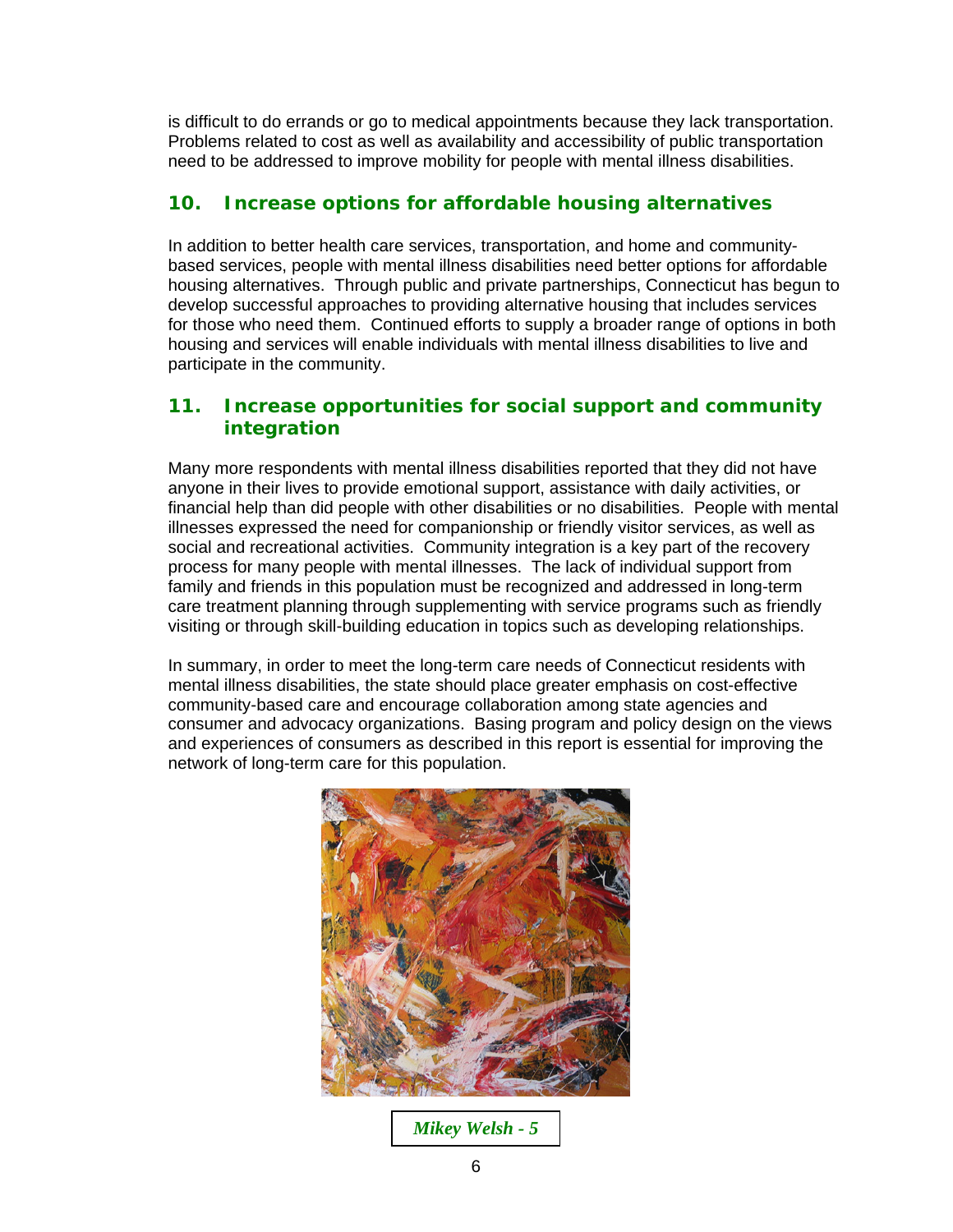#### **II. Background**

Mental illness strikes all age groups, genders, nationalities, and economic backgrounds and is a serious public health issue in the United States (Keyes, 2005). Nearly 58 million Americans are affected by mental disorders and these disorders are the primary cause of disability in the United States (National Institute of Mental Health, 2007). Current estimates of prevalence suggest that 26 percent, or one in every four, American adults suffer from some diagnosable form of mental illness annually with about six percent, or one in seventeen, who experience serious mental illness; this includes disorders such as schizophrenia, bipolar disorder, major depressive disorder and other dangerously disabling psychiatric conditions (Kessler, Chiu, Demler, & Walters, 2005b). Within this population, about half of the individuals have two or more mental disorders (Kessler et al., 2005a; National Institutes of Health 2006; Satcher, 2000). In the population of individuals aged 55 years and older, nearly 20 percent experience specific mental disorders that are not part of the normal aging process (U. S. Department of Health and Human Services, 1999). The annual prevalence of mental illness in children and adolescents is not as well documented as that for adults, but estimates of prevalence suggest that 20 percent, or one in every five American children and adolescents suffer from a mental illness requiring treatment (Satcher, 2000).

Mental illness refers to all diagnosable mental disorders and health conditions involving changes in thinking, mood, or behavior that contribute to personal distress, impaired functioning, increased risk of pain, disability, or death (American Psychiatric Association, 2000; Gazzaniga & Heatherton, 2006). Mental disorders usually have complex etiologies that involve interactions among many different genetic and environmental risk factors, and gender is characteristically related to risk with males having higher rates of attention deficit disorder, autism, and substance abuse and females having higher rates of major depression, anxiety disorders, and eating disorders (Hyman, 2000). Symptoms of mental illness vary widely and are dependent on the disorder, but may include anxiety, depression, emotional dysregulation, problems with attention, loss of cognitive abilities or the presence of delusions or hallucinations (American Psychiatric Association, 2000). High risk health behaviors associated with mental illness include alcohol and other substance abuse, smoking, poor diet, and lack of exercise (Leas & McCabe, 2007). It should also be noted that individuals age 65 and over (12 percent of the U.S. population) are disproportionately at risk for death by suicide; in 2004, this age group accounted for 16 percent of all suicide deaths (Centers for Disease Control and Prevention, 2007). Of all people who commit suicide, more than 90 percent have a diagnosable mental disorder, usually a depressive or a substance abuse disorder (National Institute of Mental Health, 2007).

The United States is experiencing a mental health crisis on two fronts: in childhood and later life. Results from the National Comorbidity Survey suggest that half of all serious adult psychiatric illnesses including major depression, anxiety disorders, and substance abuse, begin by 14 years of age and 75 percent of them are present by 25 years of age (Kessler et al., 2005b). However, most mental illness in youth and young adults is unrecognized and untreated, leaving them at risk for emotional, social and academic impairments during a significant developmental period in their lives. With the exponential growth in the number and proportion of Americans older than 65 years of age, it is anticipated that those over age 65 with psychiatric disorders will quadruple from approximately 4 million in 1970 to 15 million in 2030 (Jeste et al., 1999). Estimates suggest that two-thirds of adults and one-third of children and adolescents requiring mental health services don't receive them, and it is less likely that racial and ethnic minorities needing mental health care receive the help they need (Alliance Health Reform, 2007). Although significant changes are taking place in the structure and financing of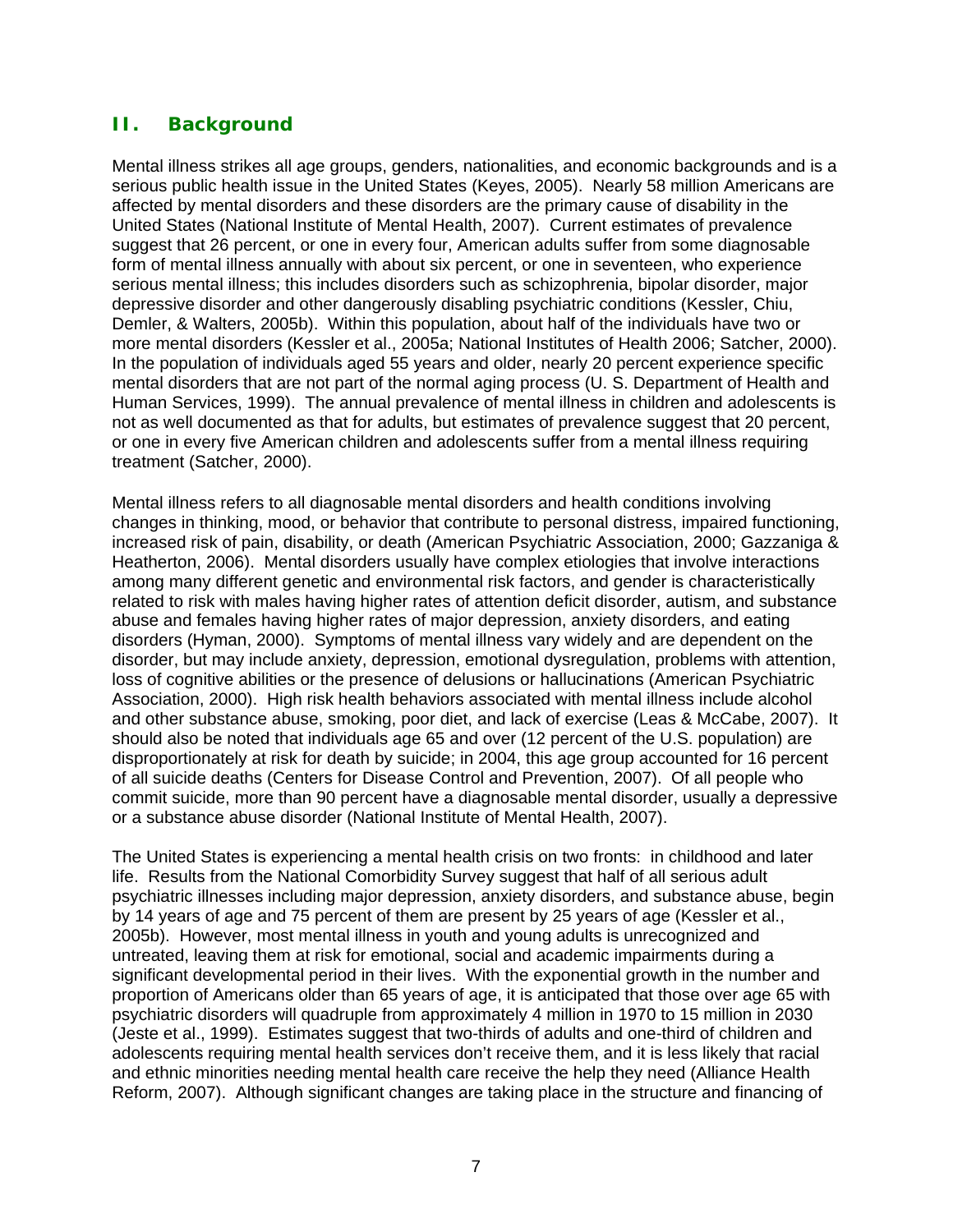long-term care and managed care, a general inattentiveness to older adults with mental illness exists and they are more likely to receive less adequate and appropriate mental health care than younger adults with mental illness (Bartels, Levine, & Shea, 1999; Bartels et al., 2005). Core deficits identified by the Older Adult Subcommittee of the President's New Freedom Commission on Mental Health still exist and draw attention to major gaps in poor quality of services and a provider workforce that lacks adequate geriatric assessment and treatment capability (Bartels et al., 2005).

While mental illness has traditionally been viewed as somewhat separate from the rest of the health care delivery system and is largely unfamiliar to general health care because it includes housing, employment, income support, and social services (Satcher, 2000), its costs have been underestimated and it has a significant impact on society and the long-term health care system (National Institute of Mental Health, 2007). National statistics show that mental illness comprises 15 percent of the burden of disease in established market economies and exceeds the combined disease burden caused by all cancers (National Institute of Mental Health, 2007). Not only do mental health disorders result in elevated economic and social costs, they also affect and are impacted by chronic conditions that need long-term care, such as cancer, cardiovascular diseases, diabetes, and HIV/AIDS (World Health Organization, 2007). The facts make a strong case that mental illness and mental health are not areas that can afford to be neglected.

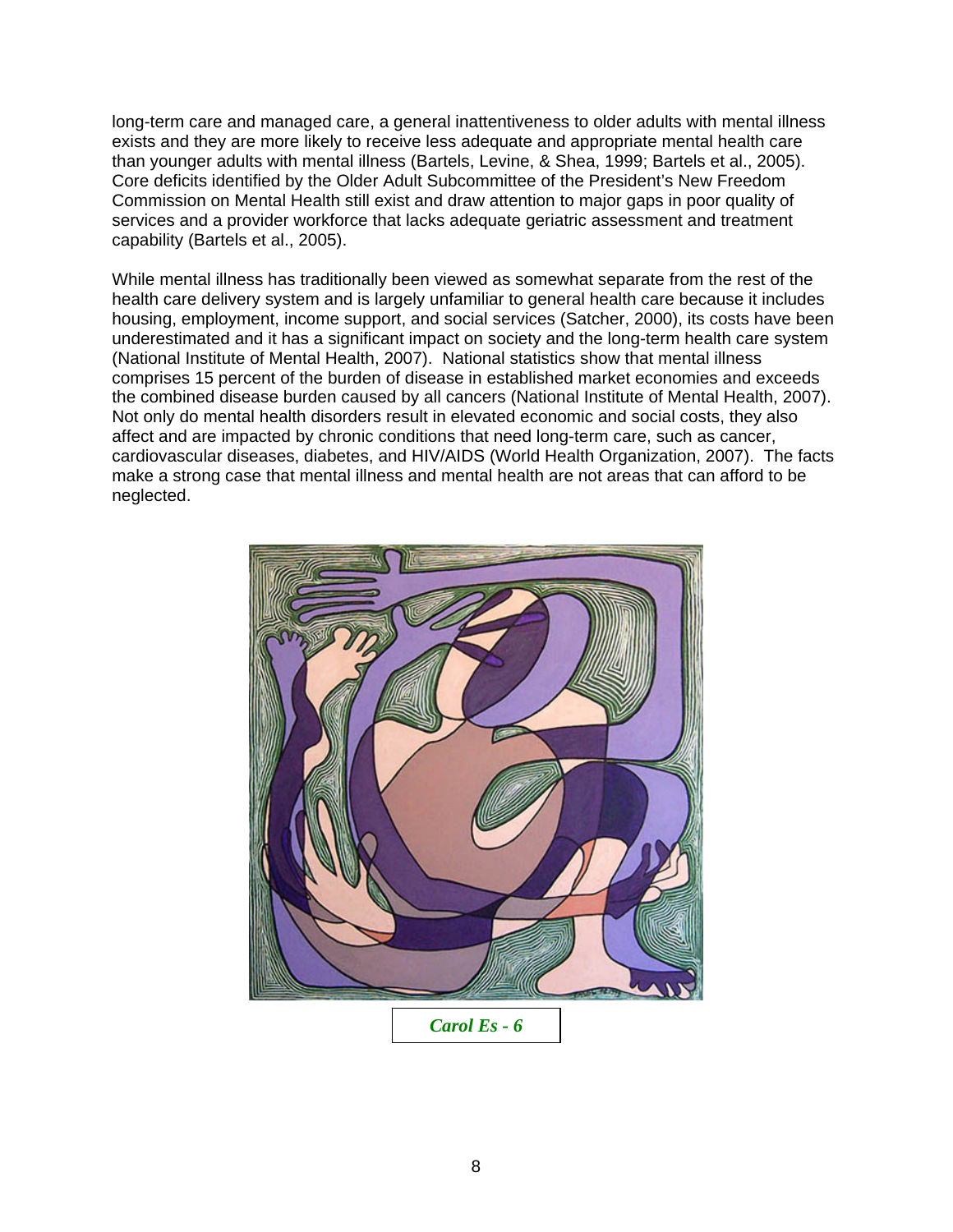#### **III. Purpose**

This focused report explores the long-term care needs of people with mental illness as identified in the 2007 Connecticut Long-Term Care Needs Assessment and focuses on interrelationships between mental health and 4 areas: 1) demographics, 2) health and functioning, 3) long-term care plans, service use and needs, and 4) social and financial support.

Research questions addressing these areas are:

- 1. How do the demographics of people with mental illness in Connecticut differ from people who reported other disability or no disability?
- 2. How do the health and functioning of people with mental illness in Connecticut vary from people who reported other disability or no disability?
- 3. What long-term care plans, service use and needs do people with mental illness in Connecticut have compared to people reporting other disability or no disability?
- 4. How do the social and financial support needs of people with mental illness in Connecticut differ from people reporting other disability or no disability?

## **IV. Methodology**

Data for this report are from the 2007 Connecticut Long-Term Care Needs Assessment. For complete details about the methodology see the Connecticut Long-Term Care Needs Assessment Part 1: Survey Results at [http://www.uconn-](http://www.uconn-aging.uchc.edu/res_edu/assessment.html)

[aging.uchc.edu/res\\_edu/assessment.html.](http://www.uconn-aging.uchc.edu/res_edu/assessment.html) The main method of data collection was a selfadministered, written survey mailed directly to a sample of Connecticut residents. This was augmented by telephone interviews, survey packets distributed to numerous organizations, and a web-based survey. In order to provide greater opportunities for input from residents across the state, a widespread publicity campaign was conducted, including television appearances, radio interviews, newspaper articles, postings on various web sites, broadcast emails, announcements at multiple events across the state, and word of mouth.

## *Instrument development*

Development of the survey instrument was informed by a comprehensive review of the longterm care and disability scientific and policy literature, a review of surveys used by other states, and input from the Long-Term Care Advisory Council. Using information from these sources, questions were developed which would enable Connecticut to assess residents' needs for longterm care services.

• A twelve-page survey booklet included the following major topics: current and future plans, health and functional status, long-term care service use and unmet need, social support, employment and transportation, demographics, general information, financial resources, and caregiving. The instrument included both quantitative and qualitative questions and provided space for respondents to more fully express their experiences and perspectives.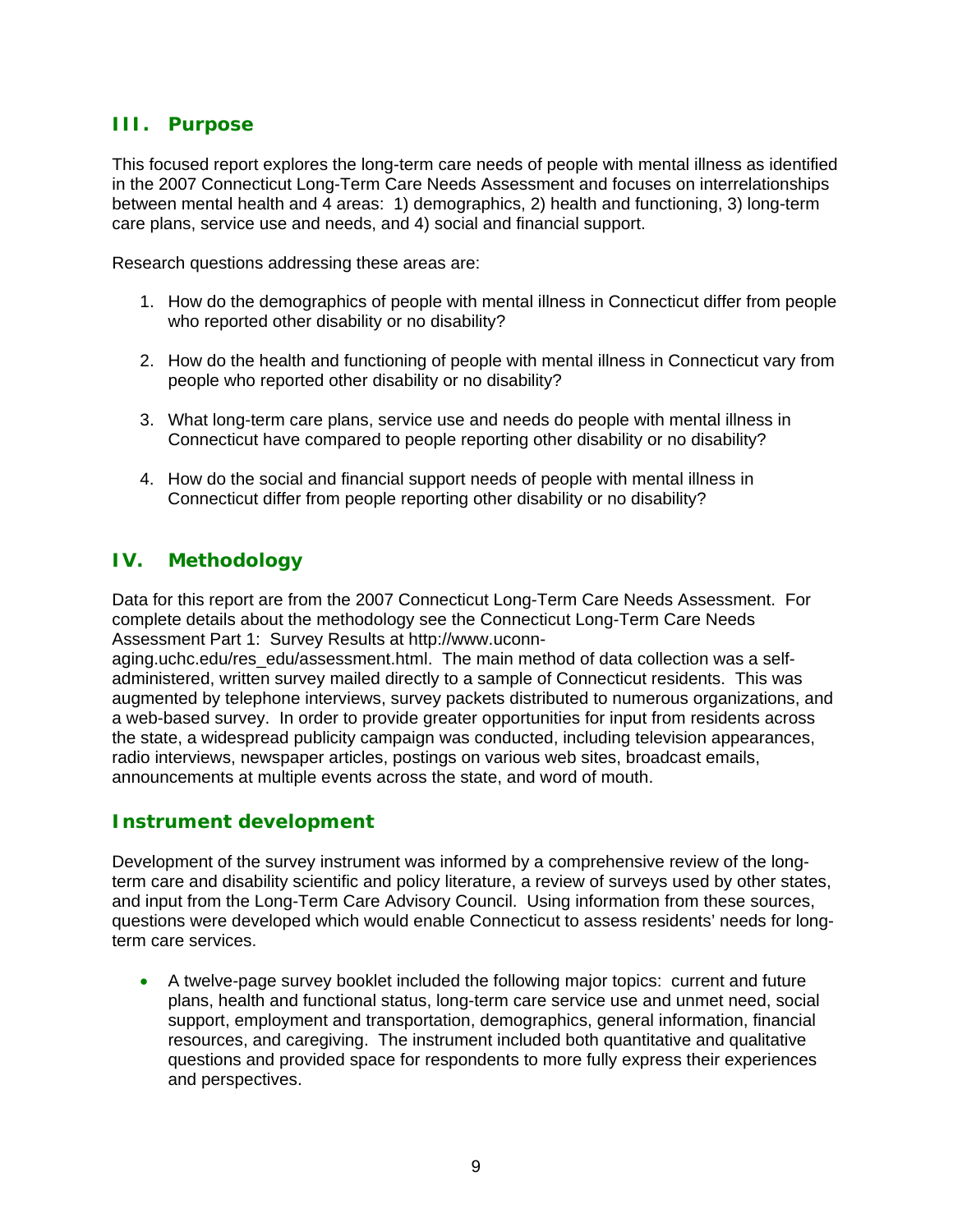• In addition to the general survey, a second twelve-page survey was designed for people with disabilities. Additional questions and responses were developed to further explore issues pertinent to this population including assistive technology, transportation, and accessibility. In order to make space for these additional questions in this survey, the caregiving section was reduced to one question. Major topical areas were identical to the general survey (Appendix A).

#### *Research sample*

Three groups of residents were identified for the randomized mailing survey: adults age 61 or older, baby boomers (age 42 to 60), and residents with disabilities of all ages. The total target sample was 15,500.

- Older adults born in 1945 or earlier (n=5,250)
- Baby boomers born between  $1946 1964$  (n=5,250)
- People with disabilities of any age (n=5,000)

Contact information for the older adult (age 61 or older) and baby boomer (age 42-60) residents was obtained using voter registry and Department of Motor Vehicles (DMV) records, including DMV issued non-license identification cards. Two groups of 5,250 residents each, one born in 1945 or earlier and one born between 1946 and 1964, were randomly chosen from both sources. Communities with larger proportions of African American and Latino residents were oversampled.

Residents with disabilities were identified from participation in one of several state programs. Surveys were mailed to randomly selected participants in one of the six home and communitybased Medicaid waivers available in Connecticut: Connecticut Home Care Program for Elders (Elder), Personal Care Assistance (PCA), Acquired Brain Injury (ABI), Katie Beckett (KatieB), Individual/Family Support, and Comprehensive (the last two were combined into one "DMR waiver" group). Individuals who were not actively receiving services were also sampled from the DMR waiting list (DMR Wait). In addition, surveys were sent to randomly chosen participants in the state-funded Community Based Services (CBS), Medicaid for the Employed Disabled, and the Bureau of Rehabilitation Services Benefits Counseling program (individuals in these last two groups were combined into one "BRS" group). A random sample of participants was taken from most of the waivers or programs. Due to the small number of participants in the ABI, PCA, and KatieB waivers, all people in those programs were mailed surveys. From these sources, a total of 5,000 people with disabilities were selected to participate in the mailed survey. In addition, Department of Mental Health and Addiction (DMHAS) providers encouraged clients to complete a survey. Individuals with mental health disabilities participating in other Department of Social Services programs were also randomly chosen to receive a mailed survey.

#### *Survey response*

A total of 6,268 surveys were completed: 5,059 by mail, 34 by phone, and 1,175 online. This resulted in 4,700 general surveys and 1,568 disability surveys. Seventy of the general surveys were completed in Spanish.

A total of 4,039 surveys were received from the randomized mailing. Older adults returned 1,607 surveys. People with disabilities returned 1,278 surveys, and baby boomers returned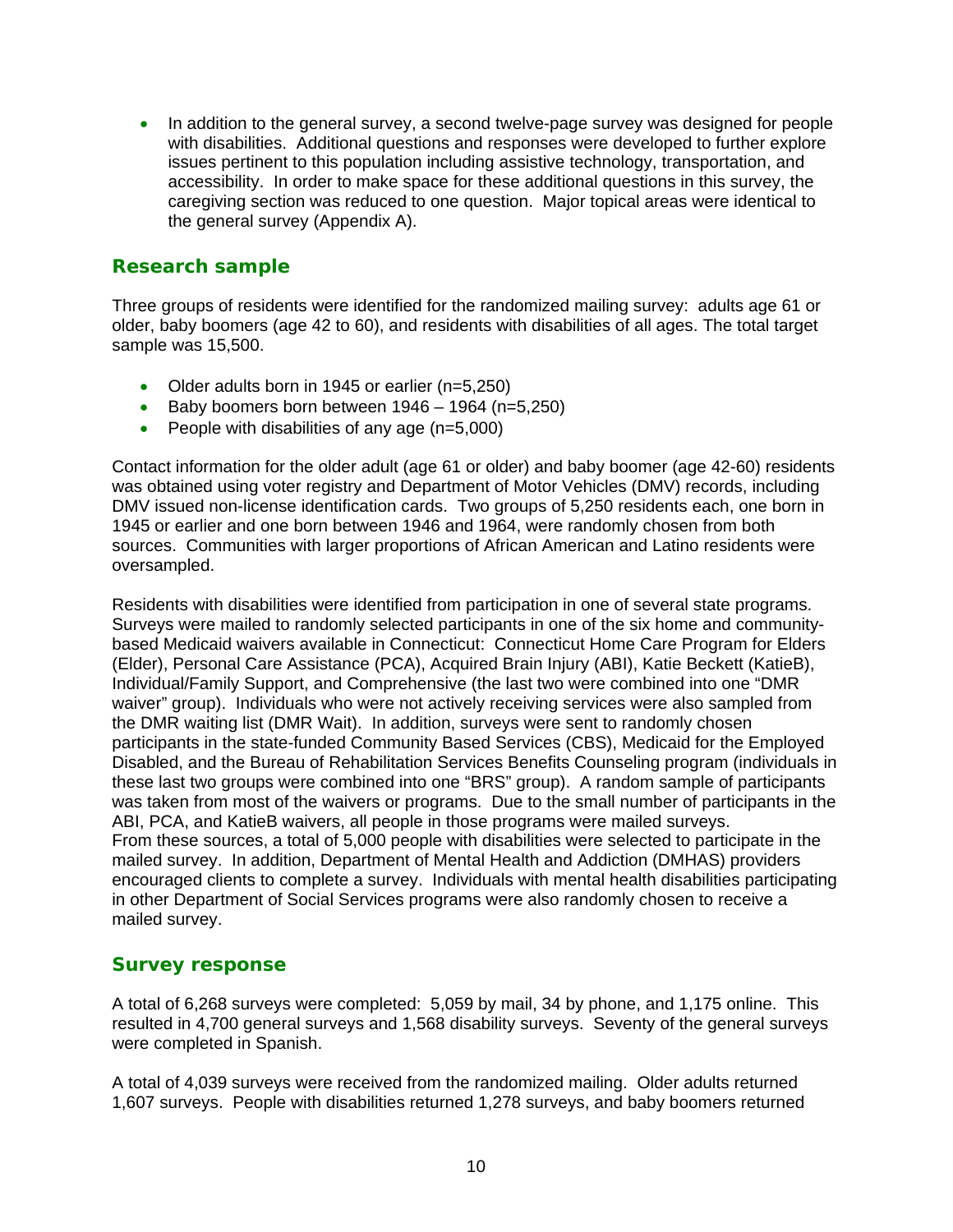1,154 surveys. Adjusting for wrong addresses, deceased, non-English/Spanish speaking, or other reasons for ineligibility results in an overall response rate of 29% for all three groups combined. When examined individually, the response rates for each group vary from 24% for baby boomers to 28% for people with disabilities, and 34% for older adults.

For this study, of the 6,268 respondents, 5,809 provided information on whether they had a specific disability or not. A subset of respondents reporting mental illness disability (n=542) were compared to people with other disabilities (n=1,706), and people who reported no disability  $(n=3,561)$ . Of the 542 who reported having a mental illness, 80 percent  $(n=434)$  answered the disability survey, 15 percent ( $n=83$ ) answered the general survey, and 5 percent ( $n=25$ ) answered the web survey. A disability was defined as a physical or mental impairment that substantially limits one or more major life activities, such as walking, self-care, thinking, or working. A "mental illness disability" was defined as mental illness or other psychiatric disability such as schizophrenia or bipolar disorder. In this study, people with mental illness disability were all those who specified having a mental illness. Those in the "other disability" group included: 1) Physical disability or chronic illness disability that makes it difficult for a person to walk, move, or get around, 2) Intellectual or cognitive disability, such as mental retardation, Alzheimer's disease, or other severe thinking impairment, 3) Deafness or other severe hearing impairment, and 4) Blindness or legal blindness. If a respondent reported having both a mental illness disability and another type of disability, he/she was included in the mental disability group. People who did not endorse any disability category comprised the third group. This sample is not representative of all people with disabilities. Compared to people with other disabilities, the proportion of people with mental health disabilities is smaller in this sample than it would be in a representative sample of people with disabilities.

# **V. Analysis**

Descriptive statistical methods using SPSS 15.0 were used to analyze and summarize data. Bivariate analyses were also used to identify patterns, note trends, and draw conclusions. Data were analyzed question by question, with a series of basic tests computed: frequency, average, and percentage. A comparison of the response distribution both within the mental illness disability group and among the three groups (mental illness disability, other disability, and no disability) was also performed. Differences between groups were analyzed using chi-square tests. While it is unusual, all differences shown are statistically significant at the p<.05 level unless specifically noted.

Qualitative or open-ended questions were entered verbatim into Microsoft Access for systematic analysis, and content were analyzed using standard qualitative analysis techniques (McCraken, 1988). Data from each question were transcribed and analyzed line by line in order to identify and interpret each individual's response. Two researchers independently analyzed the responses for each question, reaching a consensus if interpretations were different. Major concepts or areas of interest supported by direct quotations were organized into common themes using the constant comparative technique (Glaser & Strauss, 1967). Additional themes were included until no new topics were identified. Similar statements were explored and compared to refine each theme and ensure a greater understanding of each. Percentage of response for qualitative items was calculated by dividing the number of times any particular theme was mentioned by the total number of responses.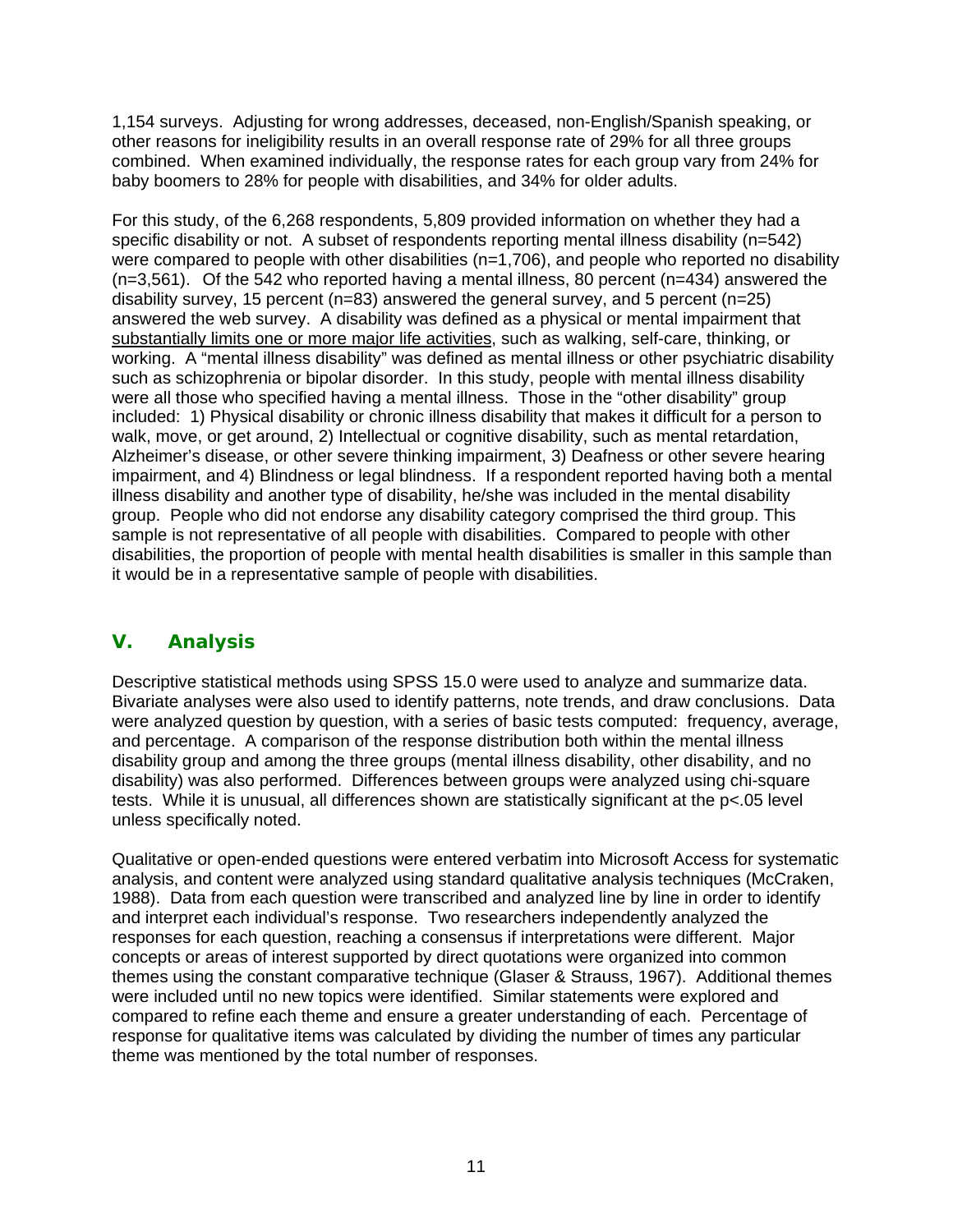

*Carol Es - 7* 



*Mikey Welsh - 8* 

## **VI. Results**

#### *Demographics*

Demographics are useful as part of any scientific study to better understand a population and can help draw out economic and policy implications, both explaining the past and looking toward the future. In this study, demographic characteristics include: disability type, age, gender, marital status, ethnicity, education, and employment.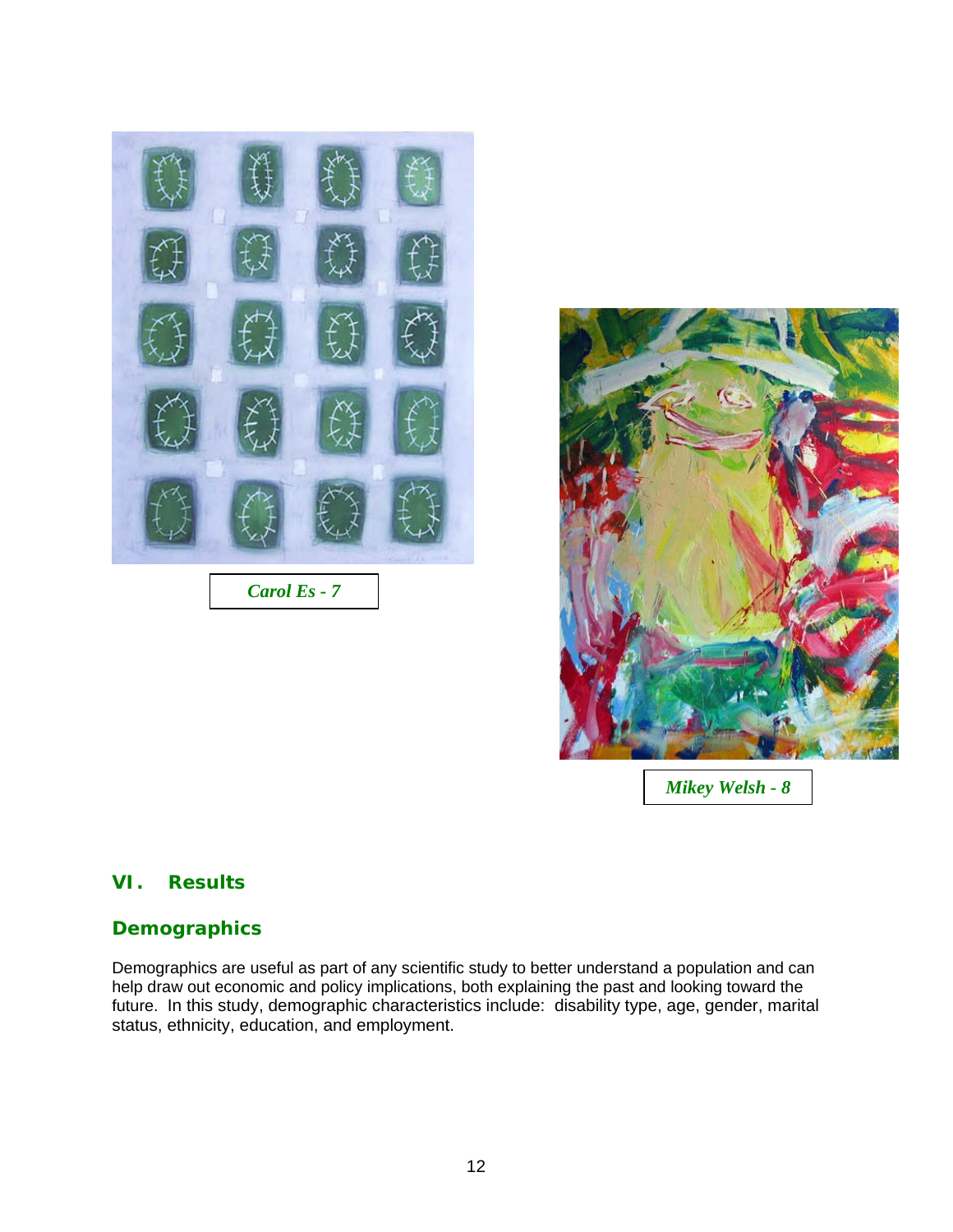# *Disability Type*

The total sample consisted of 6,268 respondents. Of all those answering the disability type question, 9 percent (n=542) reported having a mental illness disability. This compares to 29 percent (n=1,706) who reported a physical, intellectual/cognitive, or sensory disability, but no mental illness, and 62 percent (n=3,561) who reported no disability (Figure 1).



# *Age*

Of the 5,647 respondents who reported their age, people with mental illness were most likely to be in the 42-60 age category (n=289) followed by the less than 42 age category (n=153). In comparison, those reporting no disability were most likely to be in the 42-60 (n=1,506) or 61-74 (n=1,146) age categories while people with another disability were more evenly distributed across the four age groups (Figure 2).

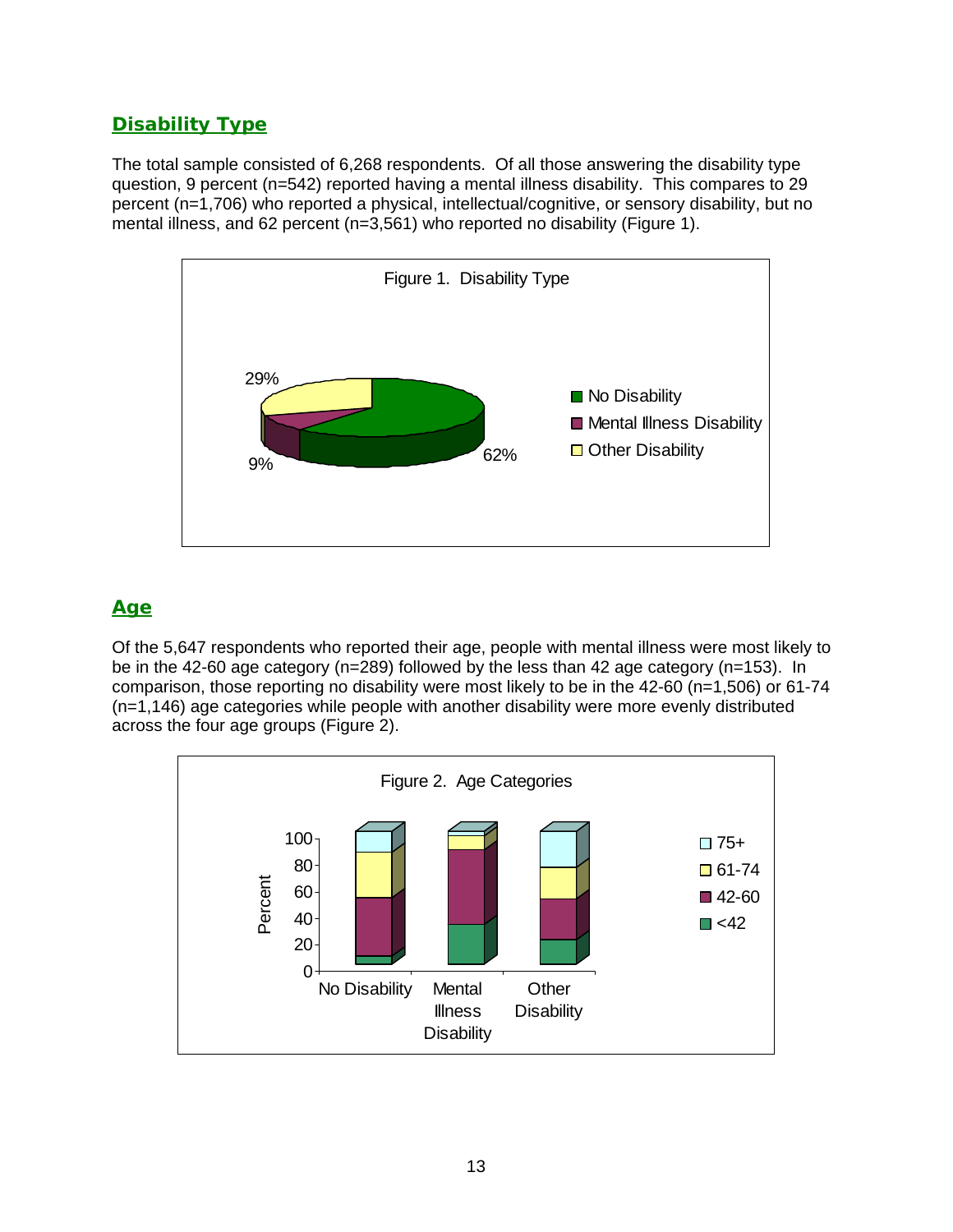## *Gender*

There were no significant differences between the number of females and males that participated in the survey (Figure 3).



# *Ethnicity*

There were higher rates of ethnic minorities in the disability groups than the no disability group. Fifteen percent (n=77) of people in the mental illness disability group were Hispanic. Eight percent (n=136) of people in the other disability group were Hispanic, and only 4 percent (n=152) of the no disability group were Hispanic. In comparison, 9 percent (n=45) of people in the mental illness disability group were Black as were 7 percent (n=122) in the other disability group and only 4 percent who reported no disability (Figure 4).

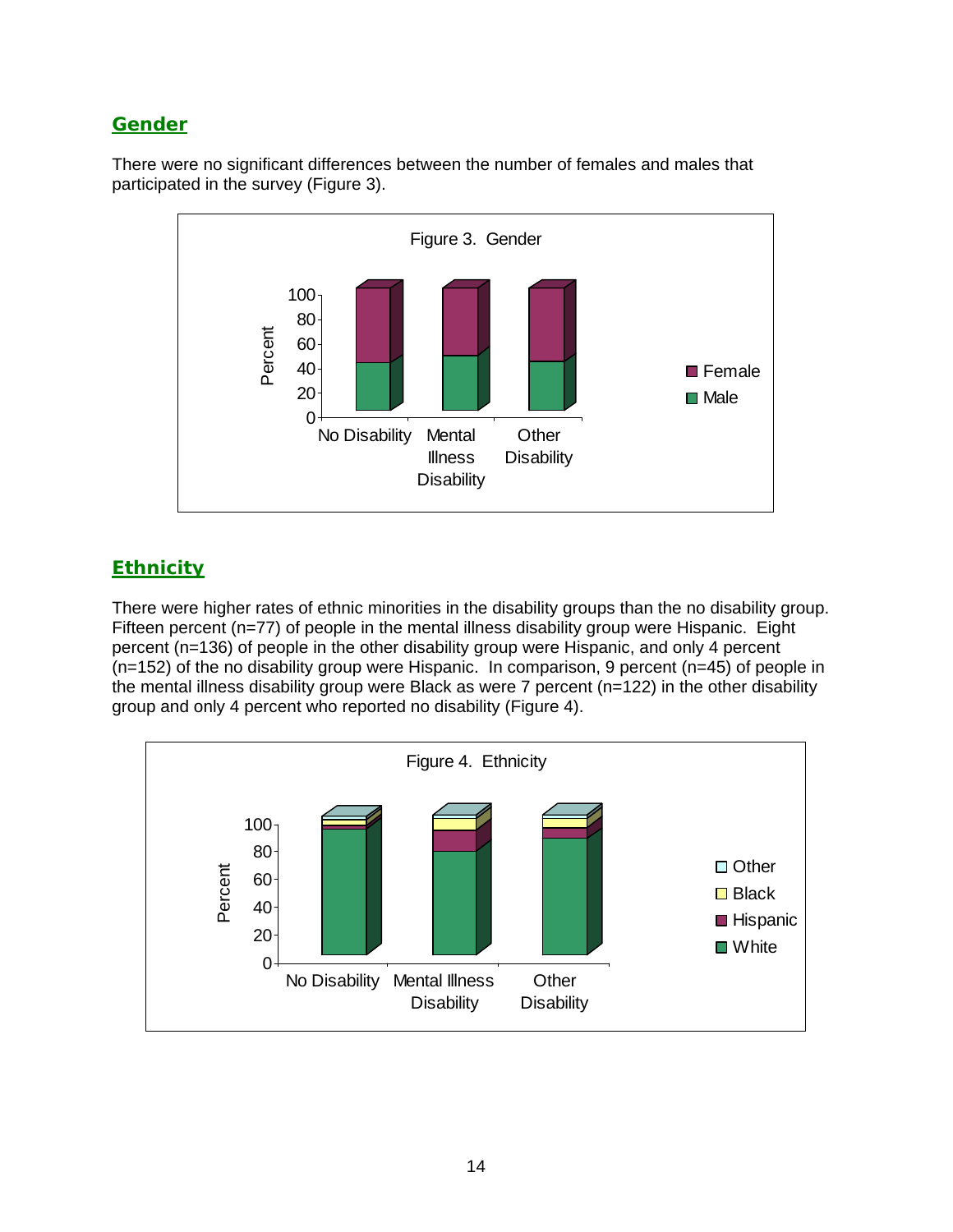## *Education*

Considerably more people with a mental illness disability (54%, n=273) and people in the other disability group (55%, n=907) have a high school education or less compared to 21 percent (n=729) of those with no disability. Six percent of people with mental illness (n=30) have post graduate education. This compares to 11 percent of people with another disability (n=184) and 29 percent of people with no disability (n=990) (Figure 5).



## *Employment*

People with mental illness were most likely to be unemployed (45%, n=241) or working part time (24%, n=129). This compares to people with another disability who were most likely to be retired (34%, n=724) or unemployed (25%, n=447) and those with no disability who were most likely to be working full time  $(47\%,-1,675)$  or to have retired  $(34\%,,-1,213)$  (Figure 6).

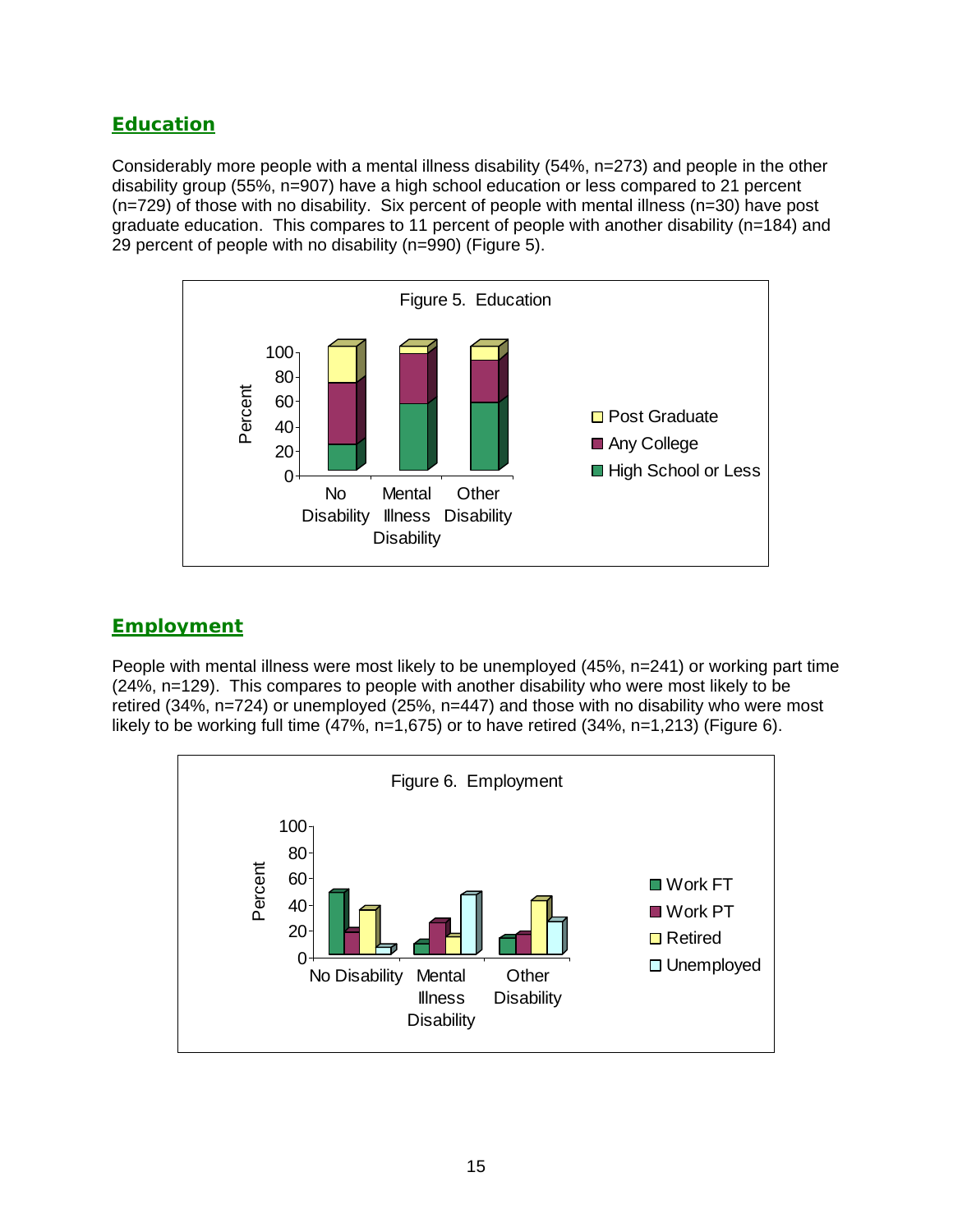# *Health and Functioning*

In ensuring long-term care, health and functioning must be taken into account. Health and functioning including self-reported health, mental health, and being able to perform daily living skills that enable a person to live adequately in the community are reported below.

As would be expected, most people without disabilities report their current health to be either excellent or good, while most of those with mental illness disability or other disability report good or fair health. Compared to the other two groups, more people with mental illness disability reported fair (34%, n=182) or poor (11%, n=57) health (Figure 7).



A substantially larger percent of people with mental illness disability (74%, n=389) report symptoms of depression such as feeling down, depressed or hopeless or having little interest in doing things, compared to those in the other two groups (Figure 8).

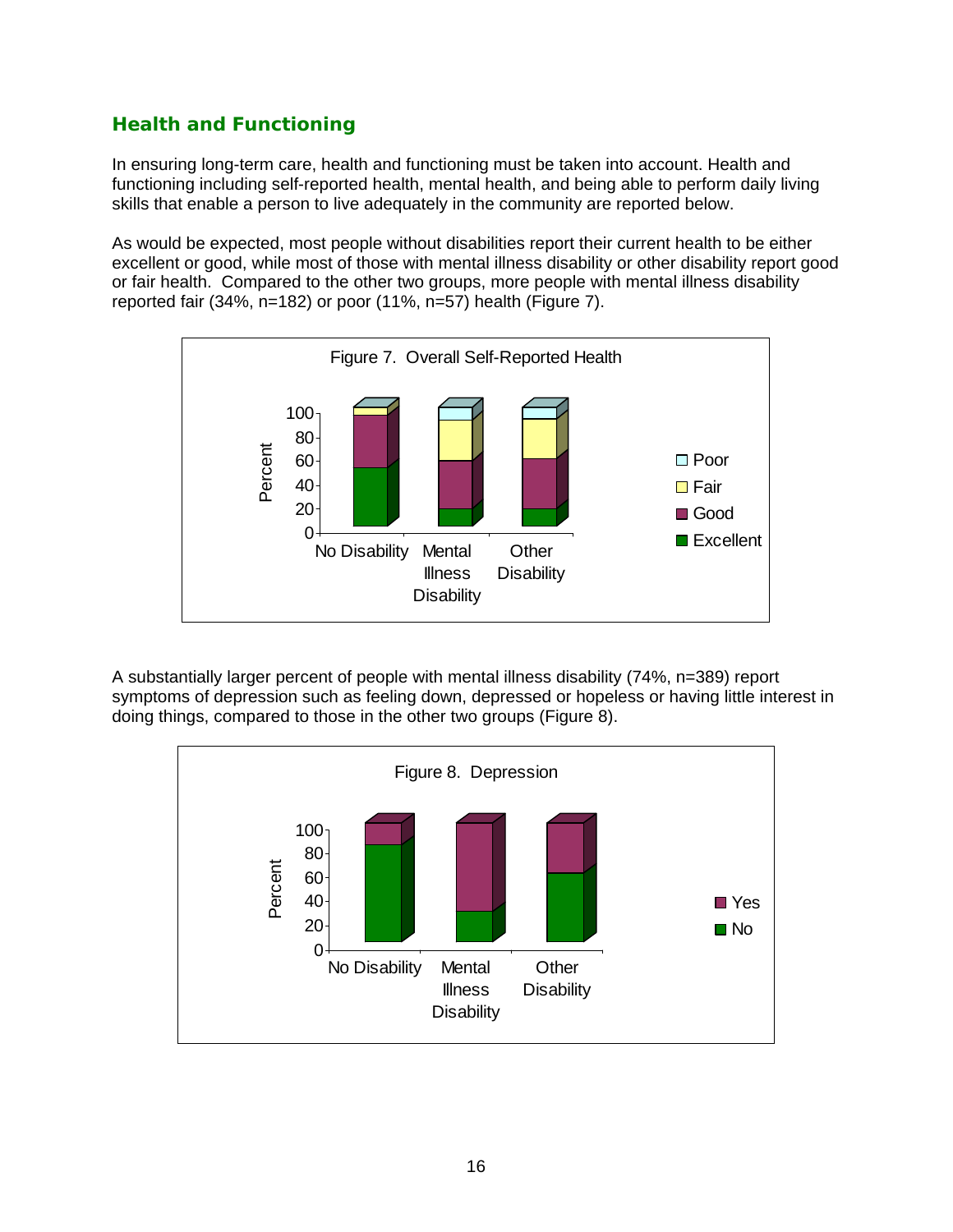Comorbidity is common among people experiencing mental illness disability, and individuals with co-occurring disorders are more likely to experience a chronic course and to utilize services than are those with either type of disorder alone. Thirty-six percent (n=189) of people with mental illness disability reported mental illness only, while 64 percent (n=333) reported mental illness and at least one other disability (Figure 9).



Of the 333 people with mental illness who reported comorbid conditions, most (75%) have a physical disability or chronic illness and half have an intellectual or cognitive disability. Less than 15 percent reported deafness or severe hearing impairment and blindness or legal blindness as comorbid conditions. These categories are not mutually exclusive (Table 1).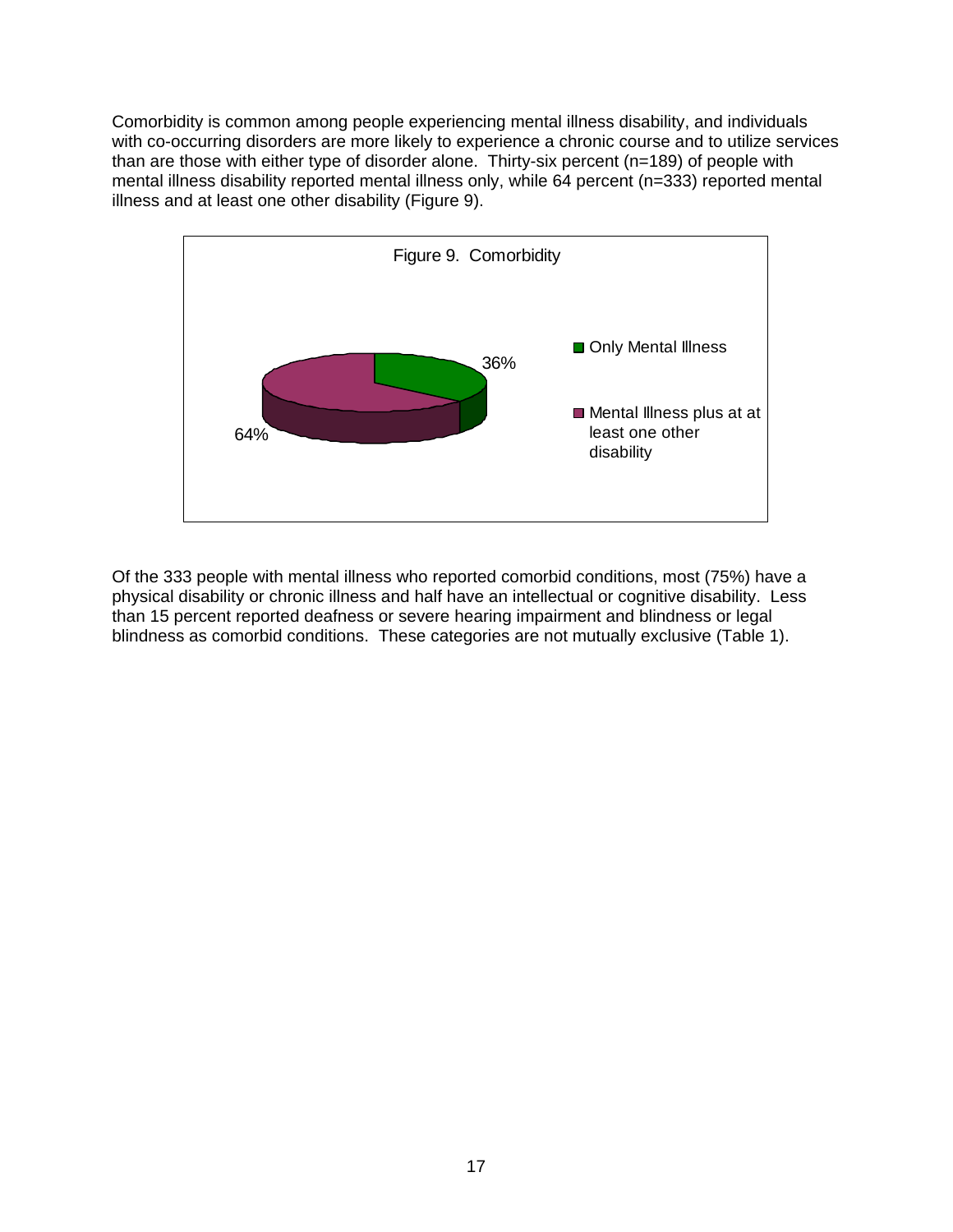## Table I. Mental Illness Disability and Comorbid Conditions

| <b>Disability</b>                                                                                                                             | <b>Frequency</b> | <b>Percent</b> |
|-----------------------------------------------------------------------------------------------------------------------------------------------|------------------|----------------|
| <b>Physical disability or</b><br>chronic illness that<br>makes it difficult to walk,<br>reach, or carry                                       | 245              | 75             |
|                                                                                                                                               |                  |                |
| <b>Intellectual or cognitive</b><br>disability, such as mental<br>retardation, Alzheimer's<br>disease, or other severe<br>thinking impairment | 162              | 50             |
|                                                                                                                                               |                  |                |
| <b>Deafness or other severe</b><br>hearing impairment                                                                                         | 45               | 14             |
|                                                                                                                                               |                  |                |
| <b>Blindness or legal</b><br><b>blindness</b>                                                                                                 | 38               | 12             |
|                                                                                                                                               |                  |                |

Specific comorbid mental illnesses reported by respondents included but were not limited to:

- Bipolar/schizophrenia/ADD
- Bipolar disorder/severe back problems
- Bipolar disorder/brain damage/adrenal insufficiency
- Bipolar disorder/arthritis
- Bipolar disorder/stroke
- Depression/chronic fatigue syndrome
- Depression/anxiety/high cholesterol/obesity
- Major depression/schizoaffective/herniated discs
- Polio/depression/diabetes
- PTSD/depressive disorder/anxiety disorder/degenerative disc-joint disease
- TBI/MR
- TBI/schizoaffective disorder/ADHD/bipolar/multiple sclerosis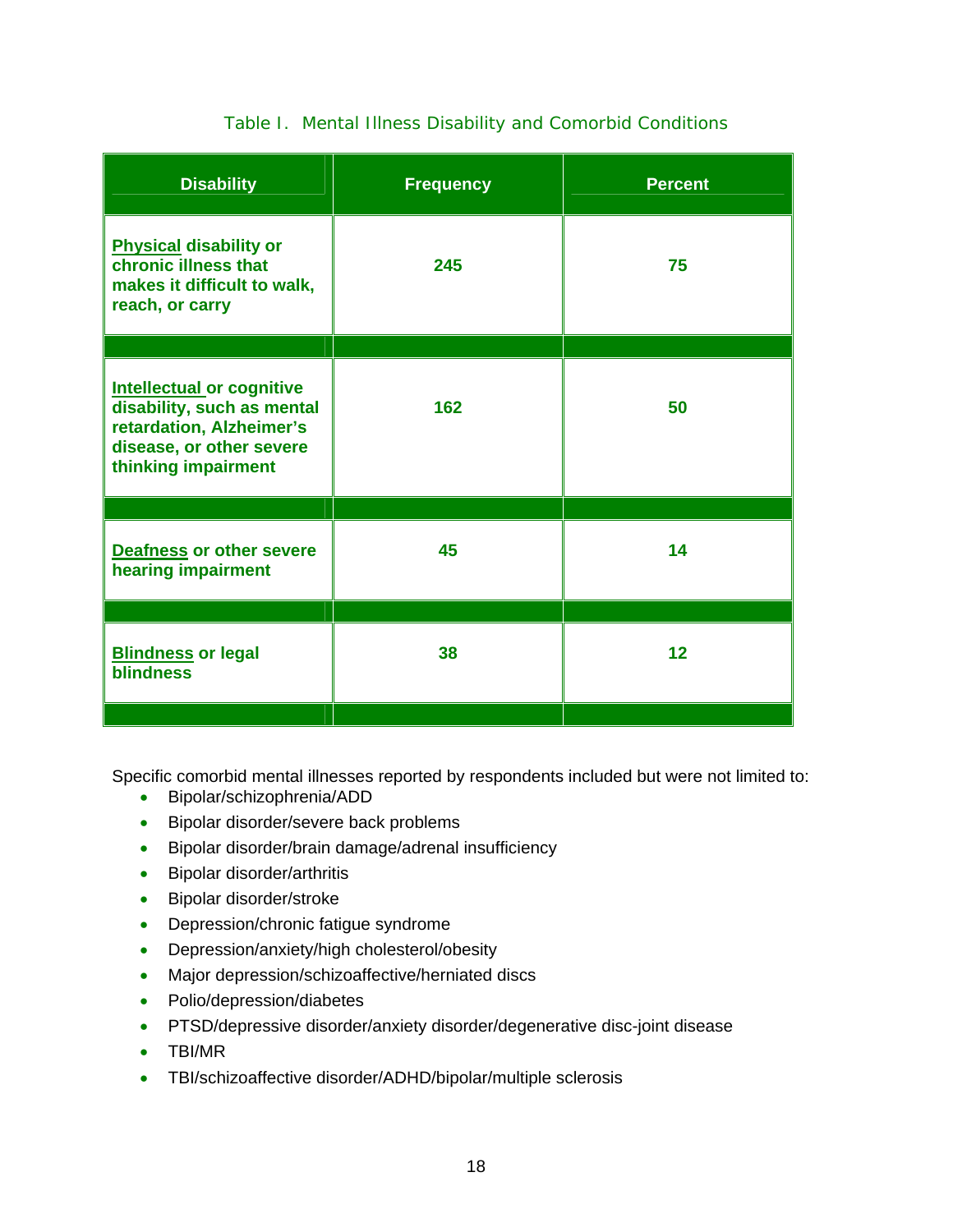Health professionals consider the ability to perform ADLs and IADLs in assessing a person's ability to function. This measurement is useful for assessing the elderly, people with a mental illness disability, those with chronic diseases, and others, in order to assess what type of longterm care services an individual may need. In this sample, people were considered to be impaired if they had difficulty with one or more ADL or IADL. ADLs include any daily self-care activity, such as showering, dressing, transferring from bed to chair, eating, maintaining bowel/bladder function, and getting around inside the house. IADLs include preparing meals, shopping for groceries, managing money, doing laundry, taking medications correctly, using the telephone, and getting to places out of walking distance.

A significant relationship was found between disability groups and ADLs and IADLs. Not surprisingly, people with a disability other than a mental illness disability reported a higher level of ADL and IADL impairment, but the two disability groups have almost the same level of impairment on IADLs (Figure 10).



The IADL categories are not mutually exclusive. Some people have impairments in more than one category. Fifty-six percent of people with mental illness disability (n=295) reported impairment in managing money; this includes keeping track of bills. In comparison, 45 percent of people with another disability (n=776) and only 5 percent of people with no disability (n=158) reported difficulties managing money. People with a mental illness disability also report more impairment in taking medications correctly (46%, n=213) than people with another disability (36%, n=625) and those with no disability (2%, n=74). Although people in the other disability group consistently reported more impairment in most of the IADLs, more than half of respondents with mental illness report impairment in four out of eight IADLs (Figure 11).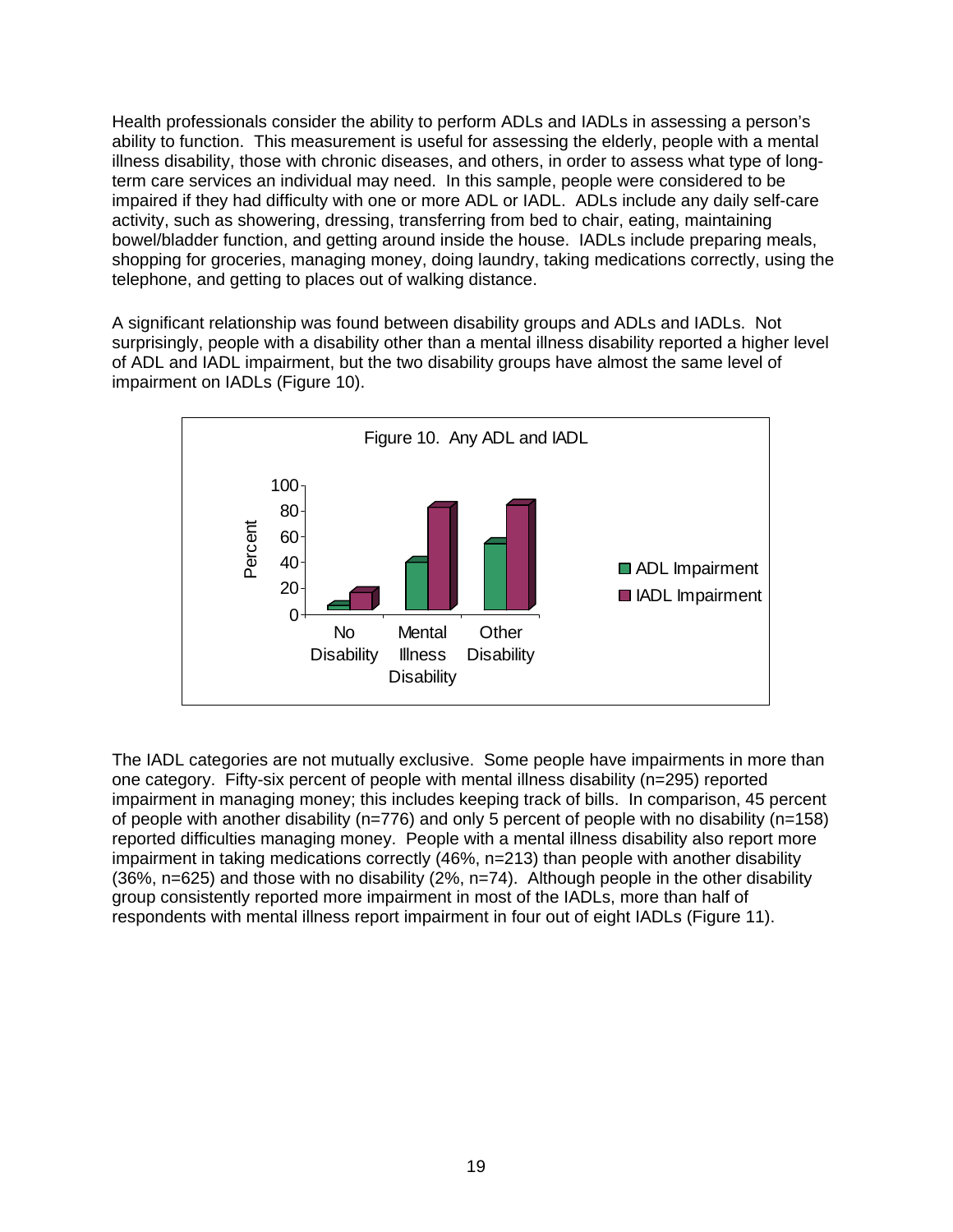

# *Long-Term Care Plans, Service Use and Needs*

An important part of Connecticut's long-term care needs assessment gathered pertinent information about the long-term care preferences people have, current service use, the services they expect to need, and how prepared they are to obtain these services.

## *Long-term care plans*

Long-term care plans include the arrangements people have for the provision of care including who will provide this care, where they will live and receive long-term care services and supports, and how it will be paid for.

A variety of paid or formal long-term care services can assist people living in the community with age-related problems, injuries, or disabilities. When asked if they ever think they will need longterm care, including care at home, assisted living, or nursing home care, people with mental illness disabilities are least likely to expect to need long-term care and have done little planning for long-term care needs in the future. Fifty-seven percent of people with a mental illness disability (n=301) think they will need long-term care, including care at home, assisted living, or nursing home care. This compares to 65 percent of people with another disability (n=1,107) and 69 percent of people with no disability (n=2,407). Eight percent of people with mental illness disability (n=43) reported already receiving long-term care services. This compares to 13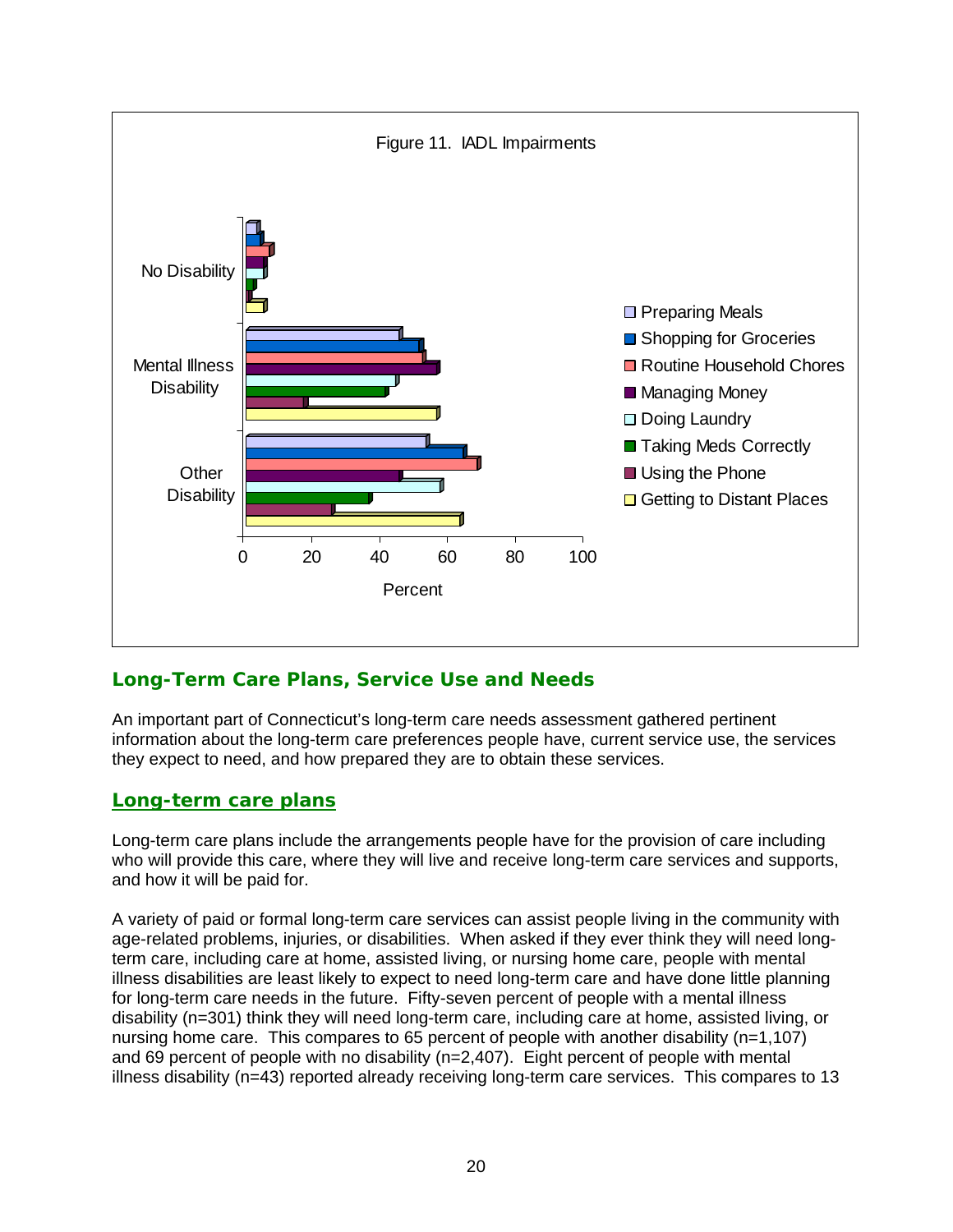percent of people with another disability (n=223) and less than 1 percent of those with no disability (n=26) (Figure 12).



Most people with a mental illness disability think that a home care agency (35%, n=188) will provide long-term care in the future if needed. This expectation is less than those with another disability (40%, n=693) and those with no disability (43%, n=1,552) who think a home care agency will provide LTC, but it is the most common plan for this group (Figure 13).

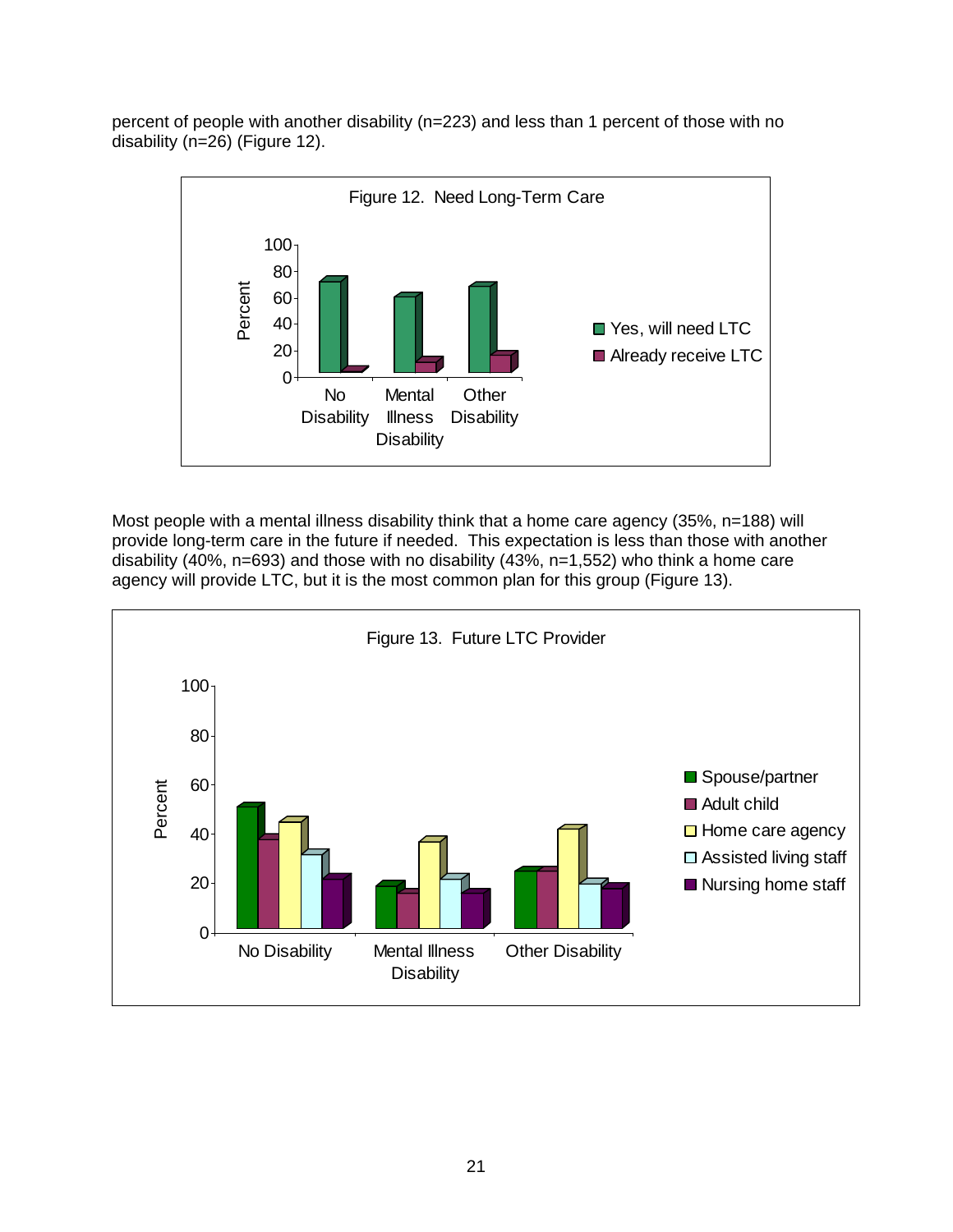In this sample, few people, regardless of disability status, do not currently have long-term care insurance compared to those who do. A small percentage of people in each group reported not being sure whether or not they have long-term care insurance. Based on current trends and reports that people often confuse employer-sponsored health insurance or Medicaid with LTC insurance, the percentage of those who reported they have long-term care insurance may be higher than actuality (Figure 14).



Respondents were asked how likely they were to move to or live in a number of housing arrangements as they grow older (Table II). When comparing the three groups, the majority of respondents anticipate they will continue to live at home, most likely with physical modifications or home health care services (very or somewhat likely: no disability - 79% and 81%, respectively; mental illness - 60% and 68% respectively; other disability - 69% and 76% respectively). The least liked options are nursing homes (not at all likely: disability - 70%, mental illness - 69%, other disability - 68%), living with an adult child (no disability - 64%, mental illness - 62%, other disability - 63%), and living in an apartment for seniors or people with disabilities with no special services (no disability - 58%, mental illness - 39%, other disability - 54%).

Over one-third of people with mental illness (38%) from the disability survey indicate it is at least somewhat likely they will live in a group home, and another six percent report they already live there. Contrarily, people with mental illness do not see either living with their parents or with another relative in his/her home as likely options (74% and 70%, respectively).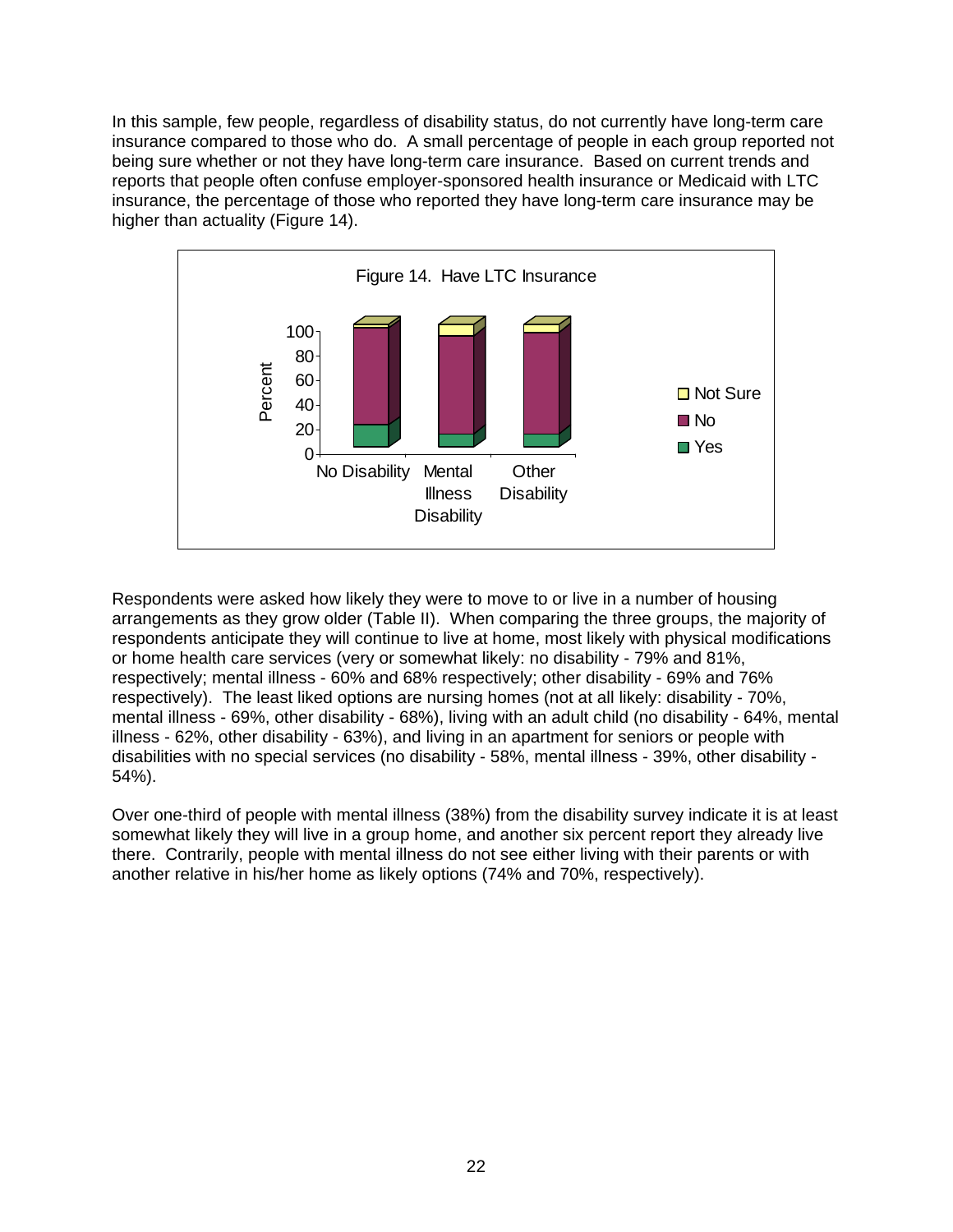|                                                                                            | <b>Very</b><br><b>likely</b> | <b>Somewhat</b><br><b>likely</b> | Not at<br>all likely | <b>Already</b><br>made this<br>change |
|--------------------------------------------------------------------------------------------|------------------------------|----------------------------------|----------------------|---------------------------------------|
| Remain in your own home with<br>some modifications to adjust for<br>physical problems      | <b>ND 29</b>                 | 50                               | 19                   | $\overline{2}$                        |
|                                                                                            | MI 29                        | 31                               | 37                   | 4                                     |
|                                                                                            | <b>OD 34</b>                 | 35                               | 21                   | 11                                    |
| Remain in your own home with<br>home health care or homemaker<br>services provided at home | <b>ND 29</b>                 | 52                               | 18                   | 1                                     |
|                                                                                            | <b>MI 33</b>                 | 35                               | 27                   | 5.                                    |
|                                                                                            | <b>OD 42</b>                 | 34                               | 16                   | 8                                     |
| Live in a nursing home                                                                     | <b>ND4</b>                   | 25                               | 70                   | $\overline{1}$                        |
|                                                                                            | $MI$ $7$                     | 21                               | 69                   | $\overline{\mathbf{3}}$               |
|                                                                                            | OD <sub>8</sub>              | 22                               | 68                   | $\overline{2}$                        |
| Live with my adult child in his/her<br>home**                                              | <b>ND6</b>                   | 28                               | 64                   | $\overline{3}$                        |
|                                                                                            | <b>MI 13</b>                 | 23                               | 62                   | 3                                     |
|                                                                                            | OD <sub>9</sub>              | 25                               | 63                   | $\overline{\mathbf{3}}$               |
| Live in apartment for seniors or<br>people with disabilities with no<br>special services   | <b>ND9</b>                   | 31                               | 58                   | $\overline{2}$                        |
|                                                                                            | <b>MI 21</b>                 | 29                               | 39                   | 12                                    |
|                                                                                            | <b>OD 13</b>                 | 23                               | 54                   | 9 <sup>°</sup>                        |
| Live in a group home or community<br>living arrangement***                                 | <b>MI 16</b>                 | 22                               | 55                   | 6                                     |
|                                                                                            | <b>OD 14</b>                 | 19                               | 60                   | $\overline{7}$                        |
| Live with my parents in their<br>home***                                                   | <b>MI 9</b>                  | 11                               | 74                   | 6 <sup>°</sup>                        |
|                                                                                            | <b>OD 16</b>                 | 8                                | 68                   | 8                                     |
| Live with another relative in his/her<br>home***                                           | MI 6                         | 20                               | 70                   | 4                                     |
|                                                                                            | <b>OD 10</b>                 | 20                               | 66                   | 4                                     |

# Table II. Anticipated future housing arrangements (percentages)\*

\*Rows may not sum to 100% due to rounding

\*\*Specific to general survey

\*\*\*Specific to disability survey

ND=No Disability; MI=Mental Illness Disability; OD=Other Disability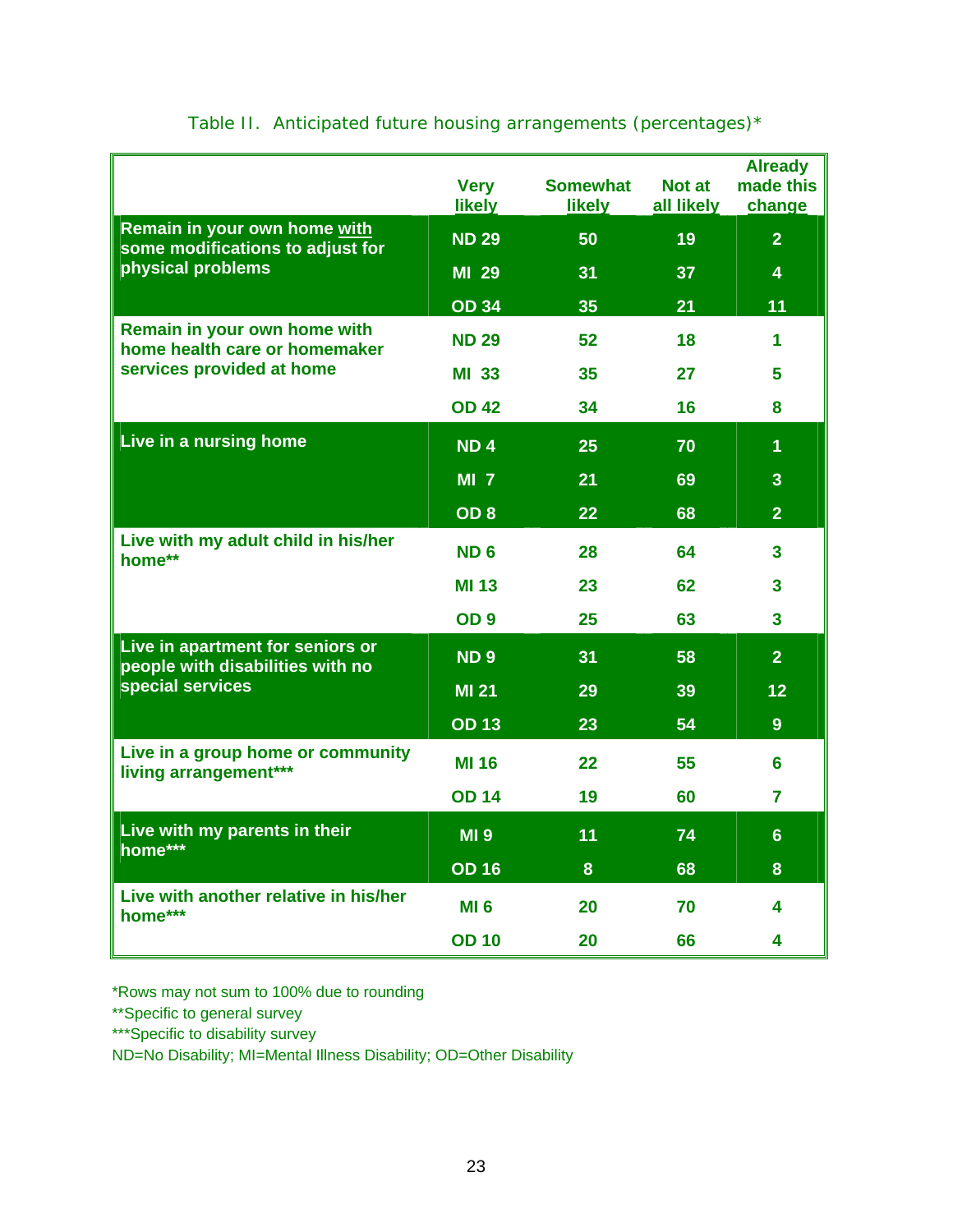When asked how they plan to pay or how they currently pay for LTC services, most people with a mental illness disability reported that they have no plans to pay for long-term care (45%, n=243) or expect to have Medicaid (39%, n=209) or Medicare (36%, n=195) pay for services. In contrast, fewer people with another disability have no plans to pay for long-term care services (32%, n=566), but similarly expect Medicare (43%, n=763) or Medicaid (40%, n=716) to pay for services. People with no disability report they are more likely to use savings (44%, 1,561) as a primary source to pay for long-term care services followed by Medicare (37%, n=1,326), and 30 percent of people with no disability (n=1,055) report no plans to pay for long-term care services. Categories are not mutually exclusive (Figure 15).



Eighty-one percent of people with a mental illness disability (n=413) responded that if they or a family member needed long-term care for a 5-year period, they could not afford to pay anything each year for this care. This compares to 63 percent of people with another disability (n=1,013) and 24 percent of people with no disability (n=776) (Figure 16).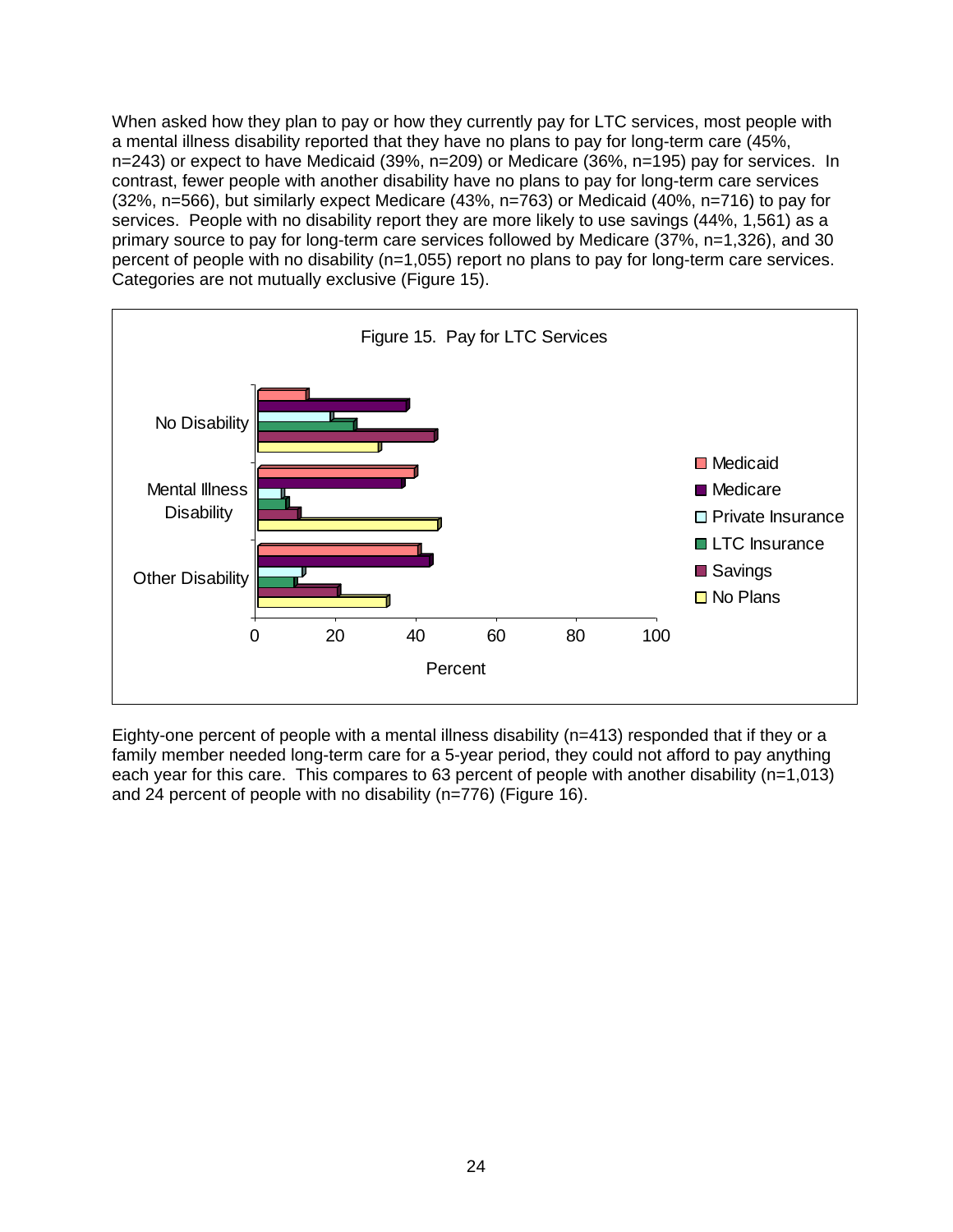

## *Service use and need*

As the population ages, many people face a diminished ability to care for personal needs and long-term care use and the need for services is rapidly escalating. Of particular concern is the ability to address the needs of certain groups of the aging population including people with mental illness disabilities. While community-based services may represent a more desirable alternative to institutionalization, there is a lack of evidence on service use and need. Compounding the health vulnerability of this group are circumstances, such as low education and income, and poor access to affordable housing, medical services and other services and supports, that often make it difficult to meet their needs.

In the mental illness disability literature, a key question that has been unexplored is, "Where do people with mental illness live and where do they want to live?" (Carling, 1990). In this sample, most people with mental illness disability reported living in their own apartment (30%, n=161) or in their own house or condominium (21%, n=111). Another 11 percent (n=61) reported living with their parents in their parents' home and 10 percent (n=56) reported living in senior housing. Other reported living arrangements included: halfway houses, group homes, assisted living, and nursing homes (Figure 17).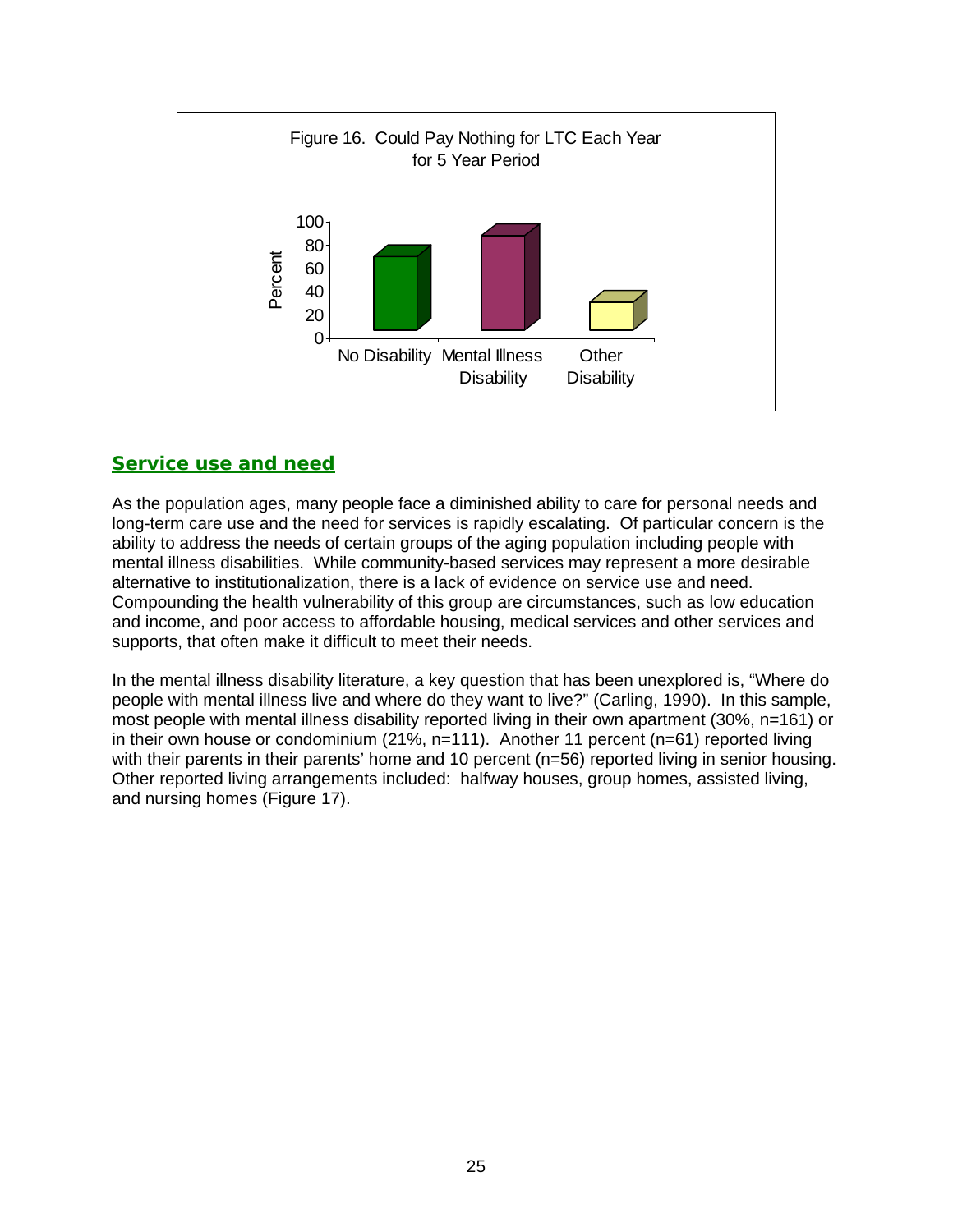

In order to remain in their current living place, people with mental illness disability reported the most need for: transportation services (62%, n=335), homemaker services (58%, n=314), meals delivered (42%, n=225), handyman services (41%, n=224), and home health services (37%, n=200) (Figure 18).



\*Categories are not mutually exclusive

Transportation is one important long-term care community support that helps people maintain their independence and can also be a barrier to needed services. People with a mental illness disability were more likely to not drive or have a car available to them (29%, n=159) than people with another disability (22%, n=390) or no disability (3%, n=104). Cost and the unavailability or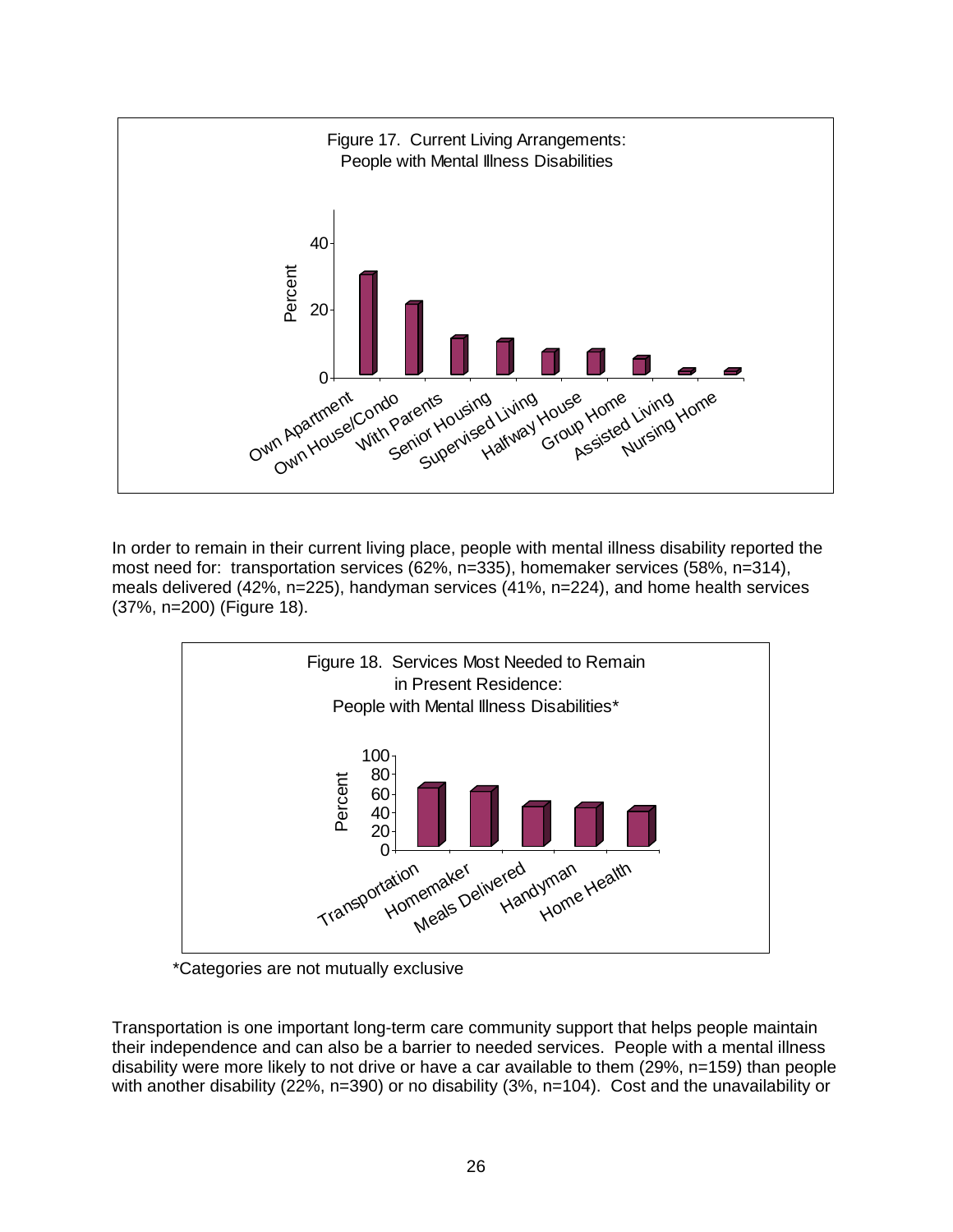dependability of public buses, dial-a-ride, and van/bus services were also reported as significant barriers to transportation for people with a mental illness disability and those with other disabilities (Figure 19).



People with mental illness disabilities reported that problems with transportation make it most difficult for them to shop or do errands (64%, n=171) and go to medical appointments (58%, n=156). In addition, transportation problems make it difficult for them to socialize or visit family and friends (57%, n=153), take part in community activities (51%, n=137), and go to work or get a job (39%, n=105) (Figure 20).



Long-term care services can be used when people need ongoing assistance because of disabilities or chronic illness. In this sample, there is a significant difference between disability type in both service use and service need. Fifty-nine percent of people with a mental illness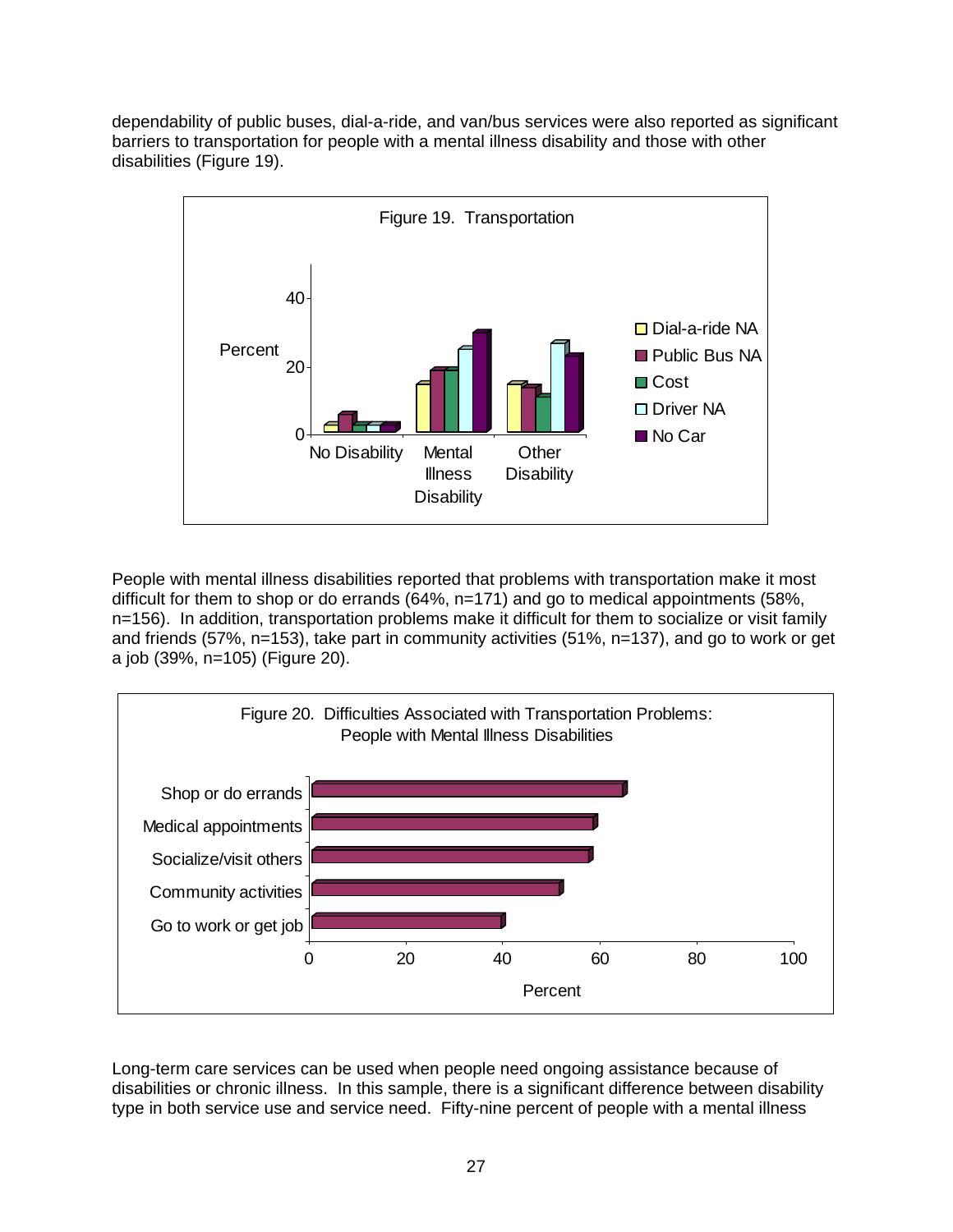disability (n= 317) report using services. This compares to 60 percent of people with other disabilities (n=1,054) and 18 percent of people with no disability (n=623) who report using services. More than half of people with mental illness in this sample reported needing more services (58%; n=310). In comparison, 53 percent of people with another disability (n=931) and 11 percent of people with no disability (n=396) report needing more services (Figure 21).

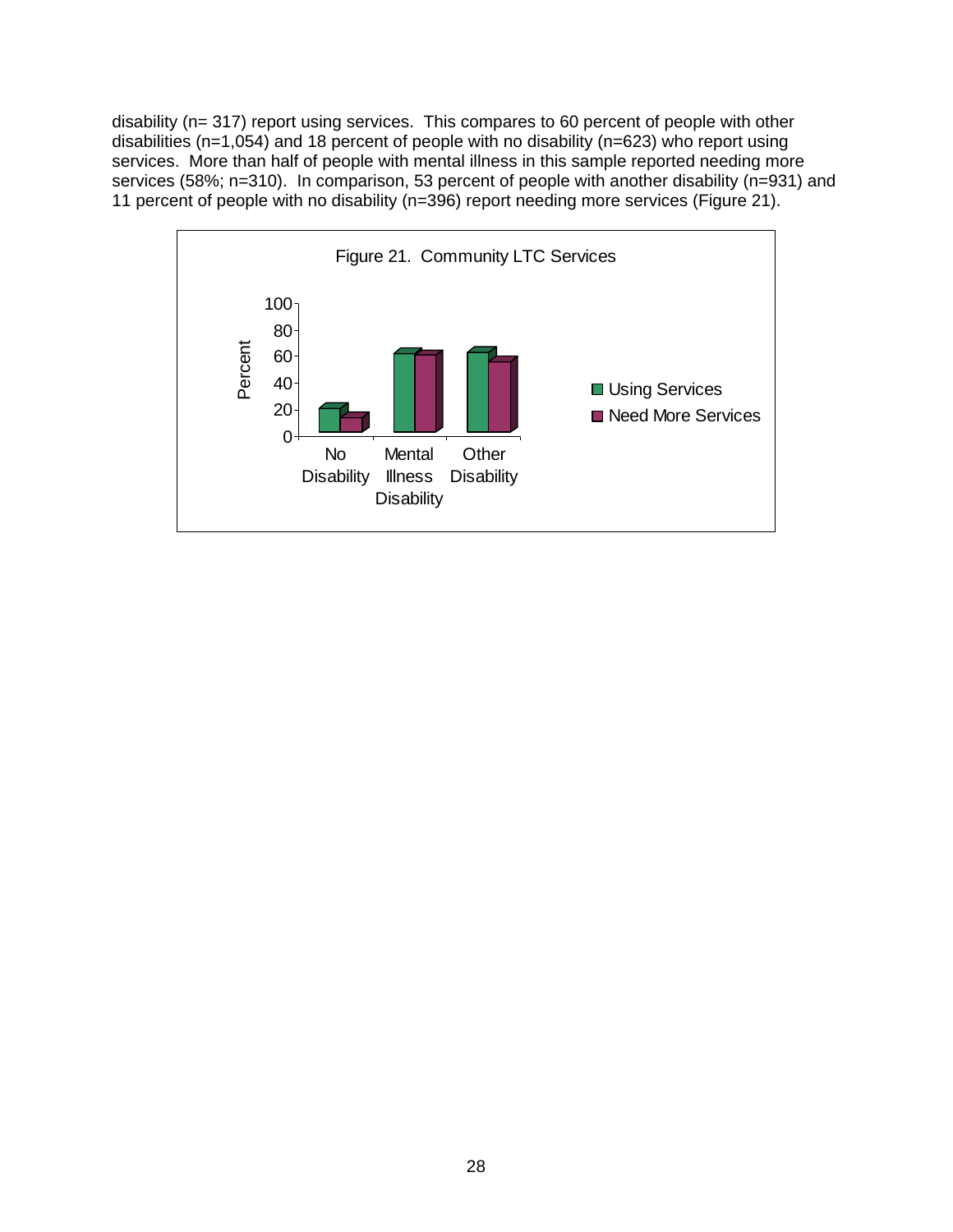People with disabilities have high rates of service use in many LTC service areas. The highest service use reported by people with mental illness disability is care management (34%, n=169). This compares to 27 percent of people with another disability (n=445) and only 2 percent of those with no disability (n=57). The second highest service use reported by people with mental illness disability is homemaker services from an agency (for laundry, shopping, cleaning) (21%, n=109). This compares to 27 percent of people with other disability (n=446) and 3 percent of people with no disability (n=88). People with mental illness disability and those with another disability both use transportation services (19%, n=98 and 19%, n=307, respectively) (Figure 22).

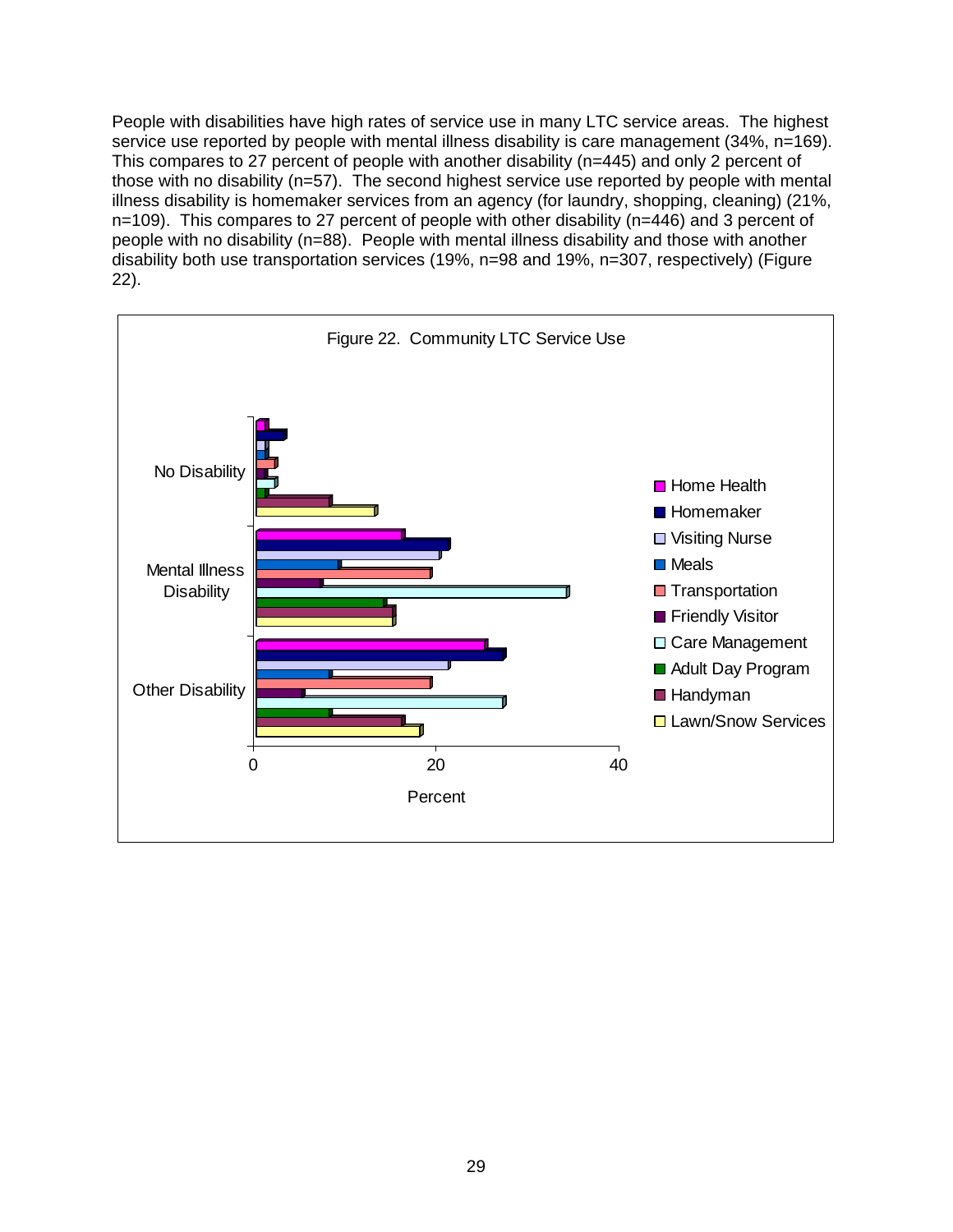People with disabilities report high rates of unmet need in many LTC services, but people with a mental illness disability report higher rates of unmet need across services. The greatest need reported by people with mental illness is transportation (26%, n=133). This compares to 20 percent (n=325) of people with another disability. The second greatest need reported by people with mental illness disabilities is for homemaker services from an agency (23%, n=117). This compares to 20% (n=326) of people with another disability. Other unmet needs reported by people with mental illness disabilities include handyman services (20%, n=102), friendly visitor services (20%, n=99), and care management services (18%, n=91), home delivered meals (16%, n=81), adult day program (16%, n=81), and lawn or snow services (16%, n=78) (Figure 23).

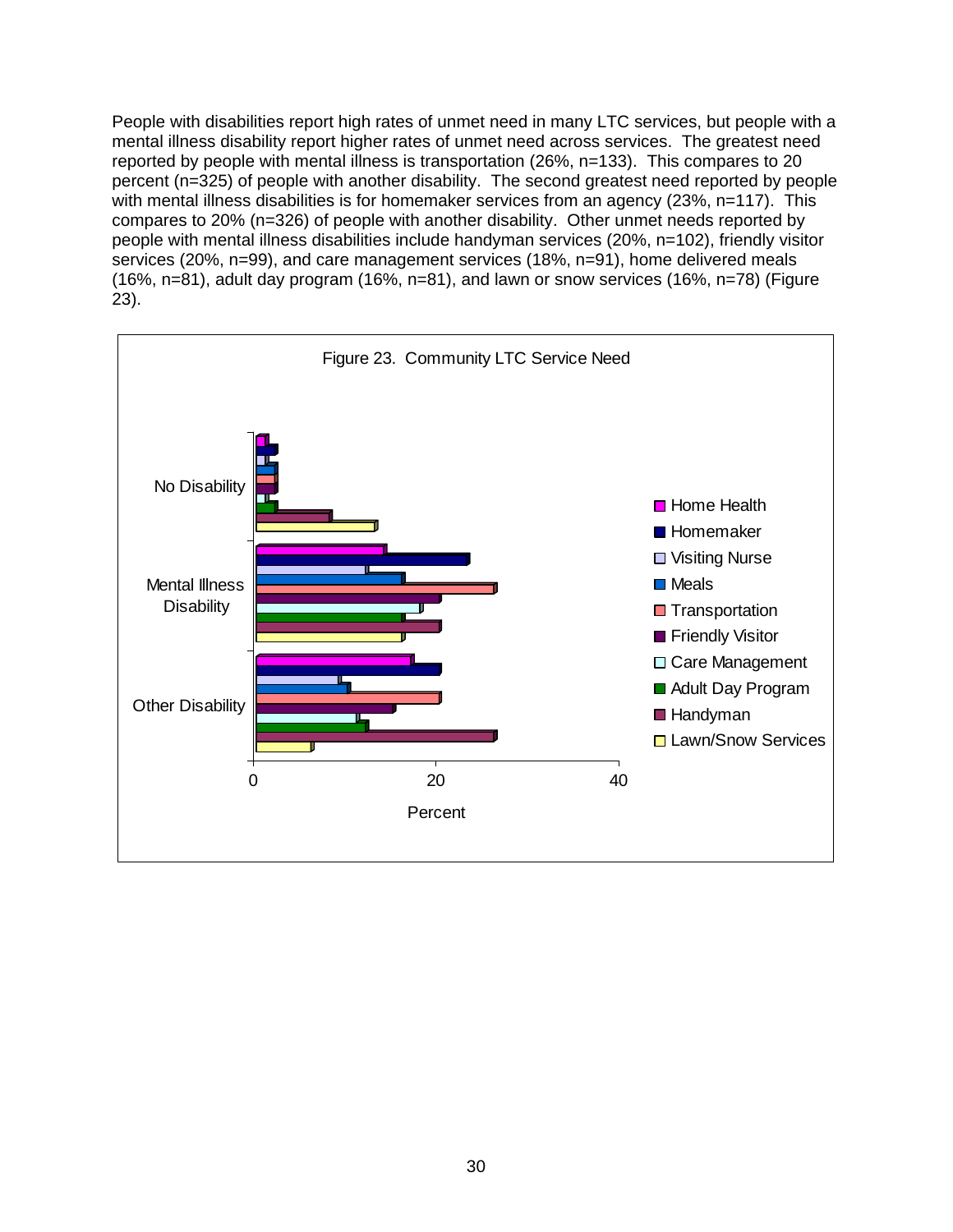Four additional community long-term care services were included in the disability survey only. The highest service use reported by people with a mental illness disability is money management (24%, n=97). This compares to 21 percent (n=184) of people with another disability. Job coach or support staff and vocational rehabilitation services are also used more by people with mental illness disabilities (21%, n=84 and 20%, n=81). As might be expected, people with another disability report greater use of personal care assistance services than people with a mental illness disability (38%, n=319 and 15%, n=61 respectively) (Figure 24).



Of the four additional community long-term care services included in the disability survey only, the greatest reported need reported for with mental illness was for money management (28%, n=114). This compares to 13 percent of people with another disability (n=108). This was followed by need for vocational rehabilitation and job coach or support staff services (28%, n=111 and 20%, n=81 respectively). As with service use, service need for personal care assistance was greater among people with another disability than those reporting mental illness disability (22%, n=186 and 17%, n=70 respectively) (Figure 25).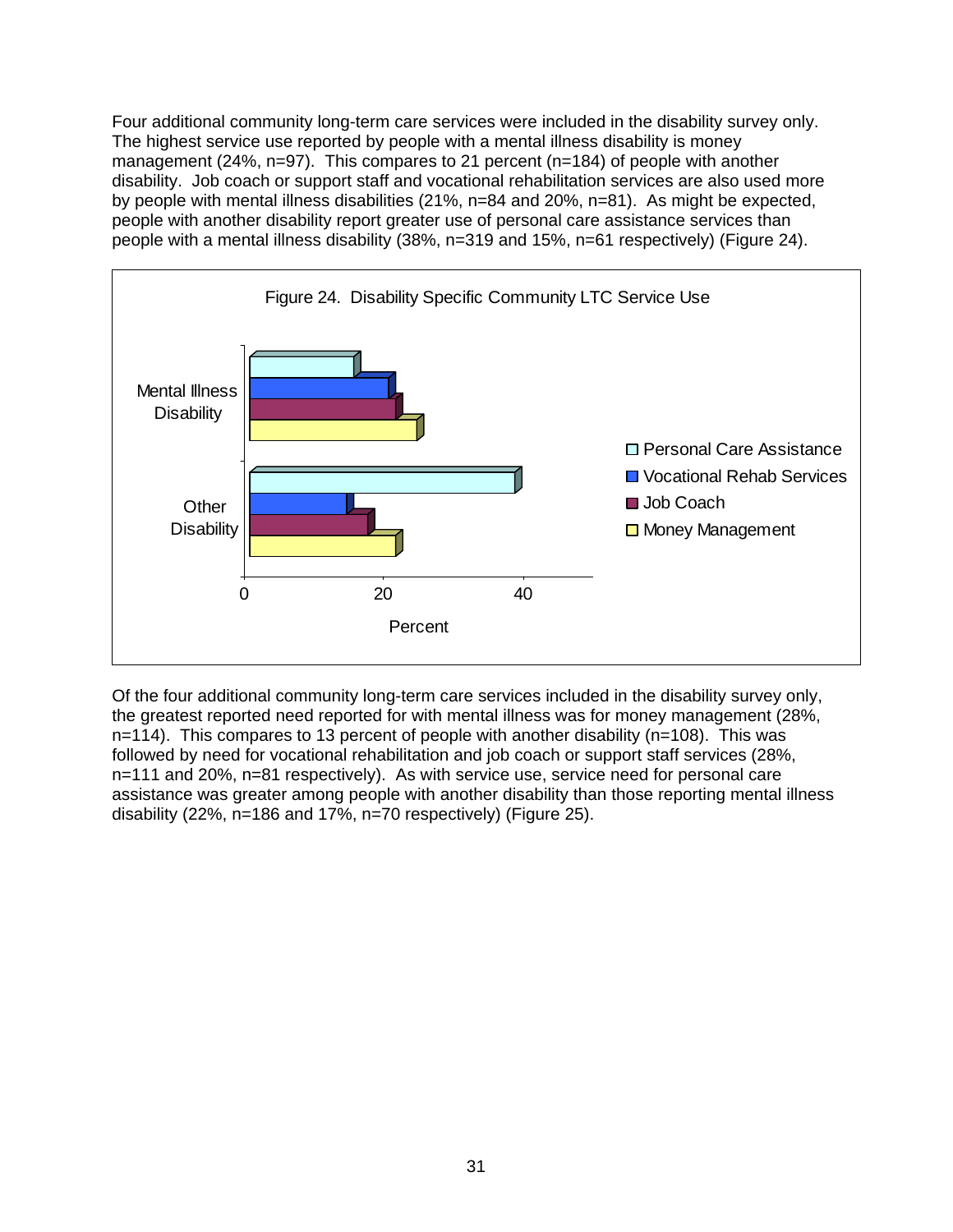

When asked if they were able to get all the LTC services they needed, 43 (n=158) percent of people with mental illness disability responded they could not. This compares to 45 percent  $(n=492)$  of people with another disability and 24 percent  $(n=135)$  of people with no disability (Figure 26).



People with a mental illness disability (19%, n=105) reported that not being able to afford services was the main reason they didn't get them. This compares to 16 percent (n=281) of people with another disability and 2 percent (n=81) of people with no disability. Not knowing what services or help are available was another important reason people with mental illness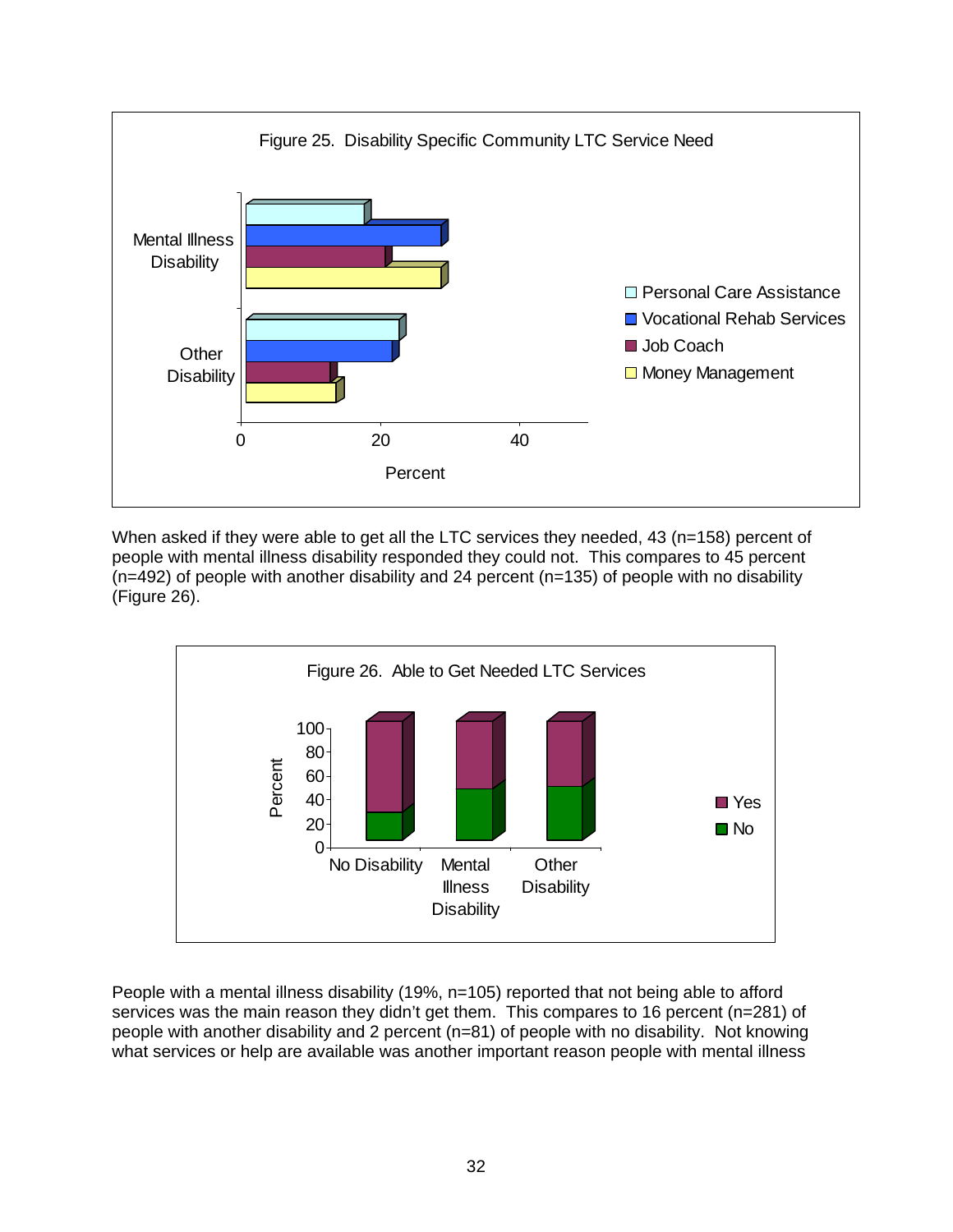

disabilities and those with another disability did not get the services they needed (16%, n=88 and 14%, n=254 respectively) (Figure 27).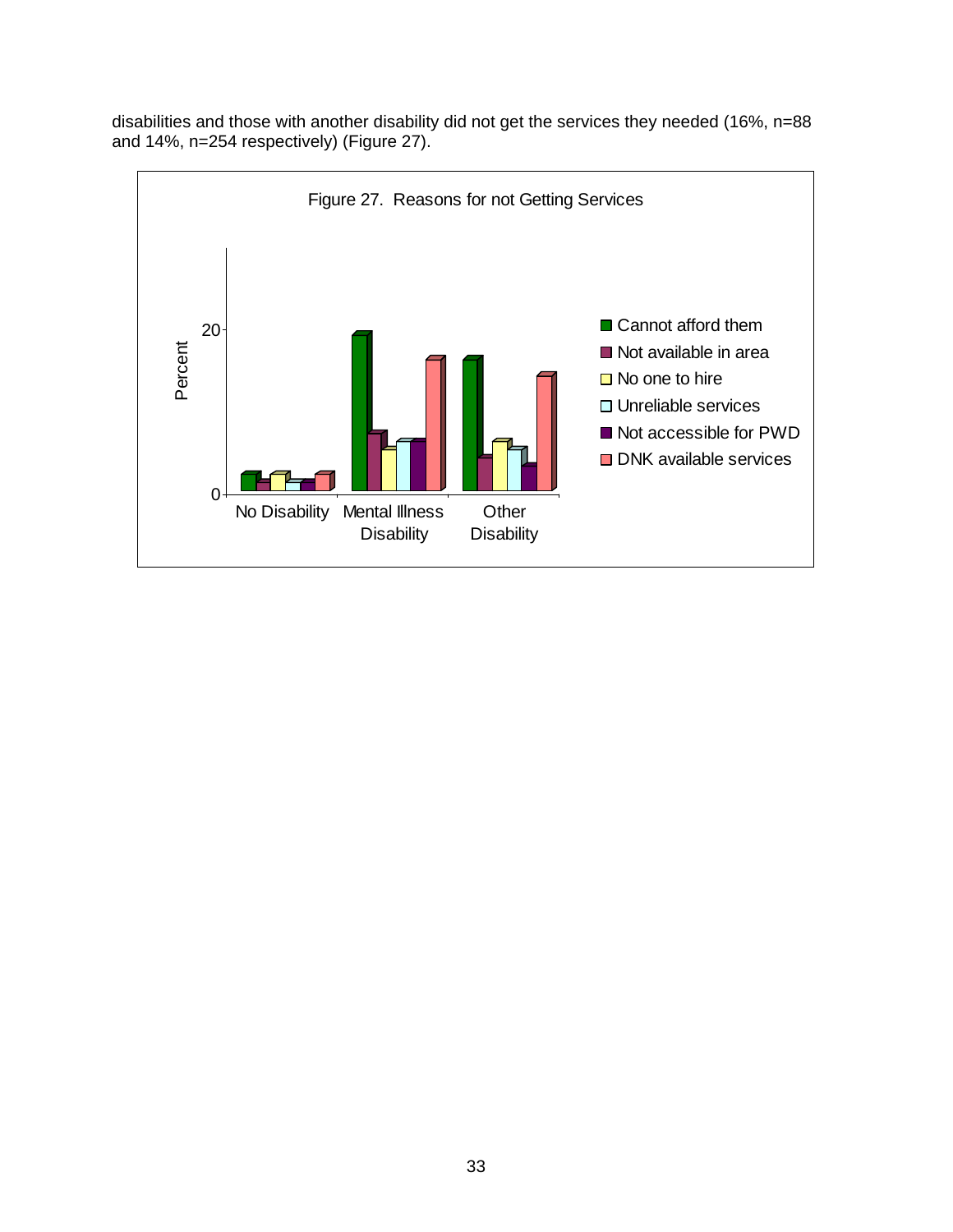Most people with mental illness disabilities found out about the LTC services they use through social workers, health care providers, or a state agency (30%, n=164; 23%, n=123; 19%, n=104 respectively). Social workers, health care providers, and relatives/friends were the most common LTC service resources for people with another disability (26%, n=465; 19%, n=309; 17%, n=302 respectively), and relatives/friends were the best resource for people with no disability (7%, n=227) (Figure 28).



Sometimes people have problems communicating with LTC providers because they speak a different language or are from a different culture. While most respondents in this sample report never having these problems, people with a mental illness disability are slightly more likely to always, sometimes, or rarely (8%, n=30; 19%, n=66; 22%, n=77 respectively) have communication problems with LTC providers than those with another disability or those with no disability (Figure 29).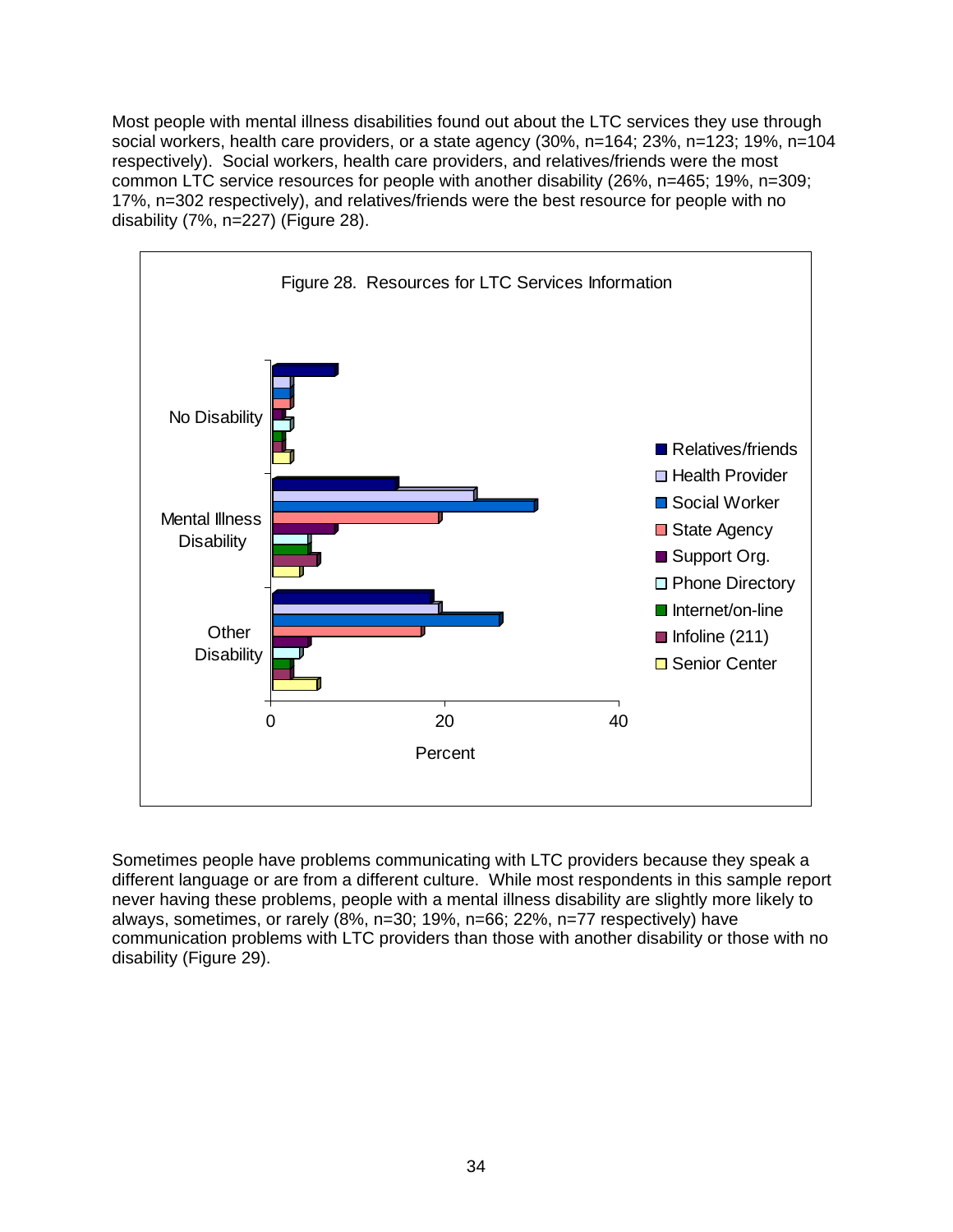

When asked how well the LTC services they receive meet their needs, half of people with mental illness disabilities (n=143) reported "very well." More people with a mental illness disability than those with another disability or no disability reported that their needs are met only "somewhat well" or "not very well" (Figure 30).



There are different ways for people to arrange and manage their paid services. Managing paid services can include finding someone, training them, deciding on a work schedule, and paying them. Alternatively, an agency can provide these management services. Respondents were given three approaches from which to choose the one they like best.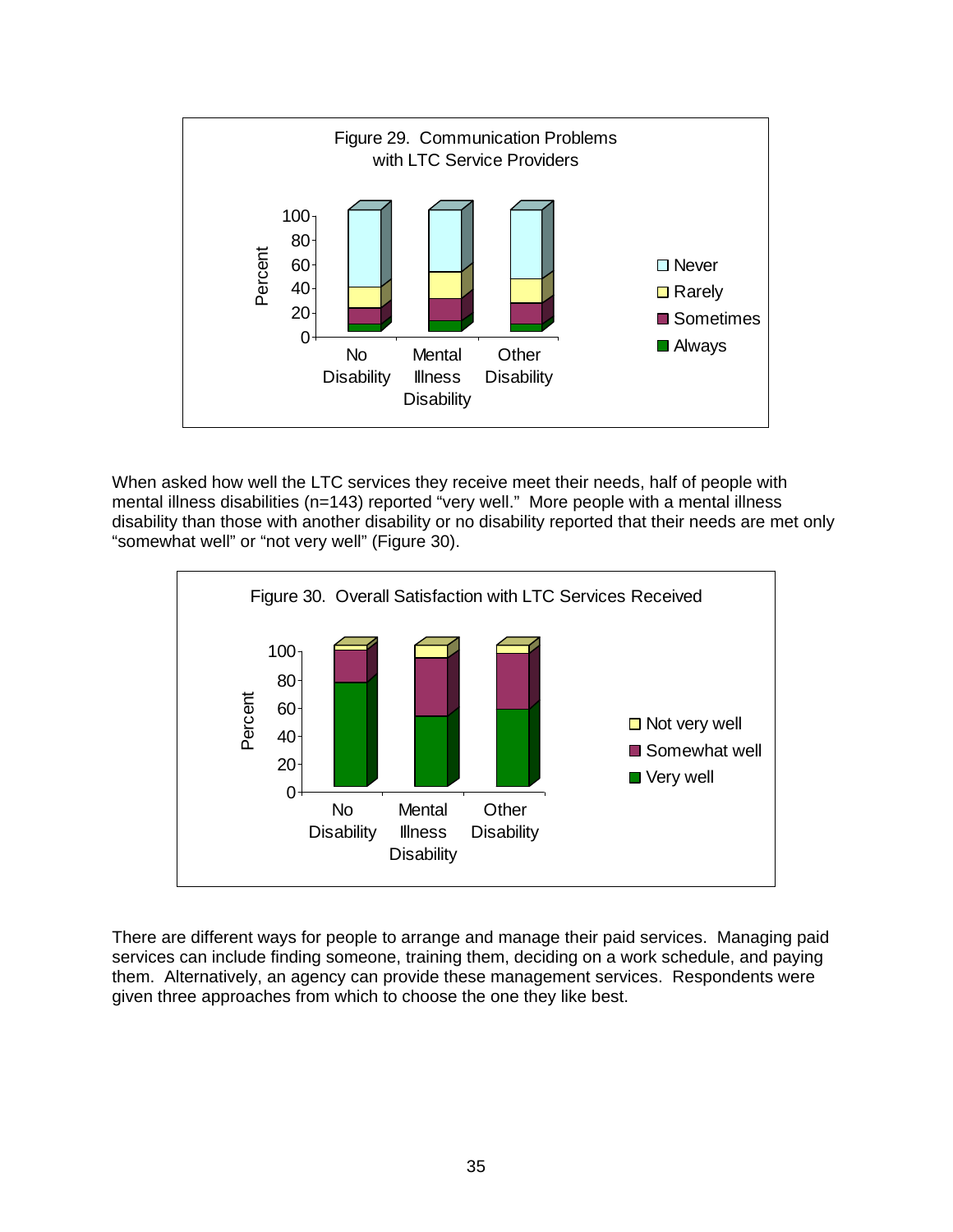#### *First approach*

**You and an agency or provider talk about what services you want. The agency then decides on the services and schedule. The agency finds and arranges the services for you. The agency processes the paychecks and handles any tax forms or financial paperwork.** 

#### *Second approach*

**Together with the agency or provider of your choice, you decide the services and schedule for the services you want. You and the agency work together to find and arrange these services. The agency processes the paychecks and handles any tax forms or financial paperwork.** 

#### *Third approach*

**You make the decisions about, find, and arrange your own services without the help of an agency or provider. You can get advice and training to learn how to hire and fire, train, pay, and manage your workers. You process the paychecks and handle any tax forms or financial paperwork.** 

More than half of respondents across groups clearly favor the second approach in which the consumer and the agency work together to decide the services and schedule for services that are preferred. Compared to people with another disability (18%, n=257) and those with no disability (6%, n=172), more respondents with a mental illness disability (23%, n=99) prefer the first approach in which the agency or provider decides on the services and schedule (Figure 31).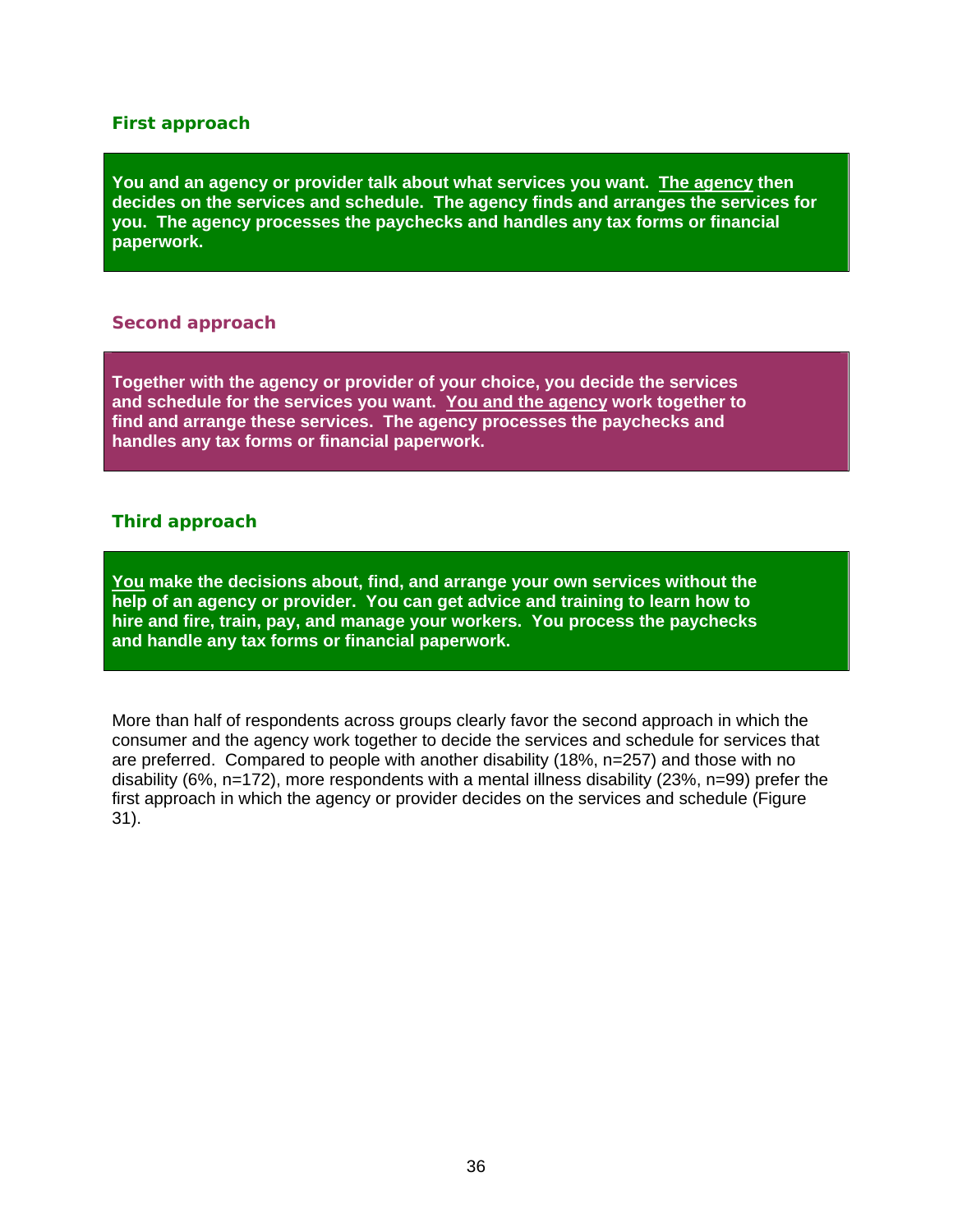

# *Additional Services Wanted for People with Mental Illness Disability*

People who completed either a general or a disability survey were asked an open-ended question about what services the state should provide older adults or people with disabilities. A total of 223 people with a mental illness disability responded to this question. The responses were compared and contrasted and then grouped under eight distinct themes which arose from this analysis:

- Health care services
- Transportation
- Home and community-based services
- Financial assistance
- Programs and services
- Housing
- Recreation/social activities
- Other comments

Health care services and transportation are the most important services wanted by people with mental illness disabilities. Home and community-based services, such as home care and personal assistance services, and improved programs and services for older adults and people with disabilities are also services that are important to people with a mental illness disability. Separate response rates for each theme are displayed in Figure 32. Each theme is then discussed in detail, with supporting quotes provided.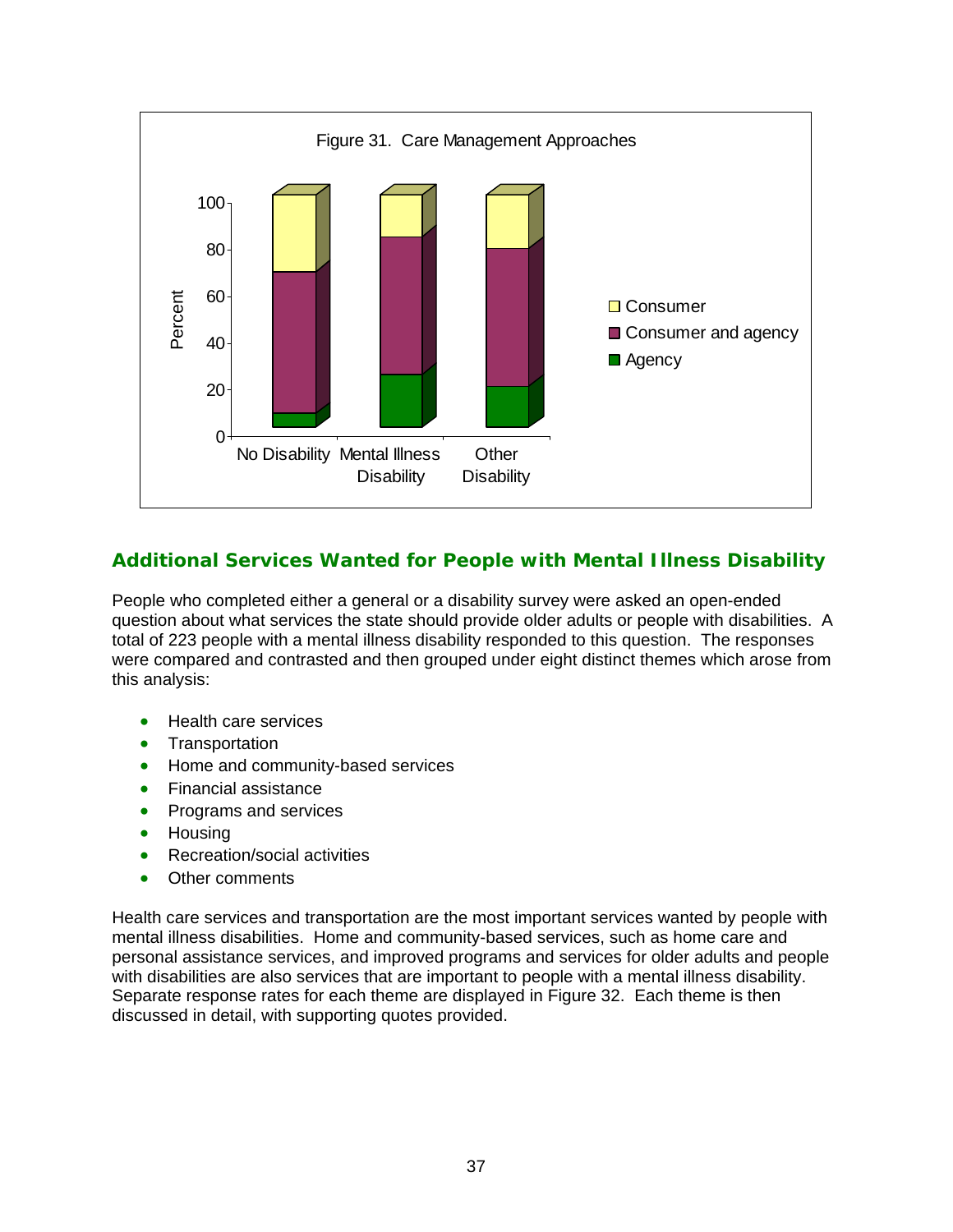

# *Health Care Services*

Health care services are essential in preventing, treating and managing illness, in maintaining mental health and physical well-being, in offering services by the medical, nursing, and allied health professions, and enabling people to make lifestyle changes that contribute to making the population healthier.

Almost 25 percent (23%) of responses indicate that health care services are very important and should be better provided to people with mental illness disabilities. For many respondents, providing improved health care includes access to more affordable comprehensive health insurance that includes supplemental coverage and coverage for those who are considered high-risk.

> *Some form of low cost health insurance or supplemental coverage to Medicare.*

*AFFORDABLE long-term care insurance for individuals who are high-risk.* 

Some respondents mention that more comprehensive health care should include coverage for people with conditions that might disqualify them. Others indicate that the spend down policy is burdensome and should be eliminated. In addition, a number of respondents suggest the need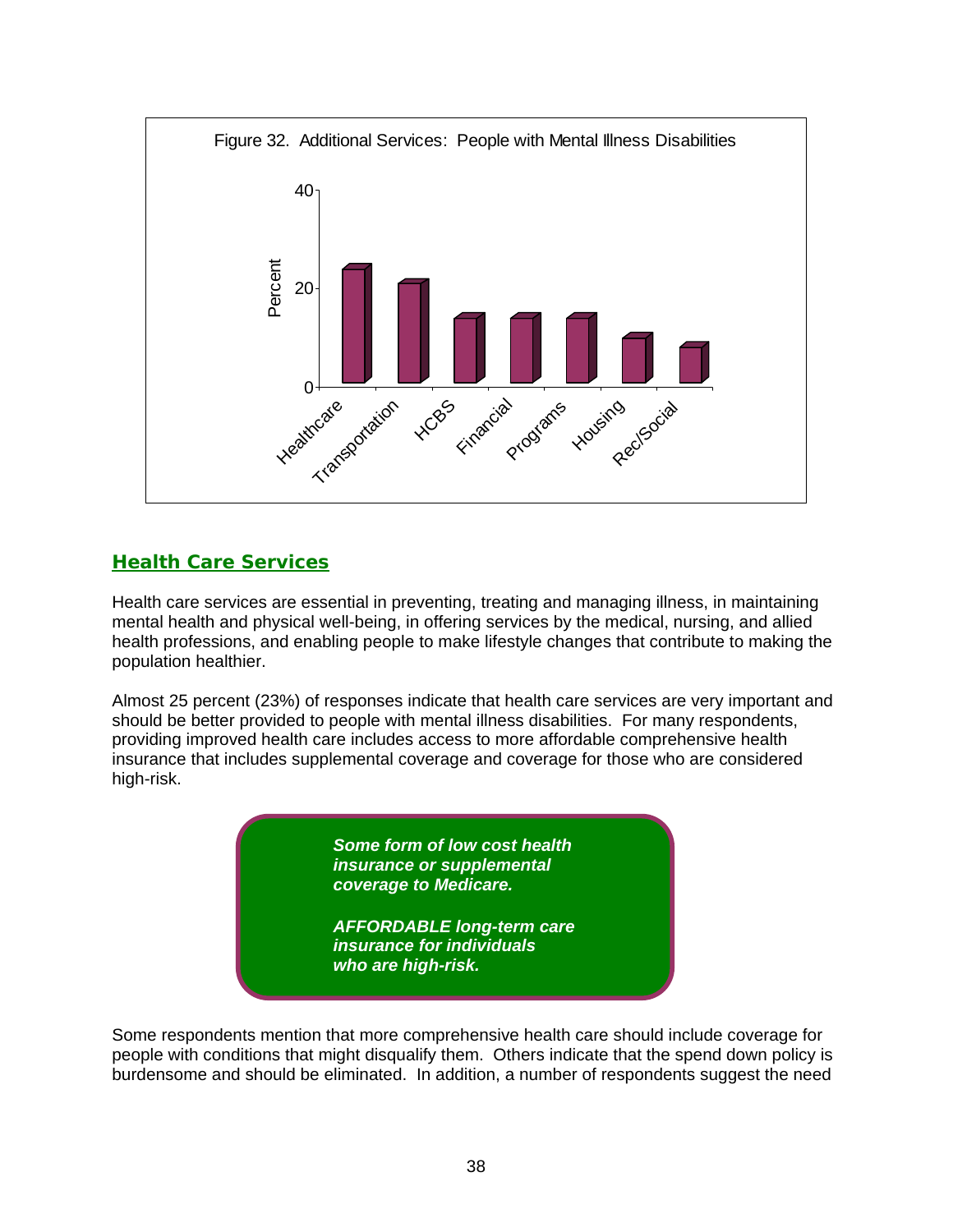for better pharmacy plans that include prescription discounts and help with paying for the high cost of prescriptions.

> *Long-term care insurance for people with some conditions (breast cancer, depression, etc) that might disqualify them. Get rid of the spend down policy so that you can utilize your medical coverage to your advantage. Lower costing medical and pharmaceutical service.*

Many respondents indicate a need for improved psychiatric services including more telephone crisis support, counseling, and better access to outpatient programs for people with a mental illness disability.

> *More telephone support (crisis lines) for those who are depressed. There are too few services for the depressed at every age group.*

*More counseling substance abuse treatment program (outpatient).* 

Respondents suggest that health care services should include dental insurance and improved dental services as well as affordable, high-quality audiology and vision care including evaluations, diagnostic testing and coverage for eyeglasses and hearing aids.

> *Dental care/assistance, services for health impairment, hearing aids.*

*Dental coverage would be nice.*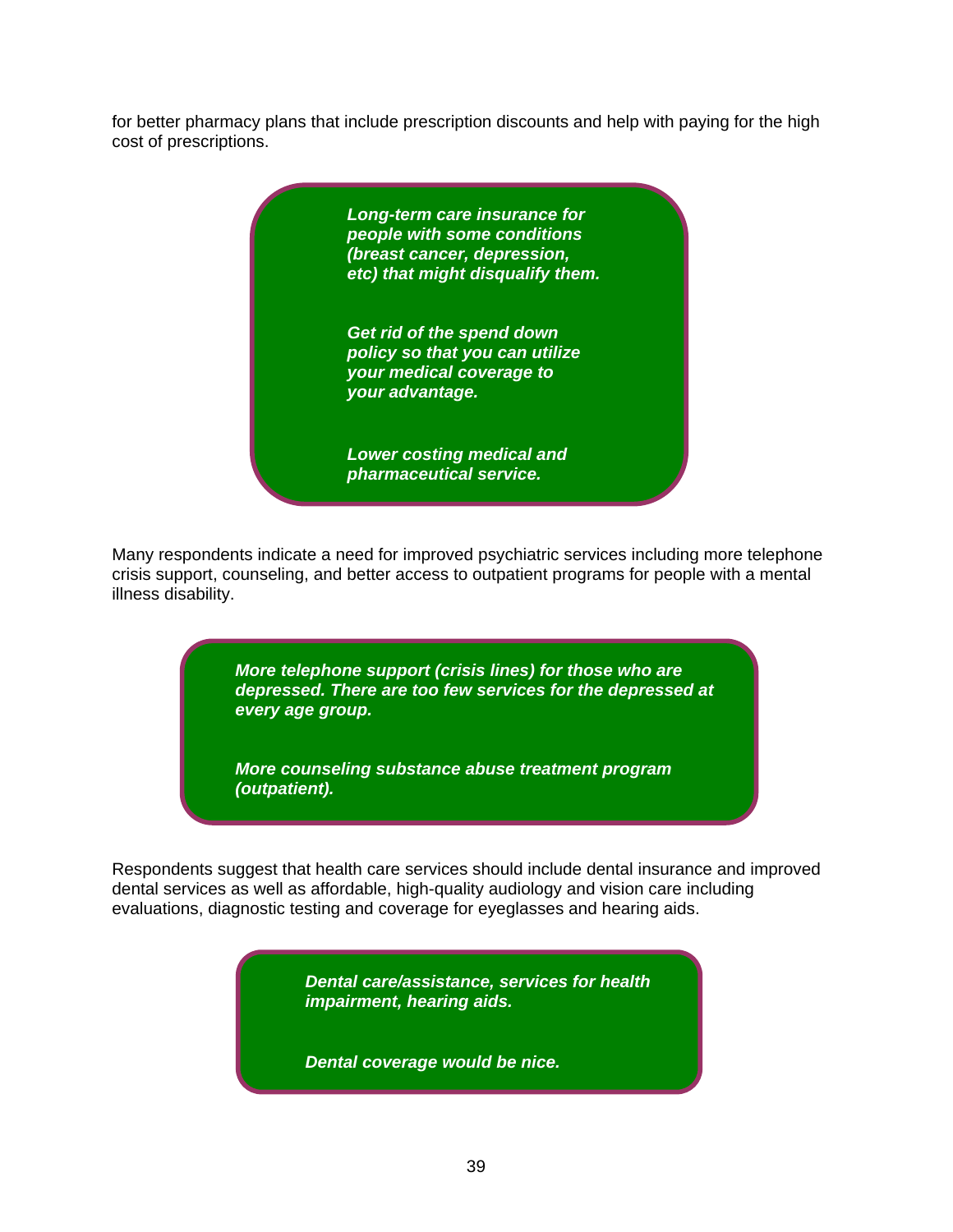Some respondents indicate that a broader range of services should be provided and include greater access to and coverage of rehabilitative services including chiropractic and naturopathic services that emphasize a holistic approach to health and healing.

> *Homeopathy-alternative medicine-naturopathic. Massage for pain and stress, acupuncture for pain.*

# *Transportation*

Transportation programs and reliable, accessible public transportation make it possible for people who do not drive and cannot use public transportation to obtain rides for necessary trips. These include medical appointments, errands, shopping, and other activities. Twenty percent of people with a mental illness disability indicated that transportation services are one of the most important services that should be provided.

Respondents indicate that more affordable and accessible public transportation services for older adults or people with disabilities should be provided. This includes more comprehensive transportation for people who need rides to medical appointments or who may need special transportation services for appointments with specialists who are beyond the local area (i.e., 50- 80 miles away). Some respondents indicate that transportation services are especially important in rural and suburban areas where services are limited or don't exist.

> *Better transportation is a must especially in rural areas.*

*We really need public transportation in downtown Thompsonville, Enfield. These days it costs too much to own, register, maintain and insure a vehicle.* 

In addition, people with a mental illness disability indicate that transportation services are needed for older adults or people with disabilities to participate in social functions, visit with friends, go shopping, or to religious services.

> *Transportation to and from social/ recreation/ support groups.*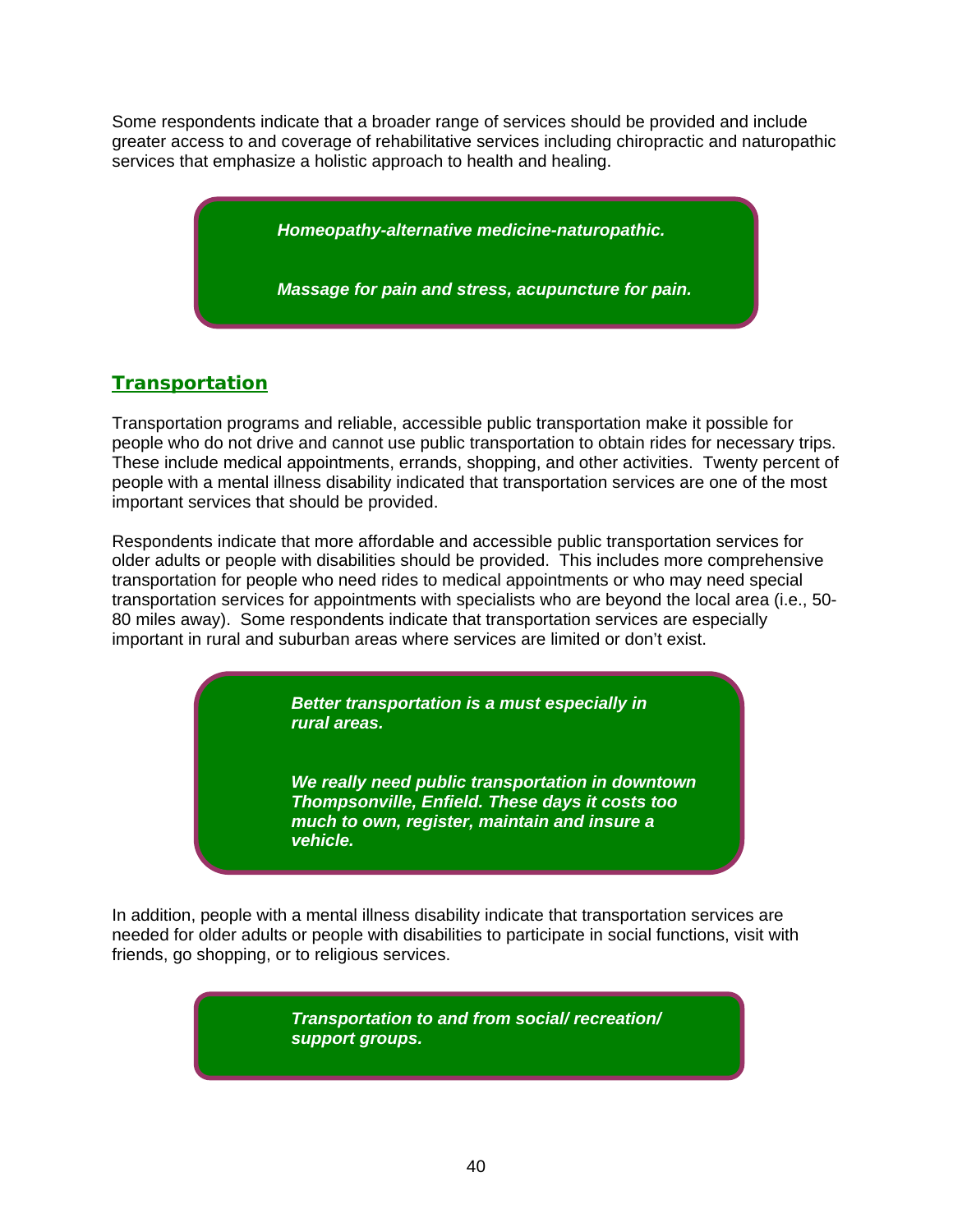### *Home and Community-Based Services*

As an increasing number of older adults and people with disabilities age in place, community-based services are becoming more important so people can receive the care they need within their communities.

Thirteen percent of respondents with a mental illness disability indicate that a broader range of services in the community are essential so that they can remain at home. This includes affordable services that provide quality home care workers and substitutes when they are needed. Services, such as Personal Assistant services or compensation for family members who provide care to people with disabilities are also needed to help them remain in their homes for as long as possible.

> *Long-term home care to stay out of nursing home.*

*Dependable, good help with someone to substitute when the regular people can't make it!* 

*More homecare/ personal assistance services with longer hours; option of home-maker services for younger people with disabilities who don't need "hands on" assistance.* 

In order to retain quality homecare workers, respondents suggest that these workers should receive better wages including payment for transportation time. In addition, respondents suggest that waiver services should be expanded to include more people and higher incomes.

> *You can't pay minimum wage and get responsible caregivers. Pay transportation time so I do not need to sacrifice service time for their transportation.*

*Expansion of personal care asst. waivers program for more people and higher incomes. Include companionship as activity of daily living.*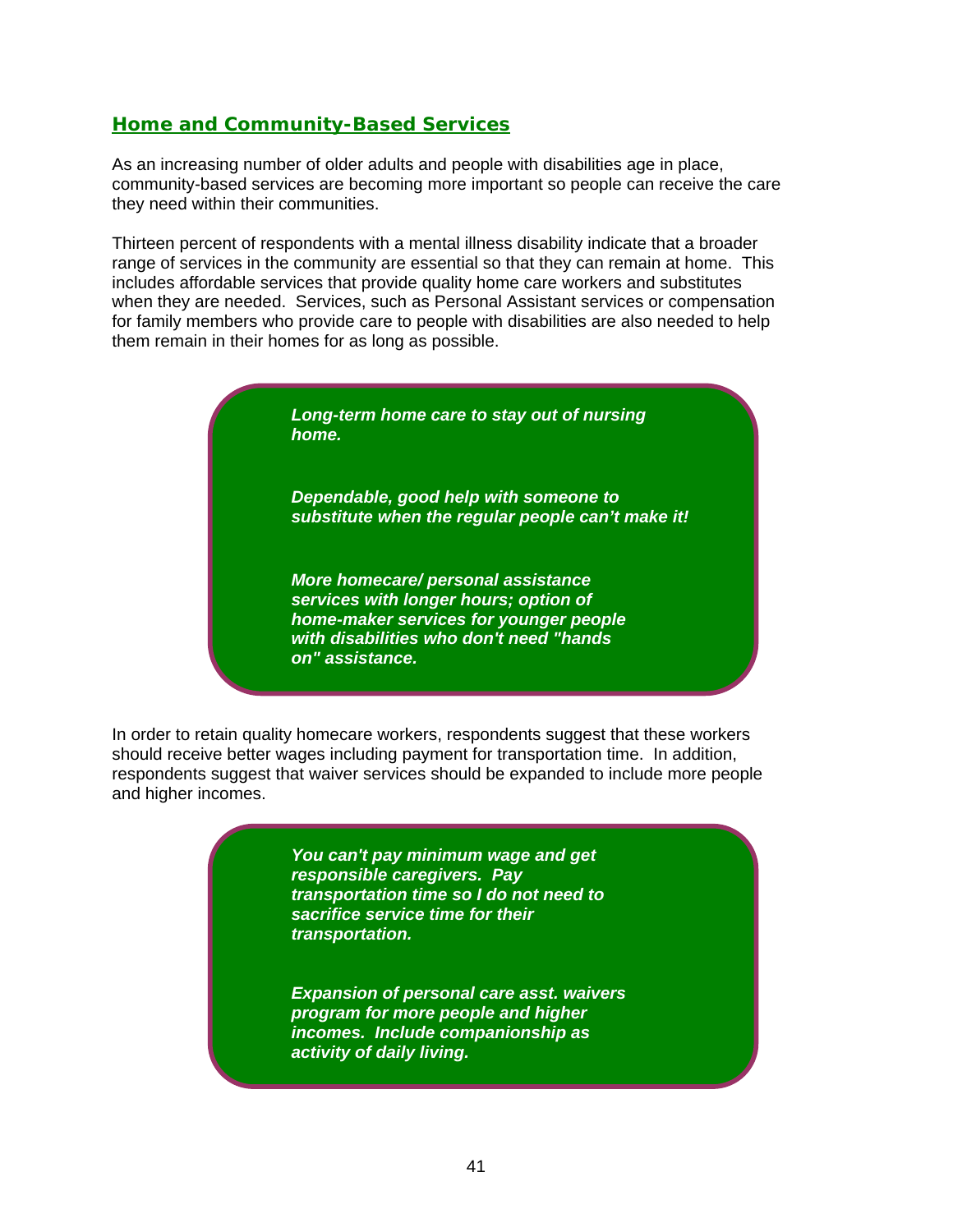Volunteering has the potential to rebuild communities and enhances social support networks. Some respondents indicate that it would be helpful to use volunteer services to provide friendly visits and much-needed companionship.

> *Volunteer services to check on them, make periodic visits, discuss circumstances as they change. Some stay secluded and are afraid for some reason about change and opportunities to help themselves.*

> *I really think volunteers paying friendly visits would be great. As far as I know this service is not provided in my area.*

### *Financial Assistance*

Another thirteen percent of responses from people with a mental illness disability indicate that financial assistance is needed for older adults and people with disabilities. This includes financial assistance for the rising costs of basic life expenses, such as utilities, as well as property taxes.



Some respondents indicate that financial assistance is needed for basic necessities, such as food and medication. Others indicate that financial support for home modifications, such as lowinterest loans, would be beneficial so older adults and people with disabilities can continue to live in their homes within the community.

*More money for food stamps.* 

*Financial help with repairs/ maintenance / and household services in the form of sliding scale rates and very low or no-interest loans.*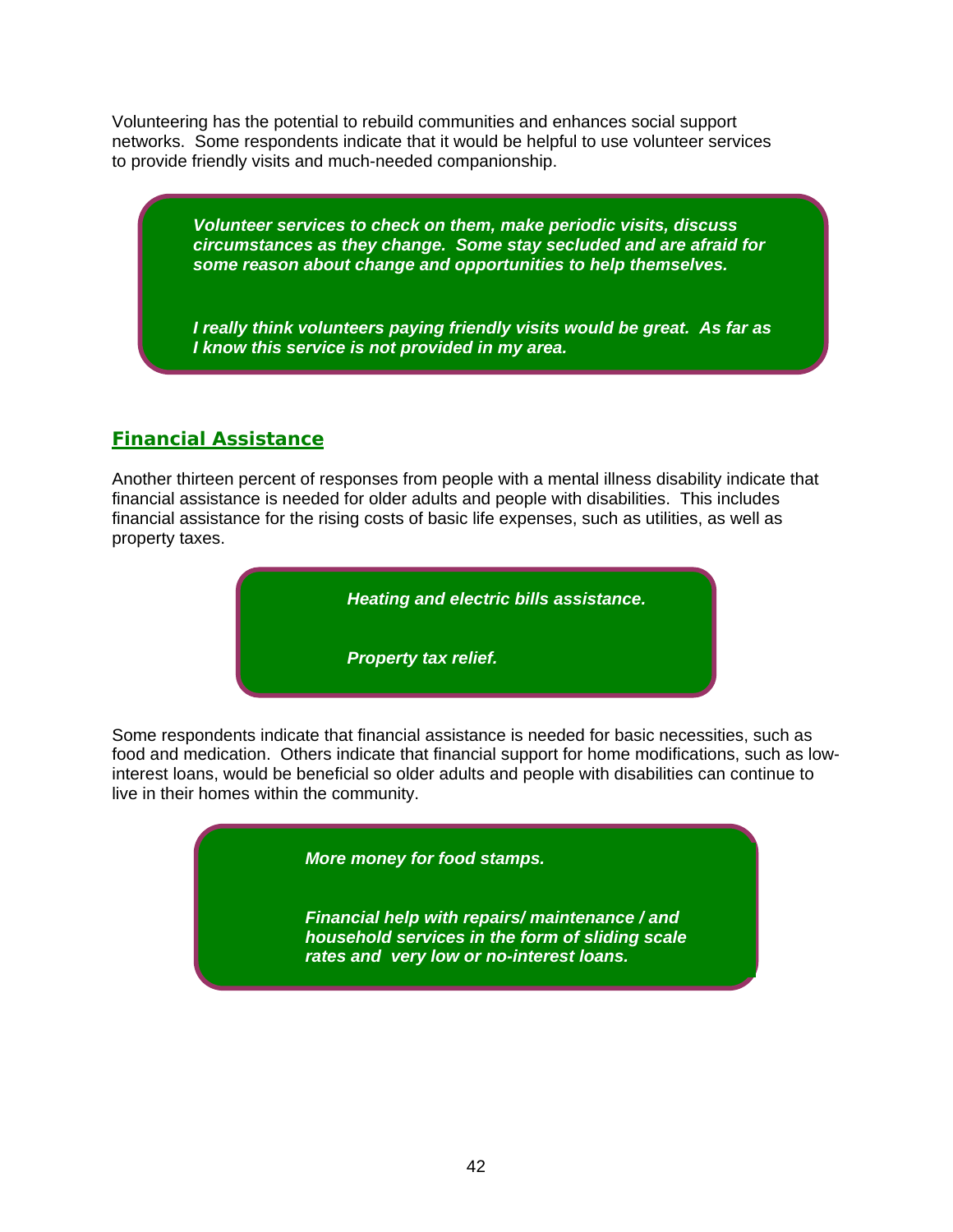In addition, respondents suggest that help with money management would be useful and should be available to older adults and people with disabilities. This includes legal assistance with previous debts and financial management classes to help avoid future debt.

*Legal help with past debt money management.* 

*Budgeting classes - I have more than 10K in credit card debt.* 

#### *Programs and Services*

Thirteen percent of responses suggest that better provider programs and services are needed for older adults or people with disabilities. Respondents indicate that social services should be expanded to inform people about available services and to assist them in getting the support they need.

> *Have someone to tell me about any discounts the town offers their seniors, such as tax breaks on their housing.*

*An older person and/or people with disabilities Hot Line to seek out advice and direction.* 

*I believe you should let us try it by ourselves but if we need someone's help they'll be there to help.* 

Respondents mention that a centralized information network that links services for people would make it easier to know what services are available and how to access them. In addition, respondents suggest that bilingual services would be helpful to older adults and people with disabilities.

> *There should be a centralized system to let people know which services are available.*

*More personnel to aid w/ services i.e. transportation who are bilingual.*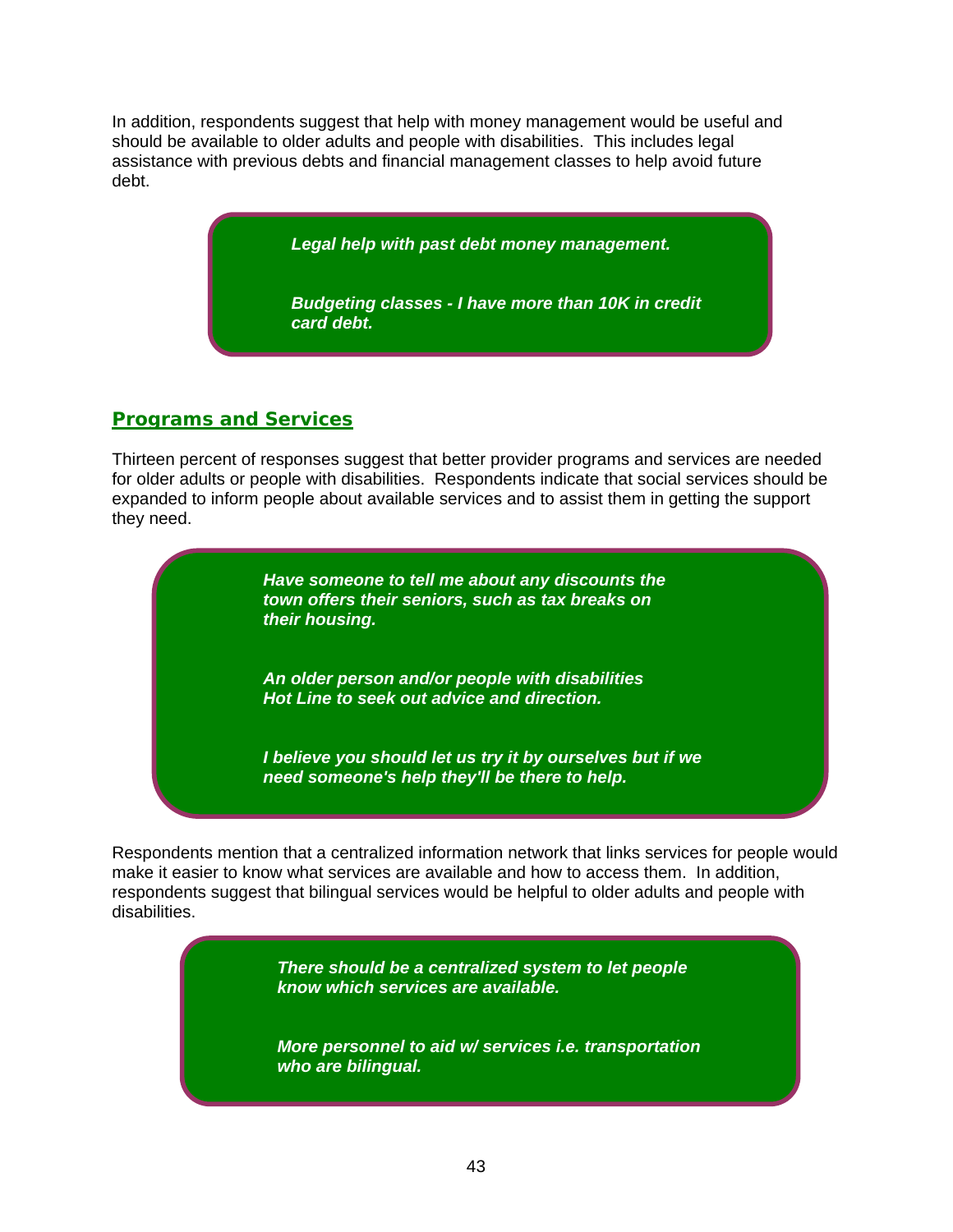Some respondents indicate that respite services are needed to support caregivers and should be provided to those who care for older adults or people with disabilities. In addition, people with mental illness disabilities report that they are disappointed with the quality of services offered by the state and the way in which they are often treated.

*Long overnight weekend respite stays at a facility.* 

*Better social services department that won't treat a person like a number, faster paper work for people with disabilities.* 

### *Housing*

Nine percent of responses indicate a need for more affordable housing and more options for housing alternatives for older adults or people with disabilities. This includes more assisted living options, senior housing apartments, and Section 8 housing within communities. Some respondents indicate they would like more subsidized housing. Other alternative suggestions for housing include group homes.



A small number of respondents indicate a need for affordable handyman services or for volunteers to assist with painting, repairs and maintenance of grounds so that they can continue to live in the community.

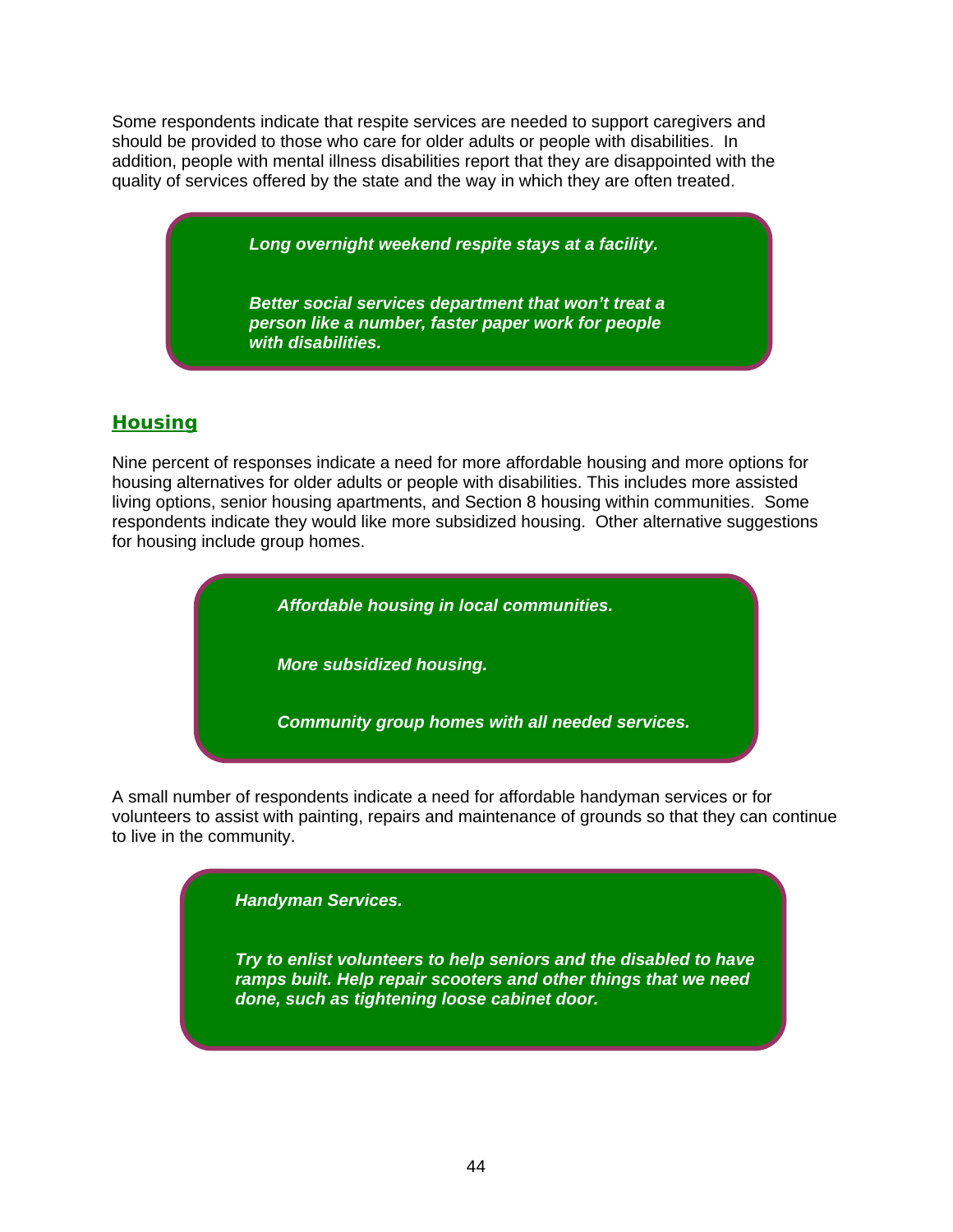#### *Recreation and Social Activities*

Seven percent of people with mental illness disabilities indicate that older adults or people with disabilities need a greater variety of affordable recreation and social activities to give them something meaningful to look forward to. This includes educational programs offered in senior centers and other activities, such as entertainment and affordable trips. In addition, some respondents indicate that socialization is an essential part of life that many who live alone or who are isolated don't experience.



### *Other Comments*

A small percentage of responses did not fit into any of the above mentioned categories. Of these responses, some people indicate that they are satisfied with current services or don't need any services at the moment. Other respondents indicate that they are unsure about what services exist or what services should be made available for older adults or people with disabilities in Connecticut.



*Cannot assess this as I have family support at the current time. If this were to change my needs would change drastically.*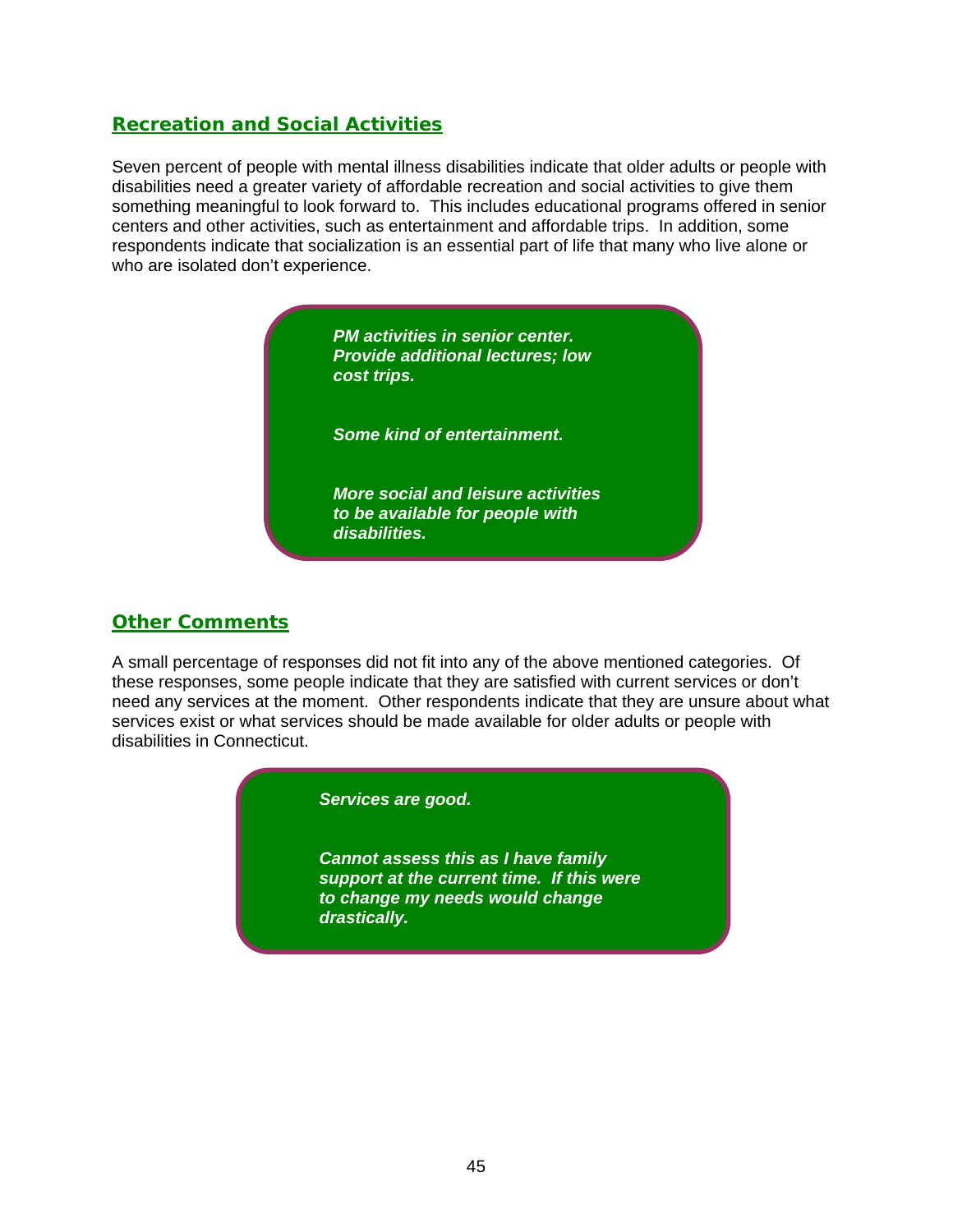### *Social and Financial Support Needs*

#### *Social support needs*

Social support impacts health and the quality of life. Viewed generally, older people with stronger social ties are more likely to experience better physical and mental health than older people who do not sustain close relationships with other people (Krause, 2006). Research also demonstrates an association between the size of a person's social network and cognitive functioning and indicates that network size is associated with the onset of disability among older adults (Moren-Cross & Lin, 2006).

When asked about the level of social support that could be expected from family and friends if help was needed with daily tasks like grocery shopping, cooking, or providing a ride, 41 percent of people with a mental illness disability (n=211) report they could not count on anyone. This compares to 26 percent of people with another disability (n=433) and 21 percent of people with no disability (n=715) (Figure 33).

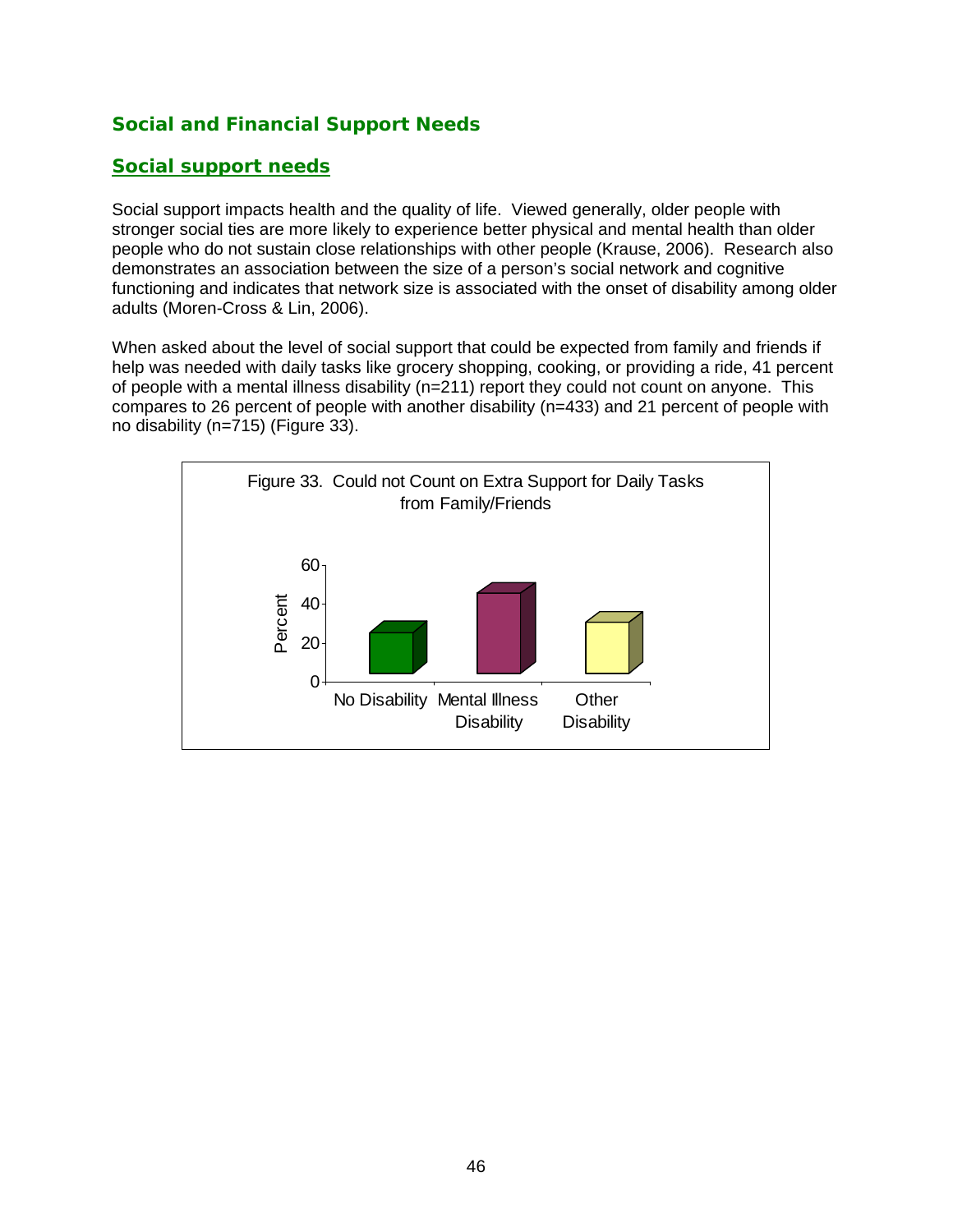People were also asked if they currently receive support from family and friends for extra help with daily tasks at least once a week. Forty-four percent of people with mental health disabilities (n=229) report they do not currently receive such assistance. In comparison, 32 percent of people with other disabilities (n=535) and 38 percent of people with no disabilities (n=1,340) report not receiving help from family and friends at least once a week (Figure 34). People without any disabilities may not currently need help from anyone while people with a mental illness disability are less likely to have the availability of social support from family and friends.



In this sample, 21 percent of people with a mental illness disability ( $n=109$ ) do not receive any emotional support, such as someone to talk over problems with or help make a difficult decision. This compares to 17 percent of people with another disability (n=277) and 10 percent of people with no disability (n=349) (Figure 35).

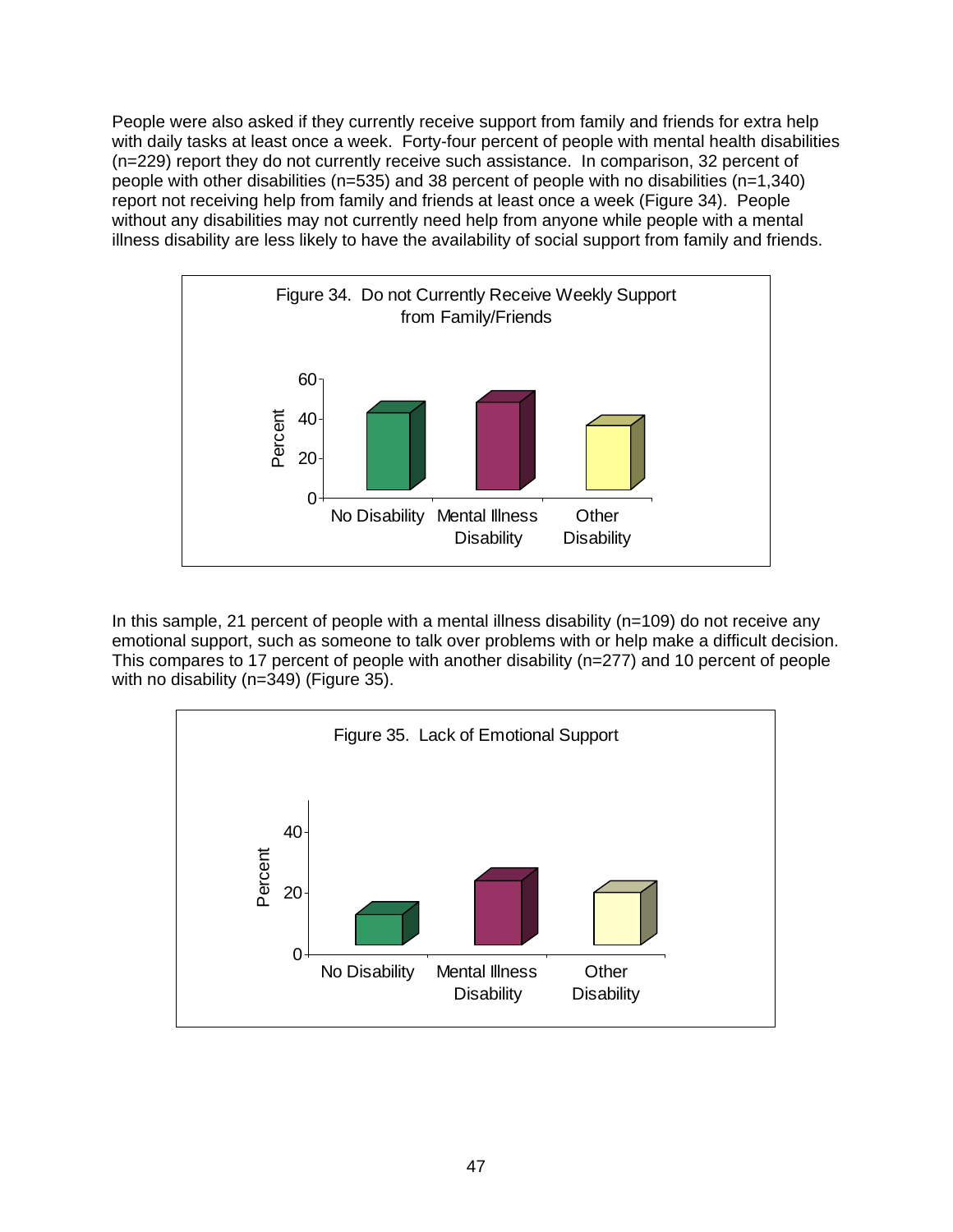## *Financial support needs*

People with mental illness disabilities had the most financial difficulties. Forty-six percent in this disability group (n=232) report not having enough money to make ends meet at the end of the month. This compares to 26 percent of people with other disabilities (n=423) and 8 percent of people with no disability (n=253) (Figure 36).



Seventy-five percent of people with a mental illness disability (n=341) report that over the past twelve months they experienced inadequate financial resources to meet basic needs. This compares to 56 percent of people with other disability (n=809) and 25 percent of people with no disability (n=755) who also reported not having adequate funds to meet their needs (Figure 37).

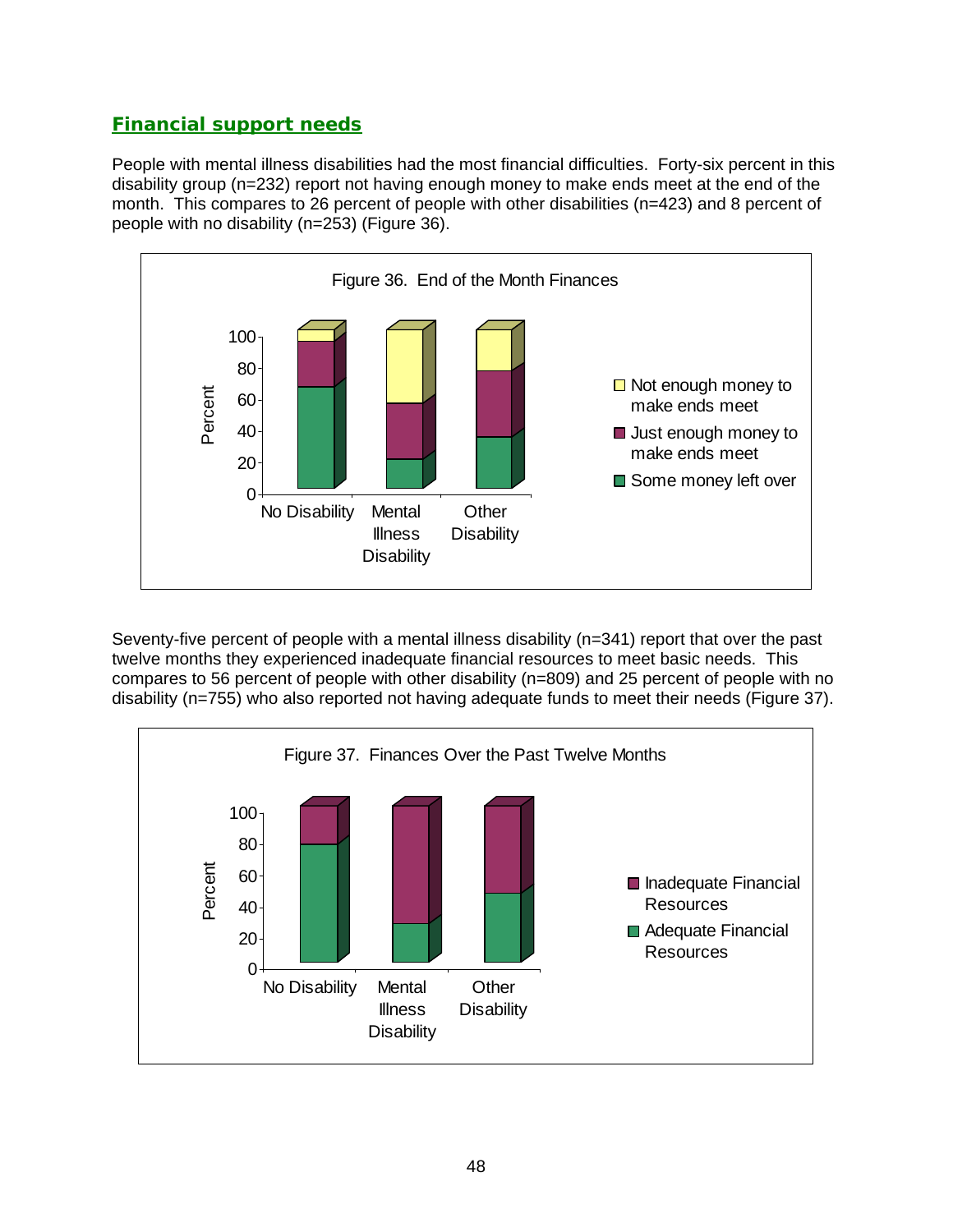Of the 341 people (75%) with a mental illness disability who reported inadequate resources over the past twelve months, 53 percent (n=181) did not have enough financial resources to purchase needed food, 52 percent did not have enough money to pay for utility bills, 48 percent lacked enough money to pay for or repair a car (n=164), and 37 percent did not have financial resources to pay for rent or a mortgage (n= 125) (Figure 38).



In addition, when asked the question, "If you needed some extra help financially, could you count on anyone to help you, that is, by paying any bills, housing costs, medical costs, or providing you with food or clothes?" 63 percent of people with a mental illness disability (n=318) reported that they could not expect financial help from anyone, but this was not a significant difference compared to the other two groups (Figure 39).

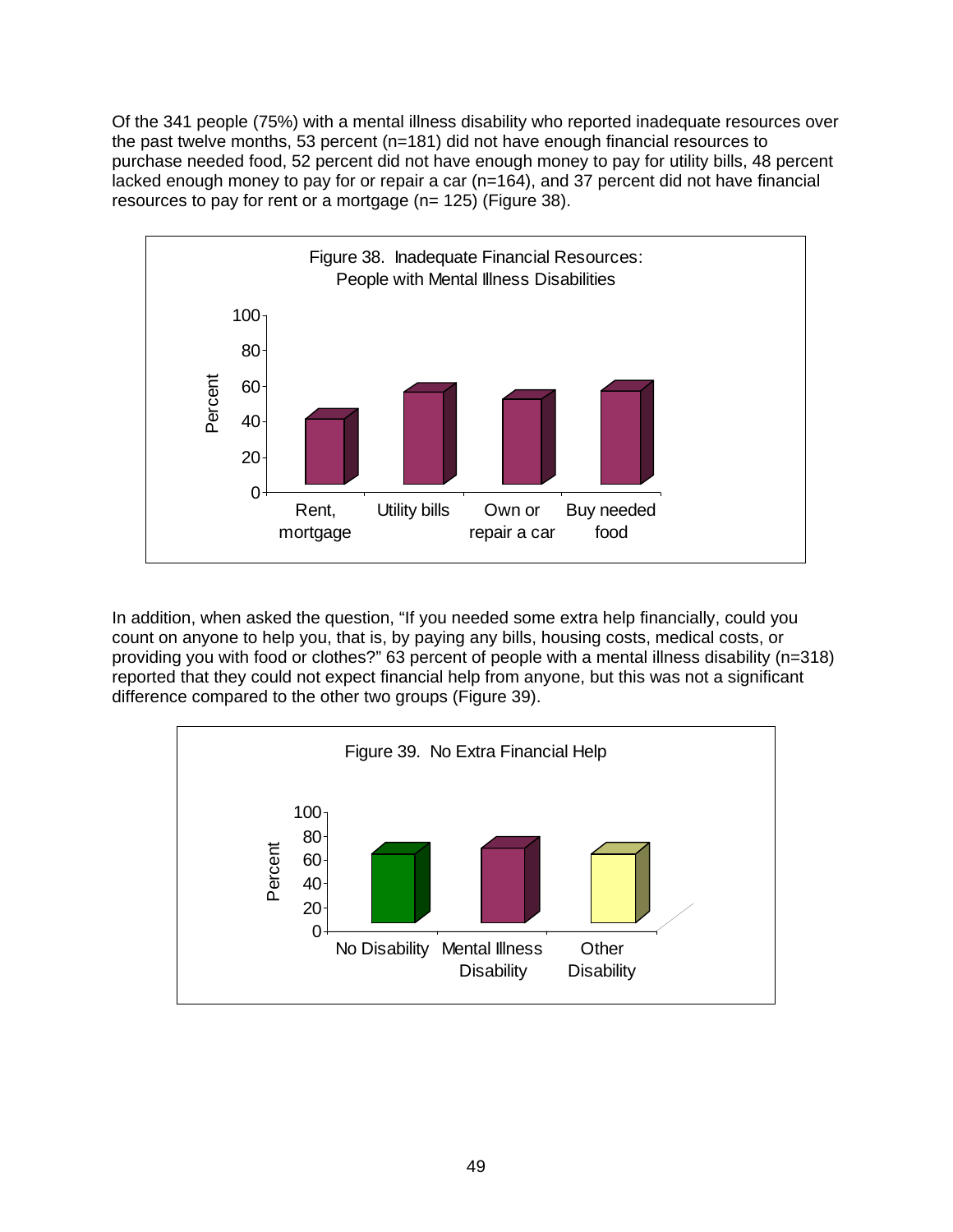### **VII. Recommendations**

Needs assessment is an essential part of mental health planning. The following recommendations are offered for consideration in helping the state and mental health care providers plan for the needs of people with mental illnesses in Connecticut and are based on the results of the 2007 Connecticut Long-Term Care Needs Assessment.

#### **1. Provide access to and financing for comprehensive communitybased mental health care services**

People with mental illnesses plan to and prefer to live and receive long-term support and treatment in the community rather than in institutional settings. Other studies have consistently demonstrated that community-based care for people with disabilities, including mental health disabilities, is cost-effective.

State agencies and community providers need to increase the availability and financing of community-based mental health service options to meet the multiple long-term care needs of people managing mental illness disabilities. The state should support ongoing efforts demonstrating such collaboration: for example, the Mental Health Systems Change Grant, the Money Follows the Person Rebalancing Demonstration, and Connect-Ability (Connecticut's Medicaid Infrastructure Grant).

#### **2. Provide assistance with long-term care planning for people with mental illness disabilities**

More than half of respondents with mental illness disability acknowledge that they will need long-term care; however, like people in other groups, the majority have done little planning for their future long-term care needs. Most respondents with mental illnesses plan to live at home, with the help of physical modifications as necessary, and want to avoid living in a nursing home, with an adult child, or in an apartment for seniors or people with disabilities. Very few have purchased long-term care insurance or could afford to pay anything substantial toward their future long-term care costs.

Regardless of where they live and receive long-term care in the future, most people with mental illness disabilities have no plans for paying for long-term care and will rely on Medicare and Medicaid to pay for the care they need. Mental health disabilities often require lifelong management for persons in recovery. It is critical for mental health treatment programs to include assistance with long-term care planning of symptom management as well as financing.

#### **3. Increase access to specific long-term care services with high rates of unmet need**

People with mental illness disabilities report high levels of service use particularly for care management and homemaker services. In comparison to other groups, people with mental illness disabilities report higher rates of unmet need for many services. The greatest reported unmet needs include transportation, homemaker, handyman, friendly visitor, and care management services, home delivered meals, and adult day programs. As providers and individuals in recovery from a mental illness devise their long-term care treatment plans, they should consider how individuals will access and finance these services that are needed and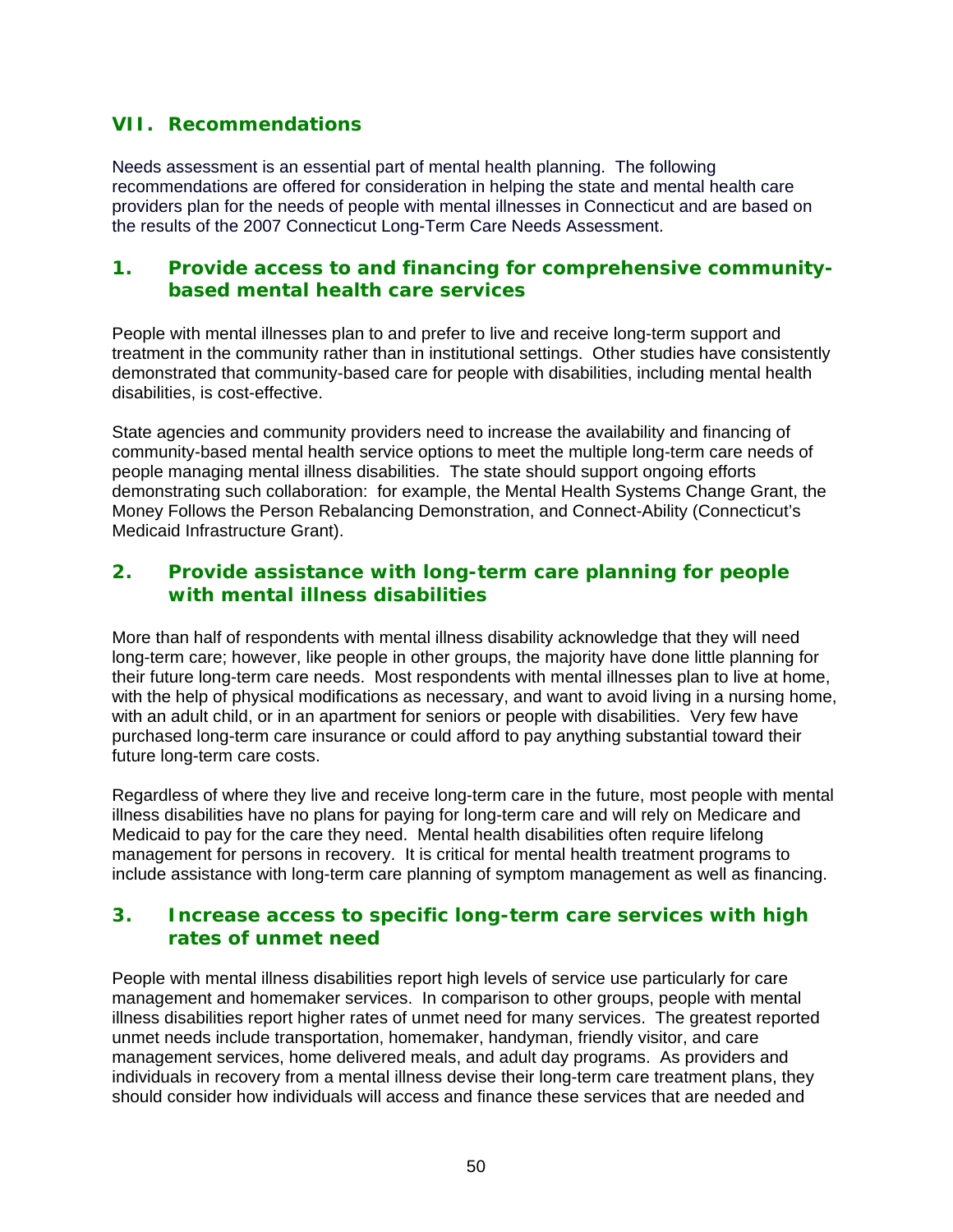often lacking. Access to these specific services should be increased for people with mental illness disabilities through opportunities like the Medicaid Mental Illness HCBS waiver that is under development.

#### **4. Provide opportunities for self-direction as well as agencydirected mental health care**

Most people with mental illness disabilities expressed preference for a balanced partnership model between a provider agency and themselves in deciding on and implementing services, rather than pure self-direction or total agency direction. But large numbers also endorsed complete self-direction and complete agency-direction. Long-term care models for people with mental illnesses should provide flexibility to allow self-direction when desired, but also to provide support and direction from provider agencies. Further, these models must be adaptable to change over time as mental illness symptoms fluctuate and people gain confidence with directing their own care.

#### **5. Address mental health needs for residents of all ages and ethnicities**

Mental illness disabilities were reported by respondents in every age group, with the majority in the 42 to 60 age group. Hispanic, Black, and other non-white participants reported higher rates of mental illness than of other types of disabilities. Nineteen percent of people with a mental illness disability reported sometimes having problems communicating with providers because they spoke different languages. Effective mental health care must be culturally competent and actively work to eliminate ethnic, cultural, and linguistic barriers. Providers of long-term care to people with mental illness disabilities should tailor their programs to acknowledge and respect these demographic and cultural differentials. Access to mental health diagnostic and treatment programs must be made available to residents of all ages and ethnicities.

### **6. Increase educational opportunities for people with mental illness disabilities**

People with mental illness disabilities report considerably lower levels of education than people with other types of disabilities or no disabilities. Despite efforts during the 1960s and 1970s to provide supportive education opportunities for people with mental illnesses, educational gaps persist. Concrete support is essential in assisting students with admissions, enrollment, and financial aid for those planning to attend post secondary school. More comprehensive programs and services that support educational endeavors are needed to provide emotional, psychological, and administrative support and ensure success for those who want to complete and continue their education.

### **7. Improve and expand vocational rehabilitation for people with mental illness disabilities**

Compared to other groups, more people with a mental illness disability are unemployed or working only part time. Job coaches or support staff and vocational rehabilitation services are used more by people with mental illness disability than those with another disability. People with mental illness report frequent use and unmet need for money management, job coaches, and vocational rehabilitation services. Connecticut has focused efforts to address vocational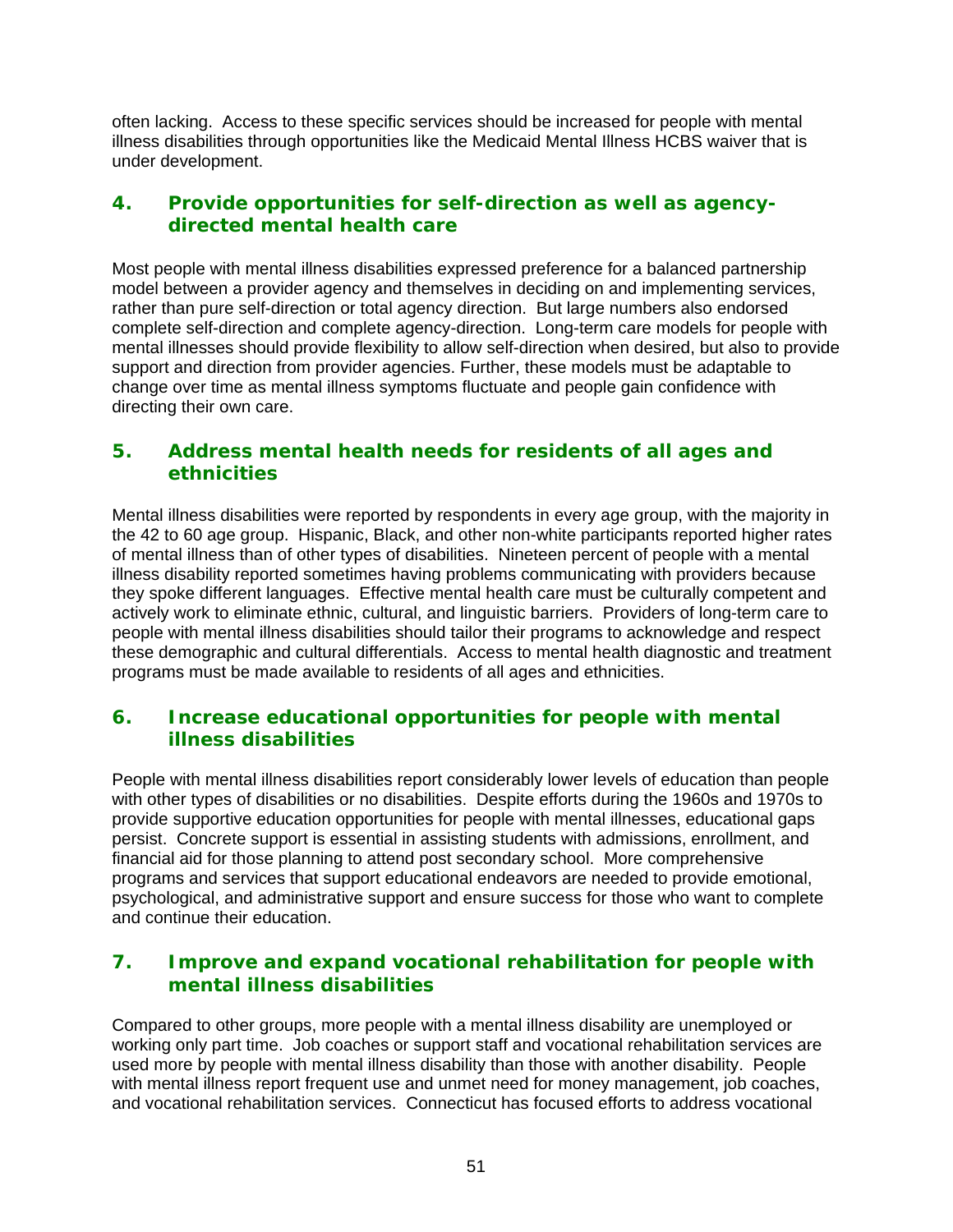rehabilitation needs through Connect-Ability (the Medicaid Infrastructure Grant). Continued efforts are needed to assist individuals to obtain employment and live more independently through the provision of supports, such as counseling, medical and psychological services, job training, and other individualized services and supports.

#### **8. Improve access to health care for people with mental illness disabilities**

In comparison to people with other disabilities or no disabilities, people with mental illness were more likely to rate their health as only fair or poor. Studies of people with various physical health conditions routinely report worse health-related outcomes when patients also have mental illnesses. People with mental illnesses experienced nearly as many difficulties with IADLs such as managing money, taking medications correctly, getting to places out of walking distance, and doing household chores, as those with other disabilities. Connecticut should work to improve access to health care and provide support for daily functioning needs across clinical and rehabilitative programs.

#### **9. Improve and expand transportation services**

People with mental illness disabilities report that transportation is necessary in order for them to remain in their current living place and that it is one of the greatest unmet needs they experience. Transportation is important in supporting autonomy and lack of transportation can be a barrier to receiving needed services. Participants reported that it is difficult to do errands or go to medical appointments because they lack transportation. Problems related to cost as well as availability and accessibility of public transportation need to be addressed to improve mobility for people with mental illness disabilities.

### **10. Increase options for affordable housing alternatives**

In addition to better health care services, transportation, and home and community-based services, people with mental illness disabilities need better options for affordable housing alternatives. Through public and private partnerships, Connecticut has begun to develop successful approaches to providing alternative housing that includes services for those who need them. Continued efforts to supply a broader range of options in both housing and services will enable individuals with mental illness disabilities to live and participate in the community.

#### **11. Increase opportunities for social support and community integration**

Many more respondents with mental illness disabilities reported that they did not have anyone in their lives to provide emotional support, assistance with daily activities, or financial help than did people with other disabilities or no disabilities. People with mental illnesses expressed the need for companionship or friendly visitor services, as well as social and recreational activities. Community integration is a key part of the recovery process for many people with mental illnesses. The lack of individual support from family and friends in this population must be recognized and addressed in long-term care treatment planning through supplementing with service programs such as friendly visiting or through skill-building education in topics such as developing relationships.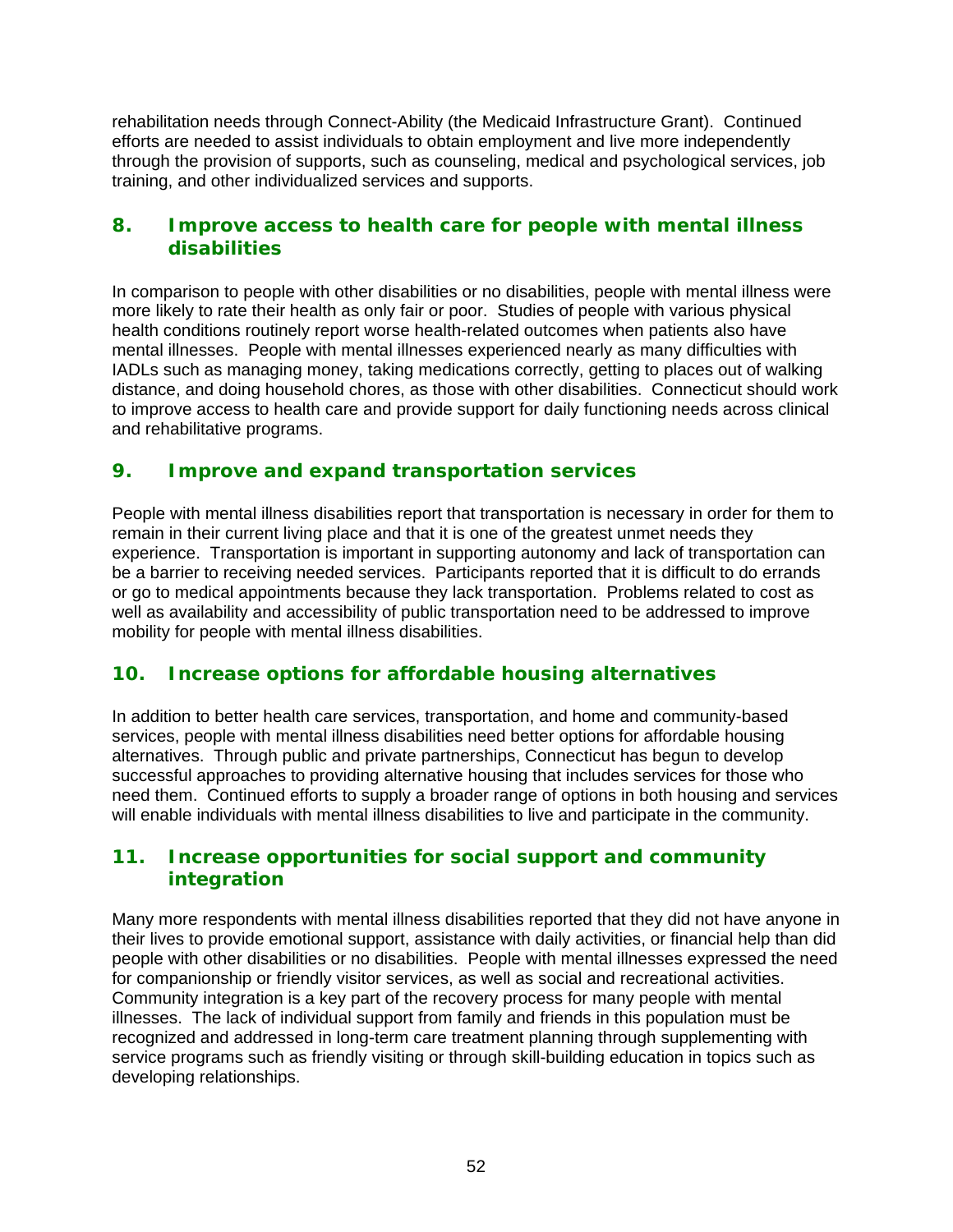In summary, in order to meet the long-term care needs of Connecticut residents with mental illness disabilities, the state should place greater emphasis on cost-effective community-based care and encourage collaboration among state agencies and consumer and advocacy organizations. Basing program and policy design on the views and experiences of consumers as described in this report is essential for improving the network of long-term care for this population.



*Mikey Welsh - 9*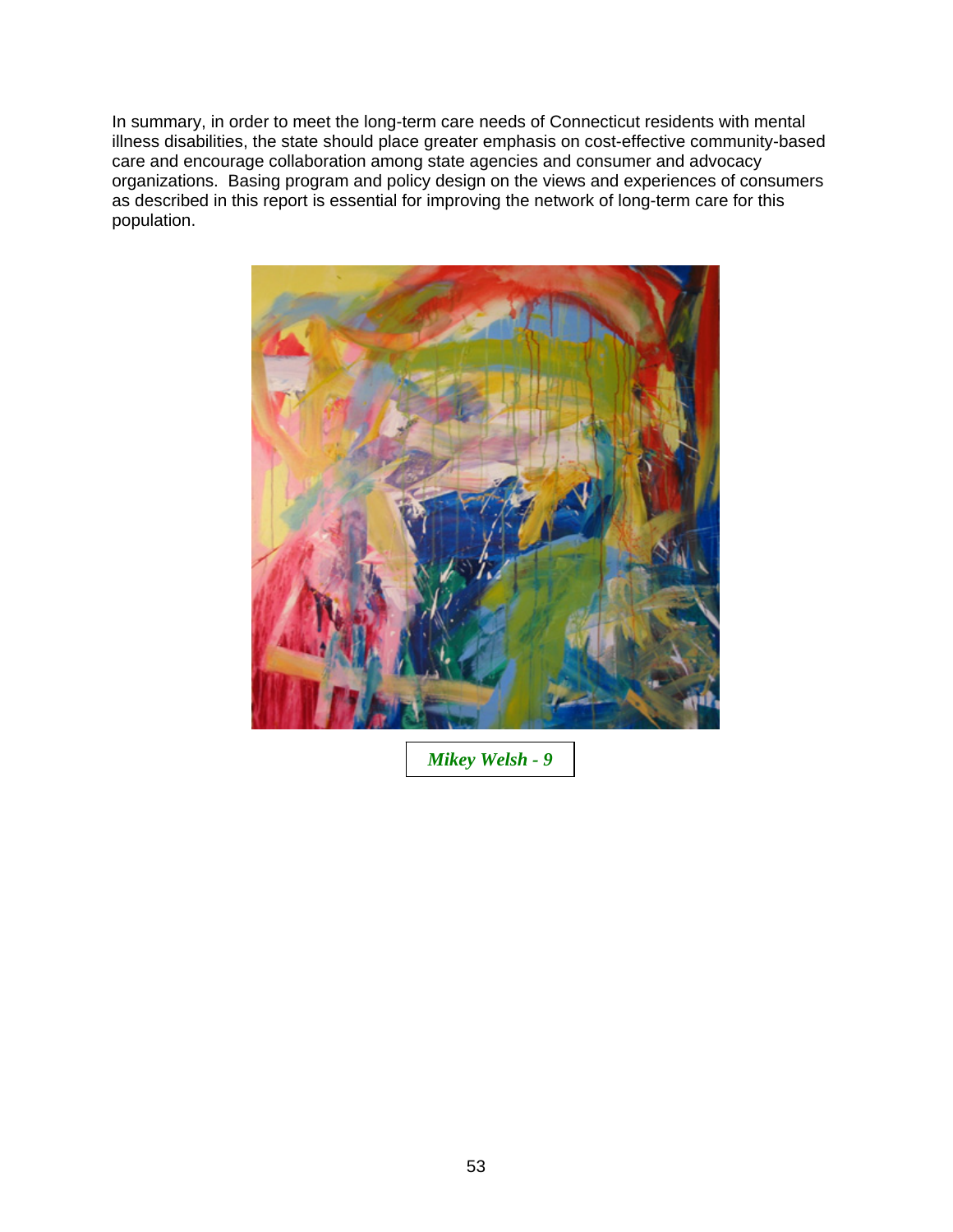#### **VIII. References**

- Alliance for Health Reform (2007). *Mental health.* RetrievedJulyb31, 2007, from <http://www.allhealth.org/sourcebookconent.asp?CHID=20>
- American Psychiatric Association (2000). *Diagnostic and statistical manual of mental disorders*   $(4<sup>th</sup>$  ed., Text Revision). Washington, DC: Author.
- Bartels, S. J., Levine, K. J., Shea, D. (1999). Community-based long-term care for older persons with severe and persistent mental illness in an era of managed care. *Psychiatric Services, 50,* 1189-1197.
- Bartels, S. J., Miles, K. M., Citters, A. D., Forester, B. P., Cohen, M. J., & Xie, H. (2005). Improving mental health assessment and service planning practices for older adults: A controlled comparison study. *Mental Health Services Research, 7,* 231-223.
- Bartels, S. J., Mueser, K. T., & Miles, K. M. (1997). Functional impairments in elderly patients with schizophrenia and major affective illness in the community: Social skills, living skills, and behavior problems. *Behavior Therapy, 28,* 43-63.
- Carling, P. J. (2001). Major mental illness, housing, and supports. *American Psychologist, 45*, 969-975.
- Centers for Disease Control and Prevention (2007). National Center for Injury Prevention and Control. Web-based Injury Statistics Query and Reporting System (WISQARS). Retrieved October 12, 2007, from http.//www.cdc.gov/ncipc/wisqars
- Evashwick, C. J. (Ed.). (2005). *The continuum of long-term care* (3rd ed.)*.* Clifton Park, NY: Thomson Delmar Learning.
- Gazzaniga, M. S., & Heatherton, T. F. (2006). *Psychological Science*. New York: W.W. Norton & Company, Inc.
- Glaser, B., & Strauss, A. (1967). *The discovery of Grounded Theory: Strategies for qualitative research*. Chicago: Aldine Publishing Company.
- Hyman, S. E. (2000). The genetics of mental illness: Implications for practice. *Bulletin of the World Health Organization, 78,* 455-463.
- Jeste, D. V., Alexopoulos, G. S., Bartels, S. J., Cummings, J. L., Gallo, J. J., Gottlieb, G. L., Halpain, M. C., Palmer, B. W., Patterson, T. L., Reynolds III, C. F., & Lebowitz, B. D. (1999). Consensus statement on the upcoming crisis in geriatric mental health. *Archives of General Psychiatry, 56,* 848-853.
- Kane, R. A., Kane, R. L., & Ladd, R. C. (1998). *The heart of long-term care.* New York: Oxford University Press.
- Katz, S., Ford, A . B., Moskowitz, R. W., Jackson, B. A., & Jaffee, M. W. (1963). Studies of illness in the aged: The index of ADL, a standardized measure of biological and psychological function. *Journal of the American Medical Association, 185,* 14-19.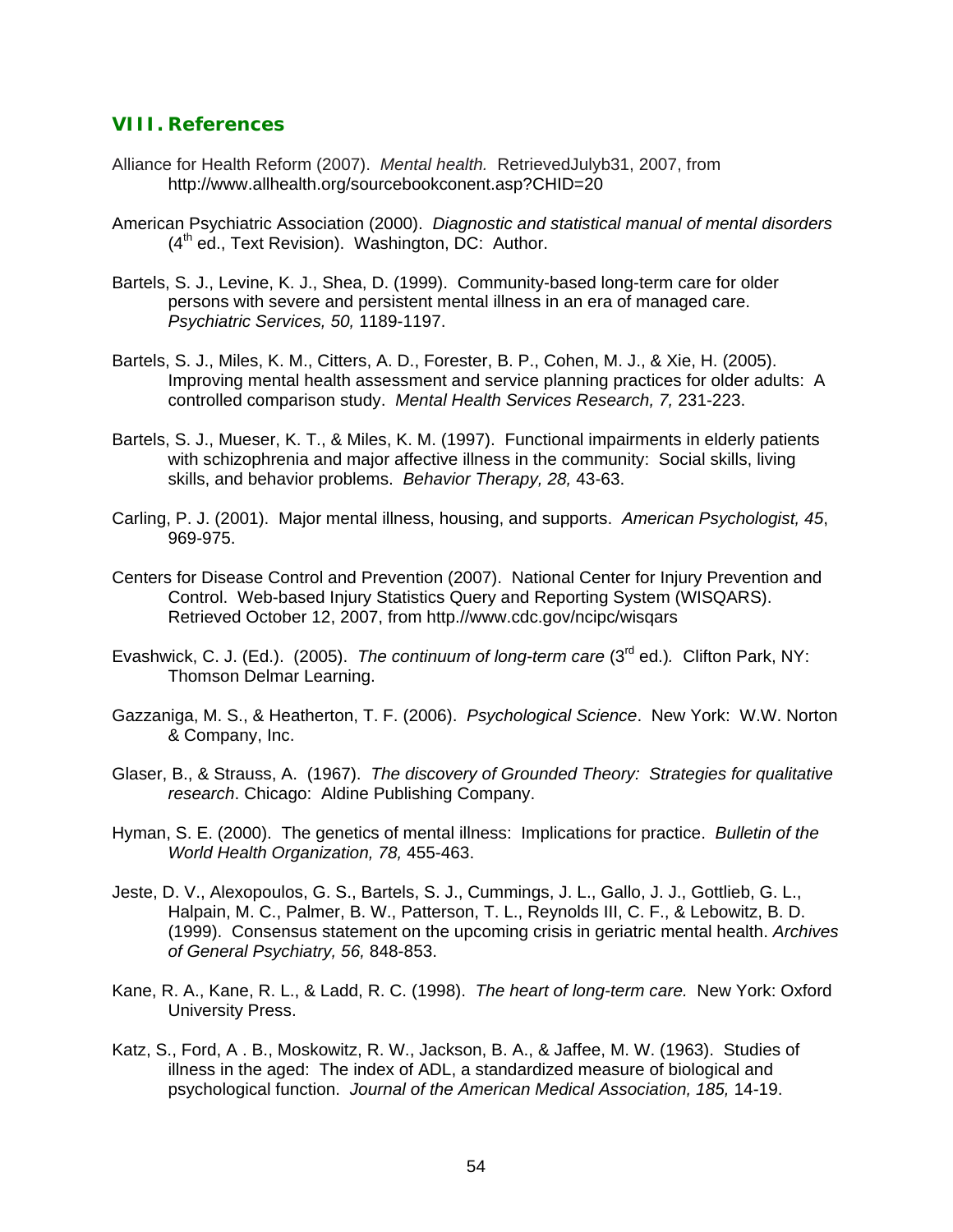- Kessler, R. C., Berglund, P., Demler, O., Jin, R., Merikangas, K. R., & Walters, E. E. (2005a). Lifetime prevalence and age-of-onset distributions of DSM-IV disorders in the National Comorbidity Replication. *Archives of General Psychiatry, 62,* 593-602.
- Kessler, R. C., Chiu, W. T., Demler, O., & Walters, E. E. (2005b). Prevalence, severity, and comorbidity of 12-month DSM-IV disorders in the National Comorbidity Survey Replication. *Archives of General Psychiatry, 62,* 617-627.
- Kessler, R. C., Ormel, J., Demler, O., & Stang, P. E. (2003). Comorbid mental disorders account for the role impairment of commonly occurring chronic physical disorders: Results from the National Comorbidity Survey. *American College of Occupational and Environmental Medicine, 45,* 1257-1266.
- Keyes, C. L. M. (2005). Mental illness and/or mental health? Investigating axioms of the complete state model of health. *Journal of Counseling and Clinical Psychology, 73,* 539- 548.
- King, K. A., Pealer, L. N., & Bernard, A. L. (2001). Increasing response rates to mail questionnaires: A review of inducement strategies. *American Journal of Health Education, 32,* 4-15.
- Krause, N. (2006). Social relationships in late life. In R.H. Binstock & L.K. George (Eds.), *Handbook of Aging and the Social Sciences* (pp. 181-200). San Diego, CA: Elsevier.
- Lawton, M. P., & Brody, E. M. (1969). Assessment of older people: Self-maintaining and instrumental activities of daily living. *Gerontologist, 9,* 179-186.
- Leas, L., & McCabe, M. (2007). Health behaviors among individuals with schizophrenia and depression. *Journal of Health Psychology, 12,* 563-579.
- McCraken, G. D. (1988). *The long interview.* Newbury Park, CA: Sage.
- Moren-Cross, J. L., & Lin, N. (2006). Social networks and health. In R.H. Binstock & L.K. George (Eds.), *Handbook of Aging and the Social Sciences* (pp. 111-126). San Diego, CA: Elsevier
- National Institute of Mental Health. (2007). *Statistics.* Bethesda, MD: U. S. Department of Health and Human Services. Retrieved July 3, 2007, from <http://www.nimh.nih.gov/publicat/healthinformation/statisticsmenu.cfm>
- Satcher, D. (2000). Dispelling the myths and stigma of mental illness: The Surgeon General's report on mental health (Issue Brief No. 754). Washington, DC: The George Washington University.
- U. S. Department of Health and Human Services (1999). *Mental health: A report of the Surgeon General*. Retrieved June 12, 2007, from http://www.surgeongeneral.gov/library/mentalhealth/home.html#forward
- World Health Organization (2007). *The bare facts.* Retrieved July 3, 2007, from http://www.who.int/mental\_health/en/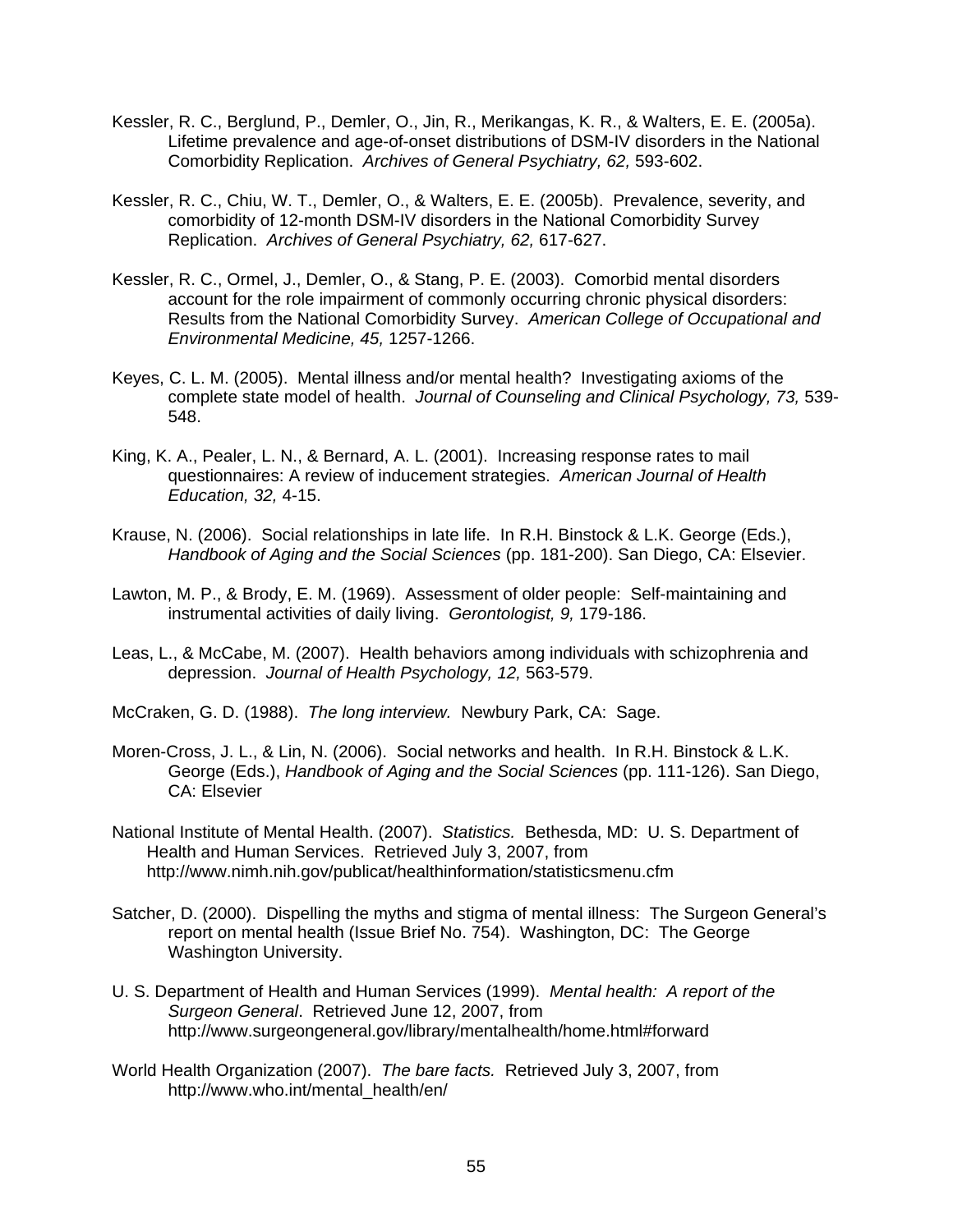Yammarino, F. J., Skinner, S. J., & Childers, T. L. (1991). Understanding mail survey response behavior: A meta-analysis. *Public Opinion Quarterly, 55,* 613-639.



*Mikey Welsh - 10*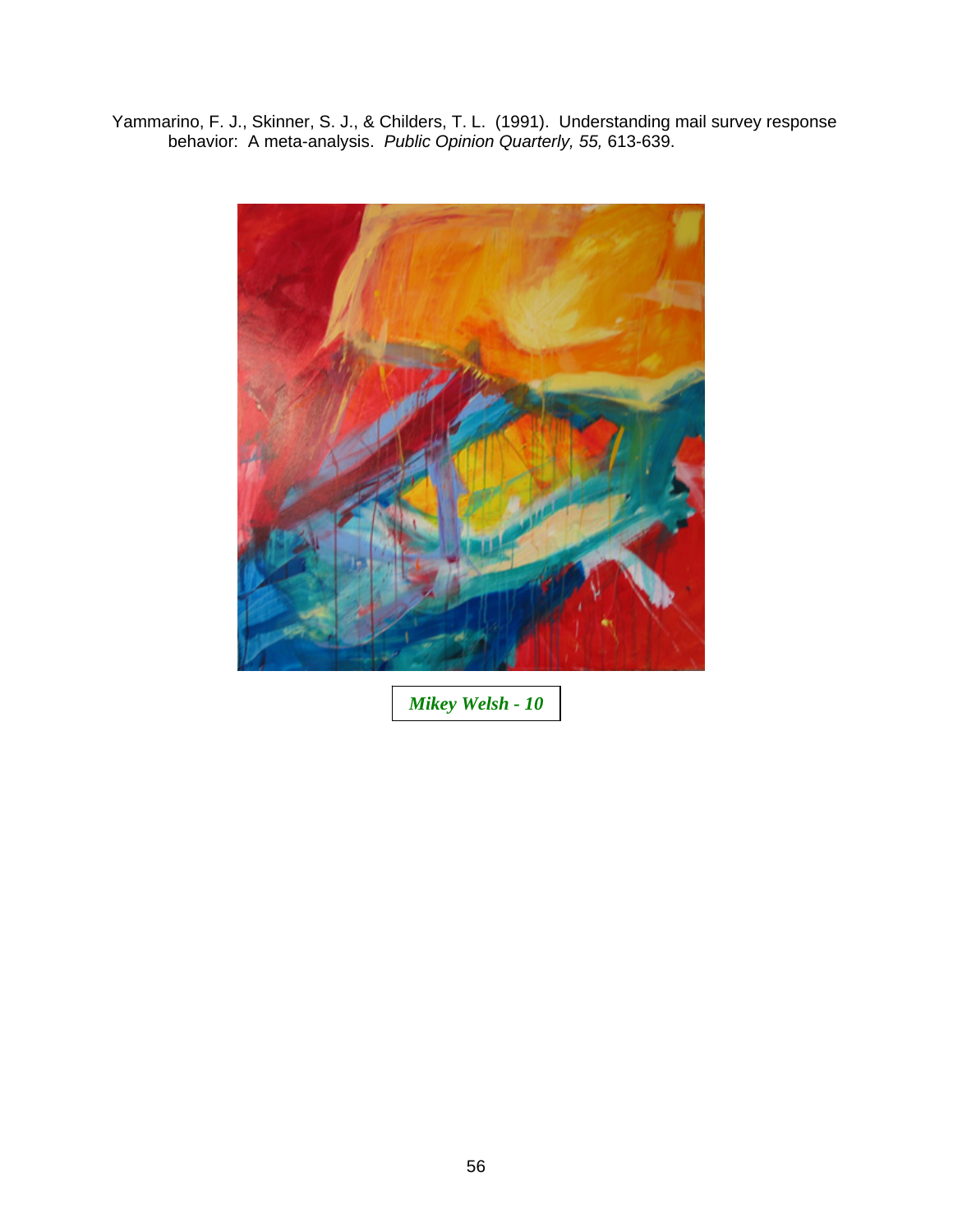# **IX. Appendices**

Appendix A: Connecticut Resident People with Disabilities Survey

Appendix B: Artists and Artwork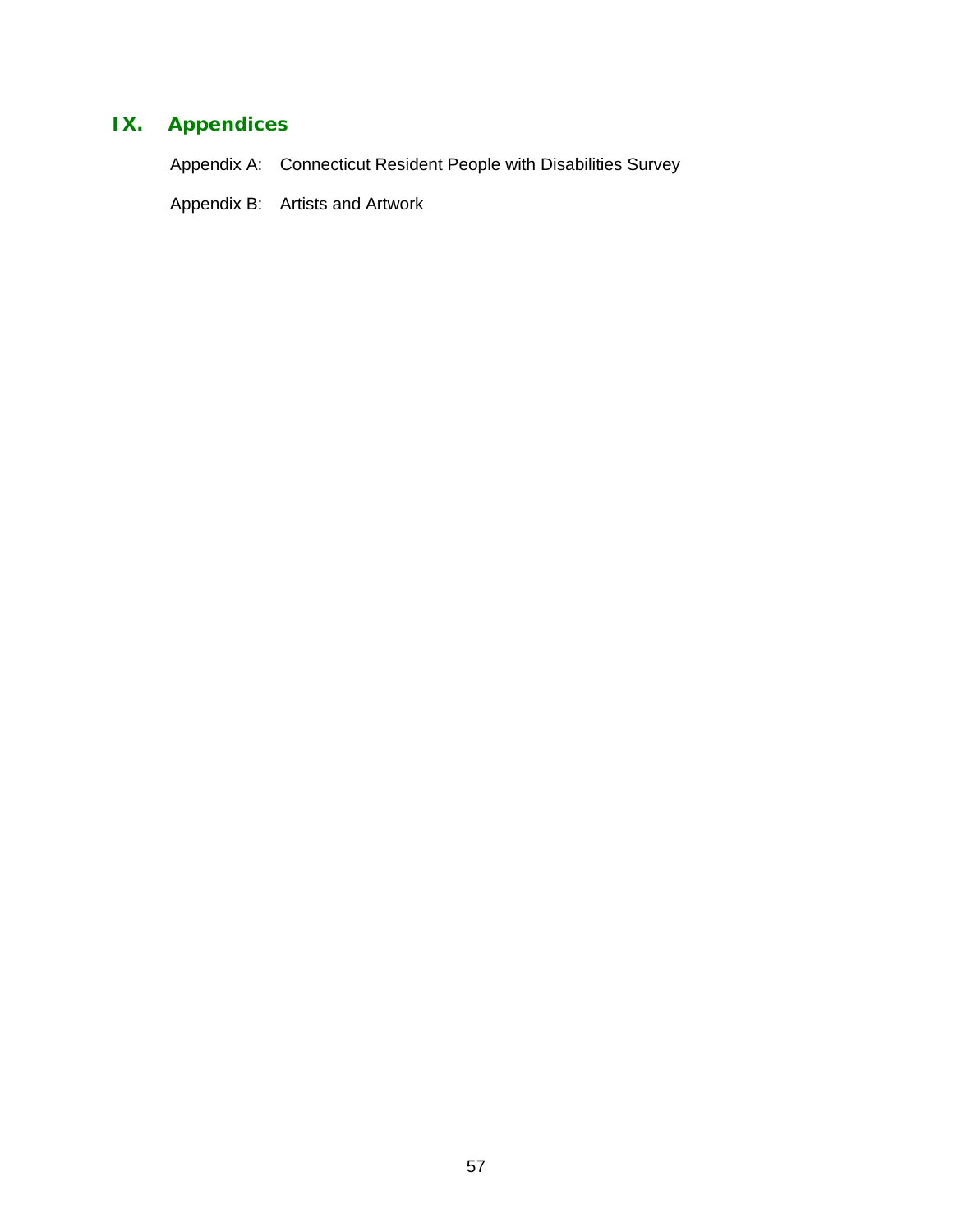### **Appendix A Connecticut Resident People with Disabilities Survey**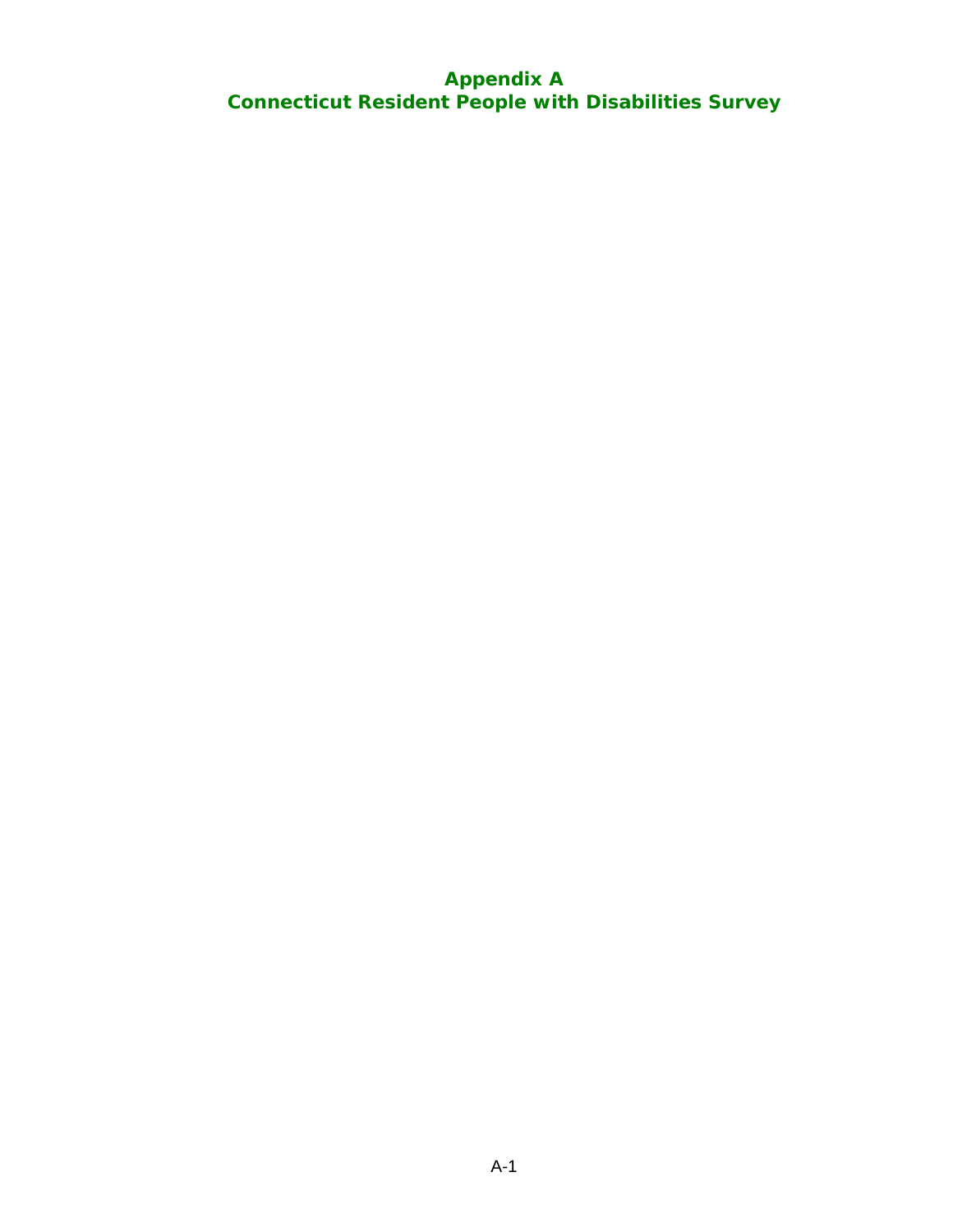#### **Shaping Our Future: A Survey of Connecticut's Citizens**

**The State of Connecticut will make decisions about future programs and policies based on the responses to this survey! Please share your experiences and future plans.** 

#### **ALL RESPONSES ARE CONFIDENTIAL AND ANONYMOUS.**

*Please check only one box per question, unless instructed to do otherwise.* 

#### **Current and Future Plans**

- 1. I am currently living in: (Check only one.)
	- $\Box$  My own house or condominium/townhouse
	- $\Box$  My own apartment
	- $\Box$  Supervised living apartment or program
	- $\Box$  Group home or community living arrangement
	- $\Box$  Transitional group home or halfway house
	- $\Box$  Community training home
	- $\Box$  With my parent/s in their home
	- $\Box$  With my child in his/her home
	- $\Box$  Housing complex for seniors or people with disabilities
	- $\Box$  Assisted living
	- $\Box$  Retirement community (age 55+ only)
	- Other \_\_\_\_\_\_\_\_\_\_\_\_\_\_\_\_\_
- 2. Who do you currently live with? Check all that apply.
	-
	-
	-
	-
	- $\Box$  With a friend or roommate
	- $\Box$  No one I live alone  $\Box$  With a live-in paid assistant
	- $\Box$  With a spouse or partner  $\Box$  With my child/ren under age 18
	- $\Box$  With a parent  $\Box$  With my child/ren age 18 or over
	- $\Box$  With another relative  $\Box$  Other \_\_\_\_\_\_\_\_\_\_\_\_\_\_\_\_\_\_
- 3. If you were to remain in your present residence, what services do you think you might use as you grow older? Check all that you think might be helpful for you.
	- $\Box$  Home maintenance or handyman services
	- $\Box$  Homemaker services for shopping, cleaning, laundry, paying bills, etc.
	- $\Box$  Home health care for bathing or other personal care
	- $\Box$  Personal care assistance for daily living needs, paid for privately or with a waiver
	- $\Box$  Nursing care to give injections or provide other specialized medical treatments
	- $\Box$  Paid staff for monitoring or supervision only
	- $\Box$  Paid staff for recreation and social activities
	- $\Box$  Transportation
	- $\Box$  Meals delivered or made for you
	- $\Box$  Lawn care, snow shoveling, or taking garbage to the curb
	- $\Box$  Other  $\_\_$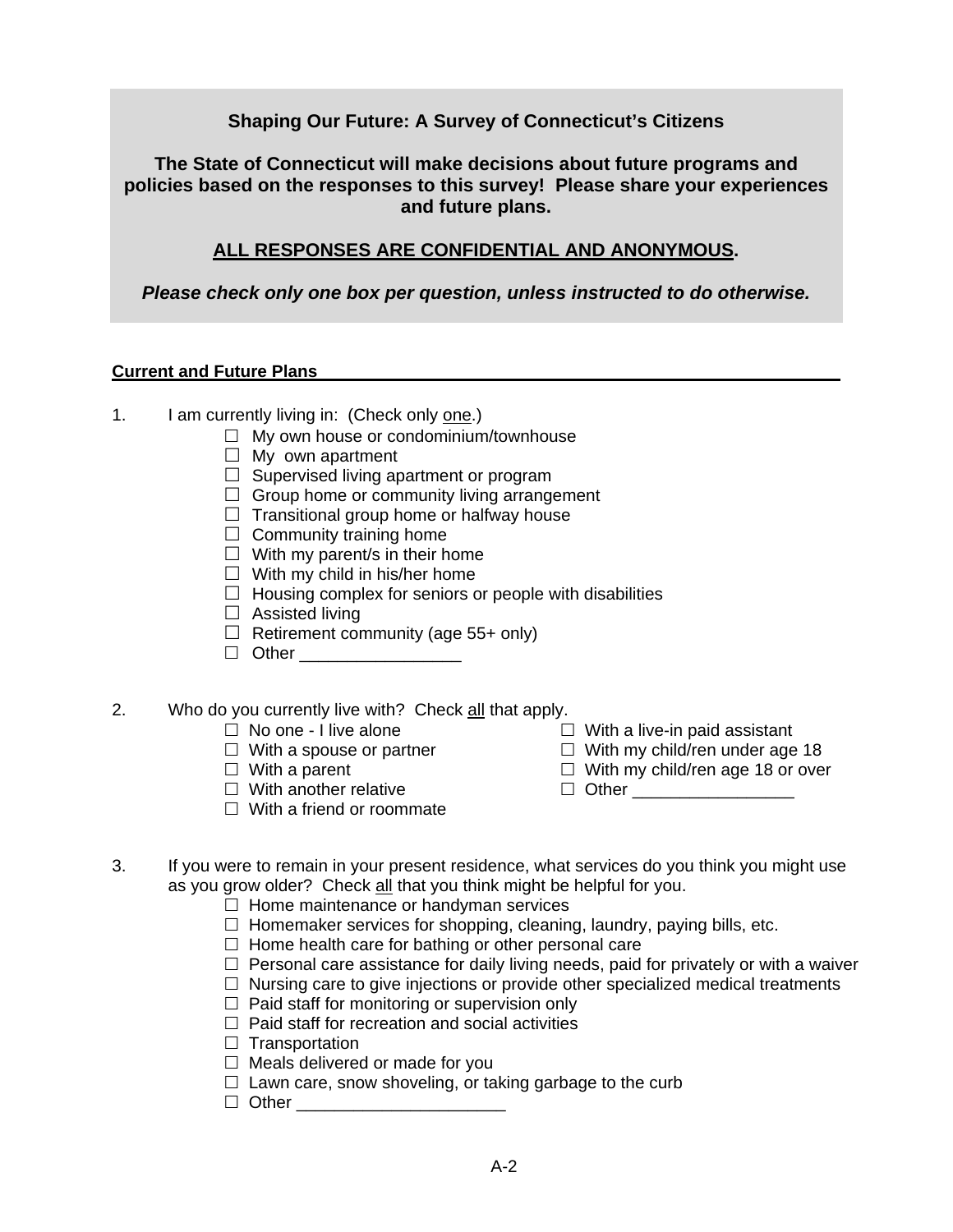4. As you grow older, how likely are you to move to, or live in, each of the following arrangements? Please check one box for each statement indicating if each one is very likely, somewhat likely, not at all likely, or if you already live there or made this change.

|                                                                                                                                              | <b>Very</b><br><b>likely</b> | <b>Somewhat</b><br><b>likely</b> | Not at all<br>likely | <b>Already live</b><br>there or<br>made this<br>change |
|----------------------------------------------------------------------------------------------------------------------------------------------|------------------------------|----------------------------------|----------------------|--------------------------------------------------------|
| Remain in your own home or apartment without<br>modifications                                                                                |                              |                                  |                      |                                                        |
| Remain in your own home or apartment with some<br>modifications to adjust for physical problems                                              | $\vert \ \ \vert$            | $\mathcal{L}_{\mathcal{A}}$      | $\Box$               |                                                        |
| Remain in your own home or apartment with home<br>health care, homemaker, or other paid services                                             |                              |                                  |                      |                                                        |
| Sell your house and move to an apartment or<br>condominium                                                                                   | $\Box$                       | $\Box$                           | $\Box$               |                                                        |
| Live in a group home or community living<br>arrangement                                                                                      |                              |                                  |                      |                                                        |
| Live in housing for seniors or people with<br>disabilities - apartments for seniors and people<br>with disabilities with no special services |                              |                                  |                      |                                                        |
| Live in an assisted living facility that provides<br>meals, housekeeping, transportation, and limited<br>nursing care                        |                              | $\overline{\phantom{a}}$         |                      |                                                        |
| Live in a nursing home                                                                                                                       | $\Box$                       | $\Box$                           |                      |                                                        |
| Live with my parent/s in their home                                                                                                          |                              |                                  |                      |                                                        |
| Live with another relative in his/her home                                                                                                   |                              |                                  |                      |                                                        |
| Other                                                                                                                                        |                              |                                  |                      |                                                        |

- 5. Do you think you will ever need long-term care, including care at home, in another community living arrangement, assisted living, or nursing home care?
	- $\square$  No
	- □ Yes
	- $\Box$  I already receive long-term care
- 6. If you needed long-term care in the future, who do you think will provide this care? Or, if you already receive long-term care, who provides this care? Check all that apply.
	-
	-
	-
	-
	- $\Box$  Paid personal assistant  $\Box$  Other
	- $\Box$  Home care agency  $\Box$  I don't know
	- $\Box$  Spouse or partner  $\Box$  Group home staff  $\Box$  Adult child
		- $\Box$  Assisted living staff
	- $\Box$  Parent  $\Box$  Nursing home staff
	- $\Box$  Friend or neighbor  $\Box$  Other service provider
		-
		-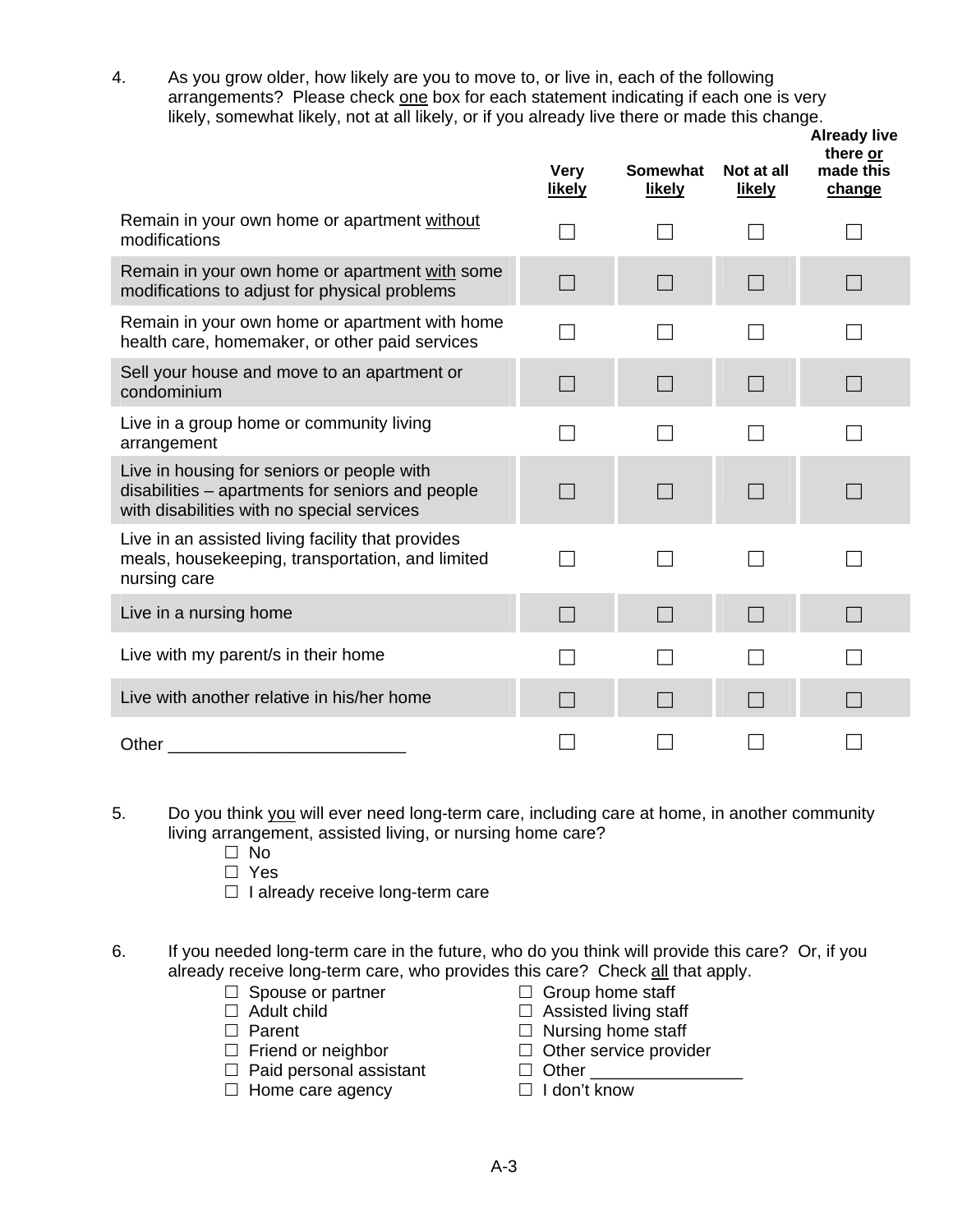- 7. Do you currently have long-term care insurance for nursing home or home health care? This does **not** include life insurance, medical or other health insurance, Medicare, Medicaid, or Title 19.
	- $\Box$  No
	- Yes
	- $\Box$  Not sure
- 8. How do you plan to pay (or how do you currently pay) for any long-term care services? This can include care at home, in another community living arrangement, assisted living, or nursing home care. Check all that apply.
	- $\Box$  No plans or do not know  $\Box$  Long-term care insurance
	-
	- $\Box$  Savings or investments  $\Box$  Medicare
	-
	- $\Box$  Reverse mortgage  $\Box$  Other
- - $\Box$  My family will pay for it  $\Box$  Private health insurance
		-
	- $\Box$  Sell my home  $\Box$  Medicaid or Medicaid waiver
		-
- 9. If you or a family member needed long-term care for a 5 year period, how much could you afford to pay each year for this care?
	- $\Box$  I could not afford to pay anything  $\Box$  \$25,000 \$49,999 each year
	- $\Box$  Less than \$10,000 each year  $\Box$  \$50,000 \$99,999 each year
	- $\Box$  \$10,000 \$24,999 each year  $\Box$  \$100,000 or more each year
- 
- -
- 10. If you were living by yourself and had to enter a nursing home, what do you think should happen with your home and other property once you could no longer pay for your care?
	- $\Box$  I should sell all my property before getting government assistance
	- $\Box$  I should be able to keep some of my property for my relatives, even if this means more tax money goes to pay for my care
	- $\Box$  I'm not sure

#### **Health**

- 11. Overall, how would you rate your health during the past month?
	- $\Box$  Excellent
	- Good
	- □ Fair
	- □ Poor
- 12. During the past month, have you often been bothered by feeling down, depressed, or hopeless?
	- $\Box$  No
	- □ Yes
- 13. During the past month, have you often been bothered by little interest or pleasure in doing things?
	- □ No
	- □ Yes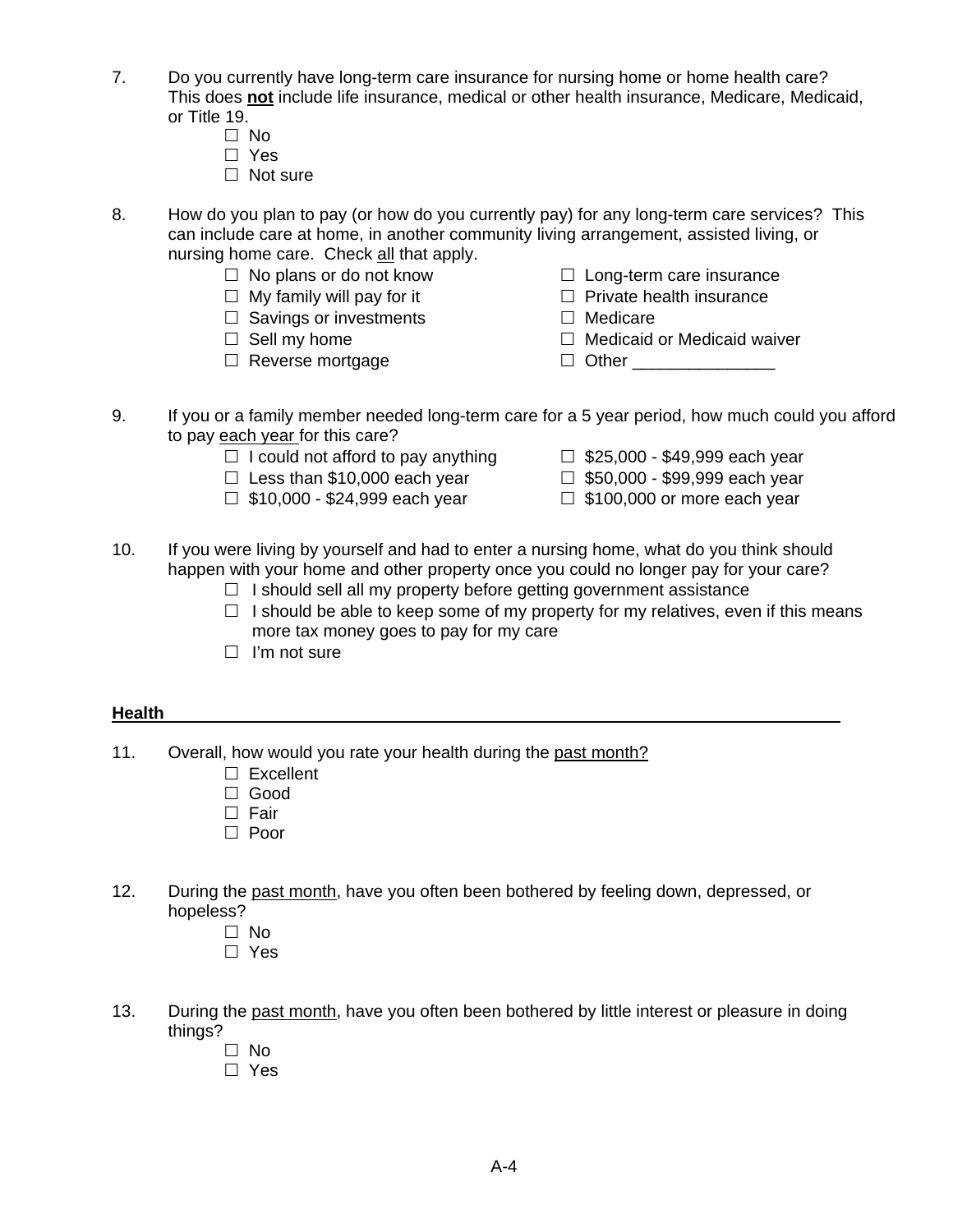- 14. During the past 12 months, how many times were you admitted as a patient in a hospital and stayed at least overnight?
	- -
		- $\Box$  No visits  $\Box$  3 5 times  $\Box$  3 5 times  $\Box$  6 or more times
			- $\Box$  6 or more times
- 15. During the past 12 months, how many times did you use an emergency room at a hospital?
	-
- 
- $\Box$  No visits  $\Box$  3 5 times  $\Box$  3 5 times  $\Box$  6 or more times  $\Box$  6 or more times
- 16. During the past 12 months, how many times did you use any type of mental health, behavioral health, or substance abuse counseling or services?
	- $\Box$  No visits  $\Box$  3 5 times  $\Box$  3 5 times
	- $\Box$  6 or more times
- 17. Overall, how would you rate the quality of care given to you from all your doctors, nurses, and other health providers in the last 12 months?
	- $\Box$  Excellent  $\Box$  I did not see a doctor or other health
	- $\Box$  Good provider in the past 12 months
	- $\Box$  Fair
	- □ Poor
- 18. Have you gained or lost at least 10 pounds without trying in the last 12 months?
	- $\Box$  Yes, I gained at least 10 pounds  $\Box$  No, my weight stayed the same
		-
	-
	- $\Box$  Yes, I lost at least 10 pounds  $\Box$  No, I lost or gained weight on purpose
- 19. A fall is when your body goes to the ground without being pushed. Did you fall in the last 12 months?
	- $\Box$  No
	- $\Box$  Yes
- 20. Do you smoke?
	- $\Box$  No
	- $\Box$  Yes
- 21. Have you had any of the following health exams? Check all that you have had…
	-
	- $\Box$  Blood pressure check  $\Box$  Bone density test
	- $\Box$  Cholesterol screening  $\Box$  Mammogram
	-
	-
	- $\Box$  Pneumonia vaccine  $\Box$  Wellness check up
	- In the past year: In past two years:
		-
		-
	- $\Box$  Dental cleaning  $\Box$  Prostate exam
	- $\Box$  Flu vaccine  $\Box$  Sigmoidoscopy or colonoscopy
		-
- 22. Have you had any problems with Medicare Part D Medicare's new prescription drug plan?  $\Box$  I have never used it

 $\overline{\phantom{a}}$  ,  $\overline{\phantom{a}}$  ,  $\overline{\phantom{a}}$  ,  $\overline{\phantom{a}}$  ,  $\overline{\phantom{a}}$  ,  $\overline{\phantom{a}}$  ,  $\overline{\phantom{a}}$  ,  $\overline{\phantom{a}}$  ,  $\overline{\phantom{a}}$  ,  $\overline{\phantom{a}}$  ,  $\overline{\phantom{a}}$  ,  $\overline{\phantom{a}}$  ,  $\overline{\phantom{a}}$  ,  $\overline{\phantom{a}}$  ,  $\overline{\phantom{a}}$  ,  $\overline{\phantom{a}}$ 

- $\Box$  No
- Yes → **If Yes,** Please describe the difficulties you have experienced: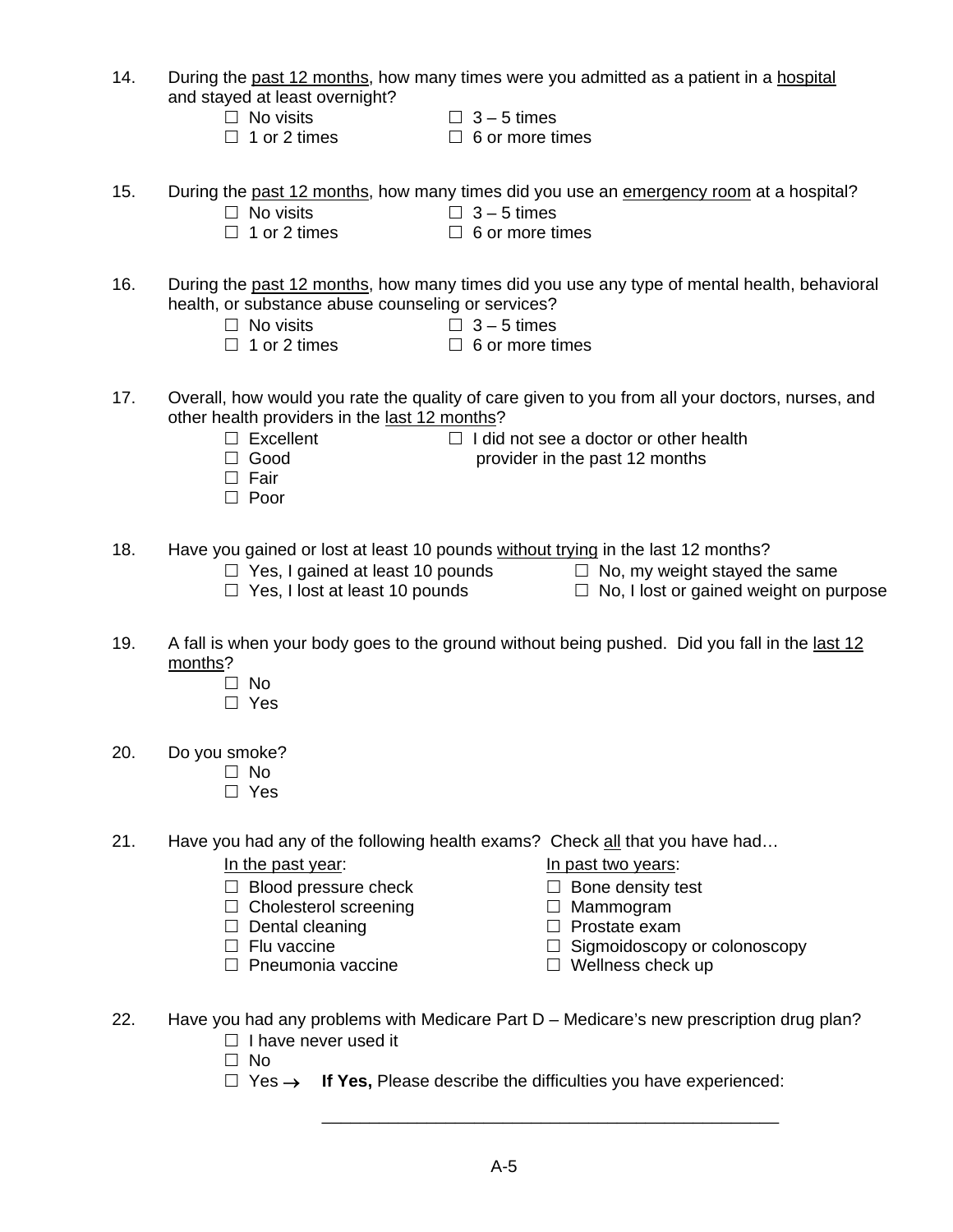23. Do you need help from another person for any of the following activities because of a disability or health problem? Check one box to show how much help you need with each activity: no help, a little help, a lot of help, or you cannot do the activity at all.

|                                                                                                                                                                                                                                | No help | A little<br>help | A lot of<br>help | <b>Cannot do</b><br>it at all |
|--------------------------------------------------------------------------------------------------------------------------------------------------------------------------------------------------------------------------------|---------|------------------|------------------|-------------------------------|
| Preparing meals                                                                                                                                                                                                                |         |                  |                  |                               |
| Shopping for groceries                                                                                                                                                                                                         | ×.      | $\blacksquare$   | $\blacksquare$   | m.                            |
| Doing routine household chores                                                                                                                                                                                                 |         |                  |                  |                               |
| Managing money, including keeping<br>track of bills                                                                                                                                                                            |         |                  |                  |                               |
| Doing laundry                                                                                                                                                                                                                  |         |                  |                  |                               |
| Taking medications correctly                                                                                                                                                                                                   |         | $\blacksquare$   | $\blacksquare$   | $\Box$                        |
| Getting to places out of walking<br>distance                                                                                                                                                                                   |         |                  |                  |                               |
| Using the telephone                                                                                                                                                                                                            |         | $\Box$           | $\Box$           | $\Box$                        |
| Taking a bath or shower                                                                                                                                                                                                        |         |                  |                  |                               |
| Getting dressed                                                                                                                                                                                                                |         |                  |                  |                               |
| Getting in and out of a bed or chair                                                                                                                                                                                           |         |                  |                  |                               |
| Using the toilet                                                                                                                                                                                                               |         | $\Box$           |                  |                               |
| Eating                                                                                                                                                                                                                         |         |                  |                  |                               |
| Maintaining control of your bowel or<br>bladder function                                                                                                                                                                       |         |                  |                  |                               |
| Getting around inside the house                                                                                                                                                                                                |         |                  |                  |                               |
| Other and the control of the control of the control of the control of the control of the control of the control of the control of the control of the control of the control of the control of the control of the control of th |         |                  |                  |                               |

24. A disability is defined as a physical or mental impairment that substantially limits one or more major life activities, such as walking, self-care, thinking, or working. Please check No or Yes for each one to indicate if you have any of the following disabilities.

|                                                                                                                               | Yes |
|-------------------------------------------------------------------------------------------------------------------------------|-----|
| Physical disability or chronic illness disability that makes it<br>difficult for you to walk, reach, lift, or carry           |     |
| Intellectual or cognitive disability, such as mental retardation,<br>Alzheimer's disease, or other severe thinking impairment |     |
| Mental illness or psychiatric disability, such as schizophrenia<br>or bipolar disorder                                        |     |
| Deafness or other severe hearing impairment                                                                                   |     |
| <b>Blindness or legal blindness</b>                                                                                           |     |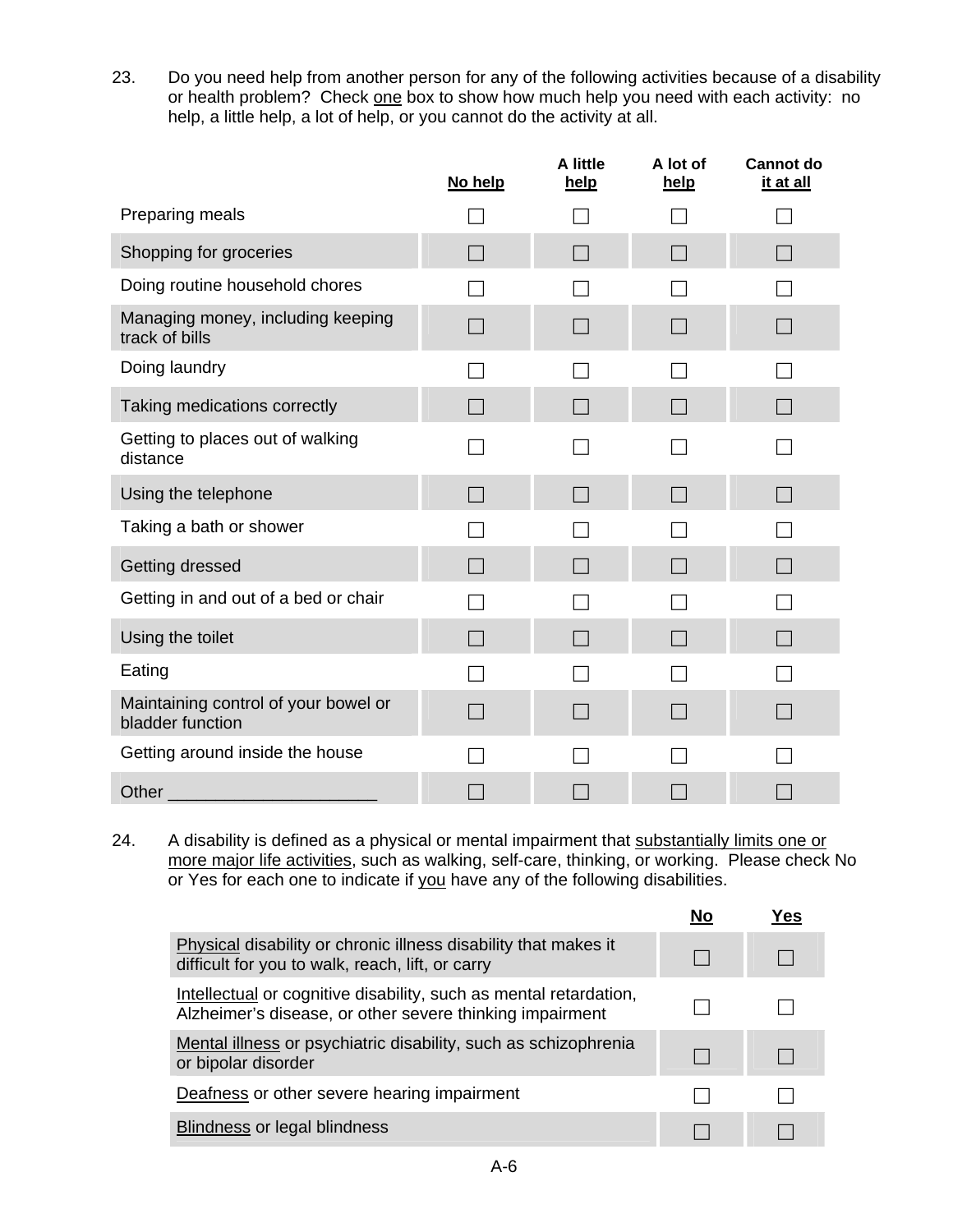25. How old were you when your disability started? \_\_\_\_\_ years

26. What is your primary disability? \_\_\_\_\_\_\_\_\_\_\_\_\_\_\_\_\_\_\_\_\_\_\_

27. Some people use assistive devices to help them at home or at work. Please mark one box for each statement to indicate if you do not need it, currently use it, or do need it but do not have the assistive device.

|                                                                                           | ∣ do<br>not need it | I currently<br><u>use it</u> | do need it, but<br>do not have it |
|-------------------------------------------------------------------------------------------|---------------------|------------------------------|-----------------------------------|
| Building modifications (entrance ramps,<br>expanded doorways, accessible space, etc.)     |                     |                              |                                   |
| Mobility aids (electric wheelchair, stair lift, etc.)                                     |                     |                              |                                   |
| Transportation aids (lift van, adaptive driving<br>controls, etc.)                        |                     |                              |                                   |
| Computer access aids (touch screens, keyless<br>entry, voice to text software, etc.)      |                     |                              |                                   |
| Communication aids (communication boards,<br>voice activated telephone, etc.)             |                     |                              |                                   |
| Devices for people who are deaf (TDD, TTY,<br>phone relay services, etc.)                 |                     |                              |                                   |
| Devices for people who are blind or legally blind<br>(Braille translation software, etc.) |                     |                              |                                   |
| Other                                                                                     |                     |                              |                                   |

- 28. How physically accessible for you is your home, your workplace, or other places you want to go? Check one box for each to indicate how accessible each one is for you overall.
	- a. Your home or residence:
		- $\Box$  Totally
		- □ Somewhat
		- Not at all → Please explain: \_\_\_\_\_\_\_\_\_\_\_\_\_\_\_\_\_\_\_\_\_\_\_

#### b. Your place of work:

- $\Box$  Totally
- □ Somewhat
- Not at all → Please explain: \_\_\_\_\_\_\_\_\_\_\_\_\_\_\_\_\_\_\_\_\_\_\_\_
- $\Box$  I do not work
- c. Where you want to shop or do errands:
	- $\Box$  Totally
	- □ Somewhat
	- Not at all → Please explain: \_\_\_\_\_\_\_\_\_\_\_\_\_\_\_\_\_\_\_\_\_\_\_\_
- d. Any recreation or leisure activities you want to do in the community:
	- $\Box$  Totally
	- □ Somewhat
	- Not at all → Please explain: \_\_\_\_\_\_\_\_\_\_\_\_\_\_\_\_\_\_\_\_\_\_\_\_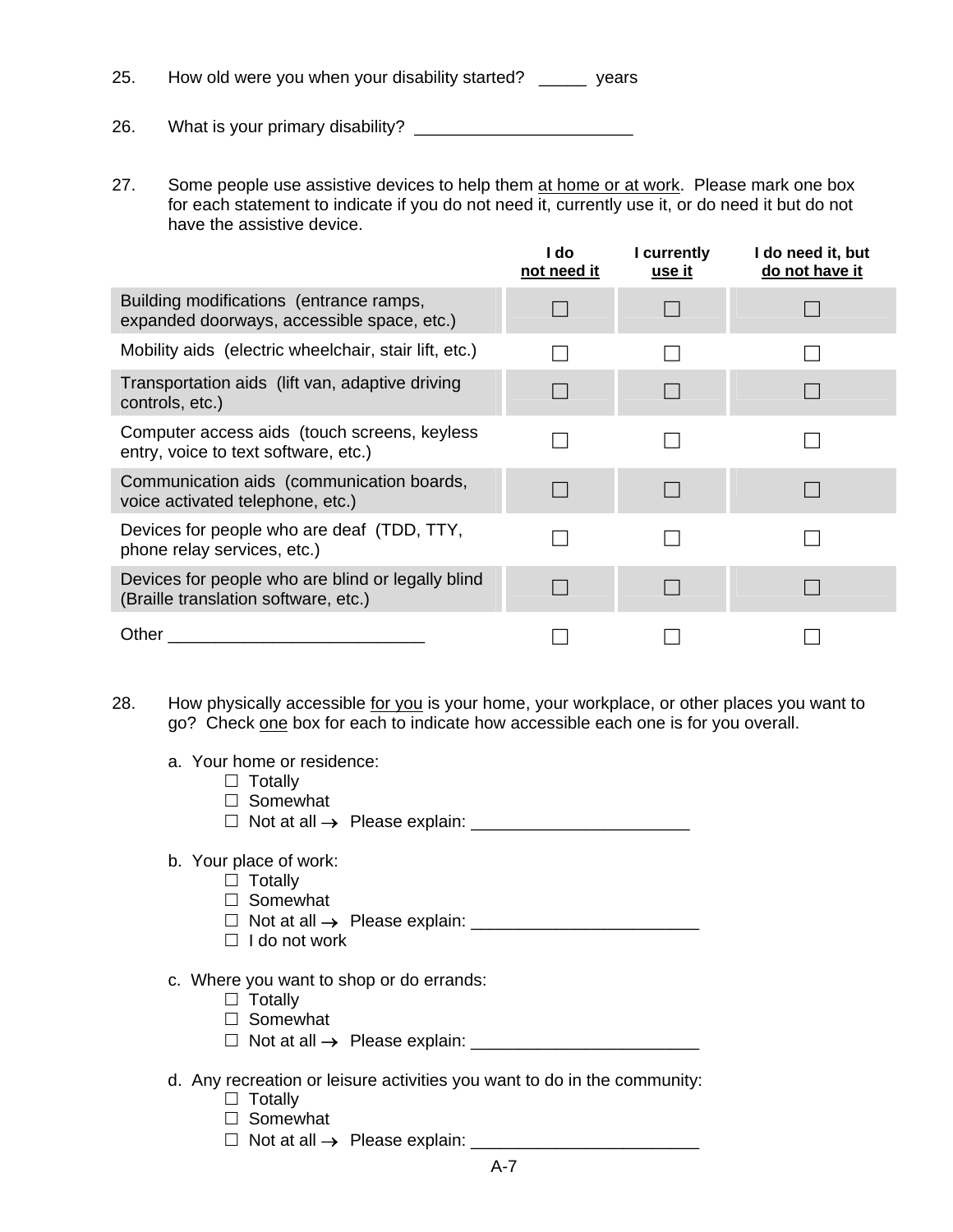#### **Community Long-term Care Services**

29. Long-term care services can be used when people need ongoing assistance because of age-related problems, disabilities, serious injury, or other difficulties. The following is a list of paid long-term care services which can help people live in the community. Please tell us if **you** use or need any of these services for yourself. Check one box for each service.

|                                                                                                              | Not using<br>now and<br>Do not need | Not using<br>now but<br>Do need | <b>Using now</b><br>and receiving<br><b>Enough</b> | <b>Using now</b><br>but<br><b>Need more</b> |
|--------------------------------------------------------------------------------------------------------------|-------------------------------------|---------------------------------|----------------------------------------------------|---------------------------------------------|
| Home health aide from an agency (for bathing,<br>dressing, daily living needs, etc.)                         |                                     |                                 |                                                    |                                             |
| Homemaker services from an agency (for<br>laundry, shopping, cleaning, etc.)                                 | $\Box$                              | П                               | <b>I</b>                                           | $\mathcal{L}_{\mathcal{A}}$                 |
| Personal care assistance (for daily living<br>needs, paid for privately or with a waiver)                    |                                     |                                 |                                                    |                                             |
| Visiting nurse (to give injections, provide<br>specialized medical treatment, etc.)                          | $\vert \ \ \vert$                   | $\Box$                          | a s                                                |                                             |
| Care management (assessment, coordination,<br>and monitoring of services by a social worker,<br>nurse, etc.) |                                     |                                 |                                                    |                                             |
| Home delivered meals (Meals-On-Wheels, etc.)                                                                 | $\Box$                              | $\Box$                          | $\blacksquare$                                     | П                                           |
| Dial-a-ride or van service (transportation for<br>shopping, medical appointments, etc.)                      |                                     |                                 |                                                    |                                             |
| Friendly visitor services                                                                                    |                                     | l I                             | <b>The Co</b>                                      | $\Box$                                      |
| Adult day program (activities and health<br>services provided at care centers)                               |                                     |                                 |                                                    |                                             |
| Handyman services (home maintenance, minor<br>repairs)                                                       |                                     |                                 |                                                    |                                             |
| Lawn care or snow removal                                                                                    |                                     |                                 |                                                    |                                             |
| Vocational rehabilitation services                                                                           | $\mathcal{L}$                       |                                 |                                                    | $\blacksquare$                              |
| Job coach or support staff at your job                                                                       |                                     |                                 |                                                    |                                             |
| Money management, paying bills                                                                               |                                     |                                 |                                                    |                                             |

30. Are you able to get all the above long-term care services that you need?

- $\Box$  I do not need any services
- □ Yes
- No → **If No,** Why can't you get the services that you need? Check all that apply.
	- $\Box$  Cannot afford services
	- $\Box$  Services are not available in my area
	- $\Box$  Cannot find someone to hire
	- $\Box$  Services are unreliable or give poor care
	- $\Box$  Services are not accessible for people with disabilities
	- $\Box$  Services are not available in my language
	- $\Box$  Do not know what services or help is available
	- $\Box$  Other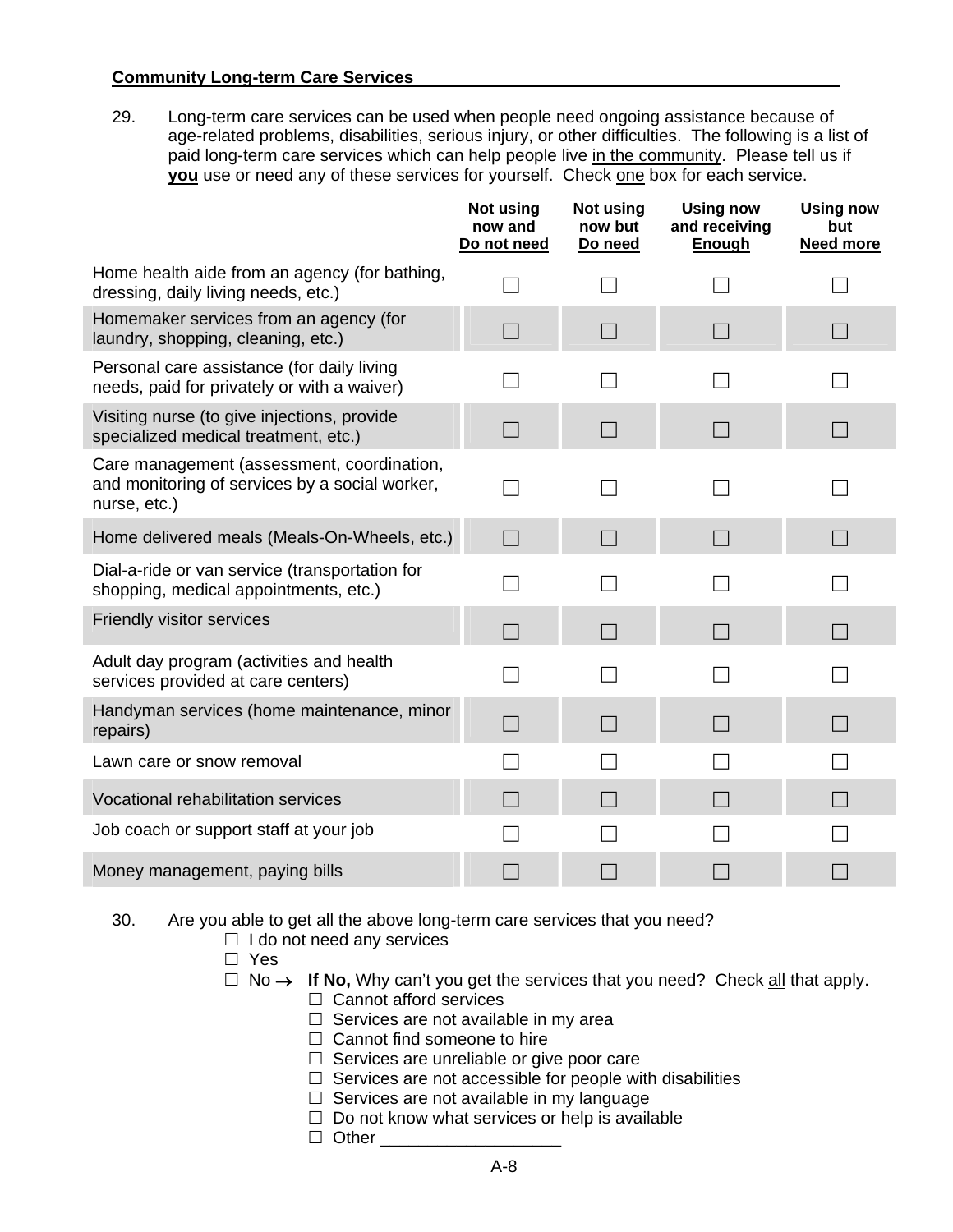| 31. | How did you find out about the long-term care services you use? Check all that apply.<br>$\Box$ Telephone directory<br>$\Box$ I do not use any services<br>$\Box$ Television, radio, or newspaper<br>$\Box$ Relatives, friends, or neighbors<br>$\Box$ Doctor, nurse, or other health provider<br>$\Box$ Internet or on-line<br>$\Box$ Social worker or care manager<br>$\Box$ Infoline (211)<br>$\Box$ Senior center<br>$\Box$ State agency<br>$\Box$ Support organization (e.g., Easter<br>$\Box$ School<br>Seals, Alzheimer's Association, etc.)<br>Other the contract of the contract of the contract of the contract of the contract of the contract of the contract of the contract of the contract of the contract of the contract of the contract of the contract of the cont<br>$\Box$ |
|-----|-------------------------------------------------------------------------------------------------------------------------------------------------------------------------------------------------------------------------------------------------------------------------------------------------------------------------------------------------------------------------------------------------------------------------------------------------------------------------------------------------------------------------------------------------------------------------------------------------------------------------------------------------------------------------------------------------------------------------------------------------------------------------------------------------|
| 32. | How often do you have problems communicating with someone who provides services to<br>you because they speak a different language or are from a different cultural background?<br>$\Box$ Rarely<br>$\Box$ I do not use any services<br>Always<br>$\Box$ Sometimes<br>Never<br>$\Box$                                                                                                                                                                                                                                                                                                                                                                                                                                                                                                            |
| 33. | Overall, how well do the long-term care services you receive meet your needs?<br>$\Box$ I do not use any services<br>$\Box$ Very well<br>$\Box$ Somewhat well<br>$\Box$ Not very well $\rightarrow$ Please describe your experiences:                                                                                                                                                                                                                                                                                                                                                                                                                                                                                                                                                           |
| 34. | How likely is it that you will go to a community center for seniors and people with disabilities in<br>the future?<br>$\Box$ Somewhat likely<br>$\Box$ Very likely<br>$\Box$ I already go<br>$\Box$ Not at all likely                                                                                                                                                                                                                                                                                                                                                                                                                                                                                                                                                                           |
| 35. | There are different wavs for people to arrange and manage their paid services. Managing                                                                                                                                                                                                                                                                                                                                                                                                                                                                                                                                                                                                                                                                                                         |

- 35. There are different ways for people to arrange and manage their paid services. Managing your paid services can include finding someone, training them, deciding on a work schedule, and paying them. If you had a choice, how would you like to manage your paid services, including any you use now or might use in the future? Please check the one approach you would like best.
	- $\Box$  You and an agency or provider talk about what services you want. The agency then decides on the services and schedule. The agency finds and arranges the services for you. The agency processes the paychecks and handles any tax forms or financial paperwork.
	- $\Box$  Together with the agency or provider of your choice, you decide the services and schedule for the services you want. You and the agency work together to find and arrange these services. The agency processes the paychecks and handles any tax forms or financial paperwork.
	- $\Box$  You make the decisions about, find, and arrange your own services without the help of an agency or provider. You can get advice and training to learn how to hire and fire, train, pay, and manage your workers. You process the paychecks and handle any tax forms or financial paperwork.
- 36. What additional services should Connecticut offer to older adults or people with disabilities?

 $\overline{\phantom{a}}$  , and the contribution of the contribution of the contribution of the contribution of the contribution of the contribution of the contribution of the contribution of the contribution of the contribution of the

\_\_\_\_\_\_\_\_\_\_\_\_\_\_\_\_\_\_\_\_\_\_\_\_\_\_\_\_\_\_\_\_\_\_\_\_\_\_\_\_\_\_\_\_\_\_\_\_\_\_\_\_\_\_\_\_\_\_\_\_\_\_\_\_\_\_\_\_\_\_\_

\_\_\_\_\_\_\_\_\_\_\_\_\_\_\_\_\_\_\_\_\_\_\_\_\_\_\_\_\_\_\_\_\_\_\_\_\_\_\_\_\_\_\_\_\_\_\_\_\_\_\_\_\_\_\_\_\_\_\_\_\_\_\_\_\_\_\_\_\_\_\_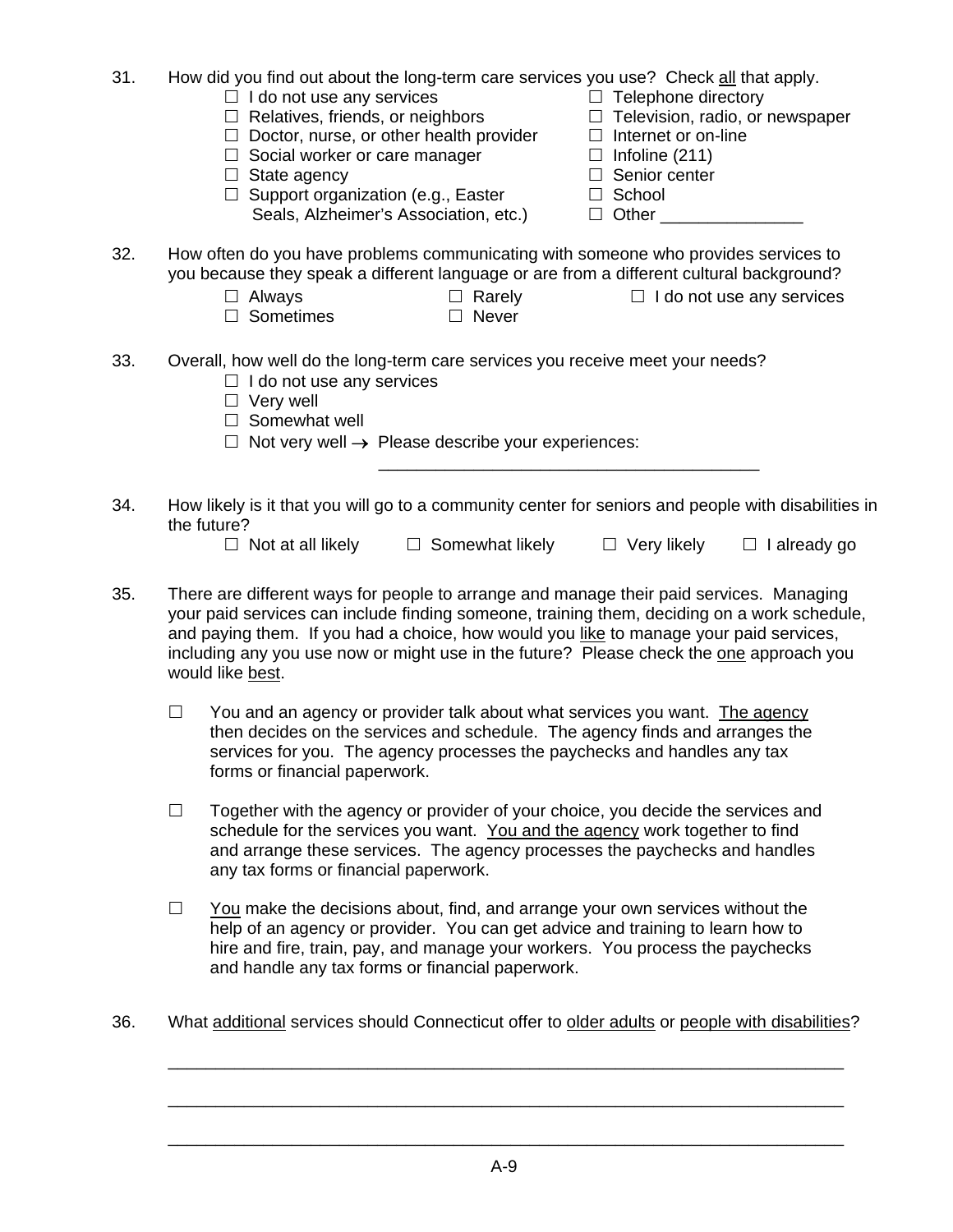### **Social Support**

| 37. | If you needed some extra help, could you count on any family or friends to help you with<br>daily tasks like grocery shopping, cooking, or giving you a ride?<br>$\Box$ No<br>$\Box$ Yes                                                                                                                                                                                |
|-----|-------------------------------------------------------------------------------------------------------------------------------------------------------------------------------------------------------------------------------------------------------------------------------------------------------------------------------------------------------------------------|
| 38. | Do you currently receive this type of extra help from family or friends at least once a week?<br>$\Box$ No<br>$\Box$ Yes<br>$\Box$ I do not need this help                                                                                                                                                                                                              |
| 39. | Can you count on anyone to provide you with emotional support, such as someone to talk<br>over problems with or help you make a difficult decision?<br>$\Box$ Yes<br>$\Box$ No                                                                                                                                                                                          |
| 40. | How often do you participate in any community activities or groups, such as a community<br>center, social group, advocacy group, religious group, support group, sports group, or any<br>other community group?<br>$\Box$ Never or almost never<br>$\Box$ Once or twice a month<br>$\Box$ Once or twice a year<br>$\Box$ Once a week or more<br>$\Box$ Every few months |
| 41. | How many days per week, on average, do you leave home for any reason?<br>$\Box$ Only for medical appointments<br>$\Box$ 4-6 days per week<br>$\Box$ Less than one day per week<br>$\Box$ Every day<br>$\Box$ 1-3 days per week                                                                                                                                          |
| 42. | Is the number of days you leave home each week the right amount for you?<br>$\Box$ Yes, I go out enough<br>$\Box$ No, I want to go out more<br>$\Box$ No, I want to go out less                                                                                                                                                                                         |
| 43. | What keeps you from going out more often? Check all that apply.<br>$\Box$ Nothing, I go out as much as I want<br>$\Box$ Financial concerns<br>$\Box$ Health concerns<br>$\Box$ No person to assist me<br>$\Box$ Accessibility issues<br>$\Box$ Emotional concerns<br>Other<br>$\Box$ Lack of transportation<br>ш                                                        |
| 44. | Do you provide unpaid care and assistance for a relative or friend who lives in Connecticut<br>because of old age, disabilities, or other problems?<br>$\Box$ No<br>$\Box$ Yes                                                                                                                                                                                          |
|     | <b>Employment and Transportation</b>                                                                                                                                                                                                                                                                                                                                    |
| 45. | Are you currently employed, volunteering, or going to school? Check all that apply.<br>$\Box$ Work full time<br>$\Box$ Homemaker<br>$\Box$ Attend school full or part time<br>$\Box$ Work part time<br>$\Box$ Volunteer<br>$\Box$ Unemployed<br>$\Box$ Retired                                                                                                          |
| 46. | If you are not currently working for pay, do you want to have a job?<br>$\Box$ I am currently working for pay<br>$\Box$ No<br>$\Box$ Yes $\rightarrow$ If Yes, Are you actively job hunting at this time?<br>$\Box$ No<br>Yes                                                                                                                                           |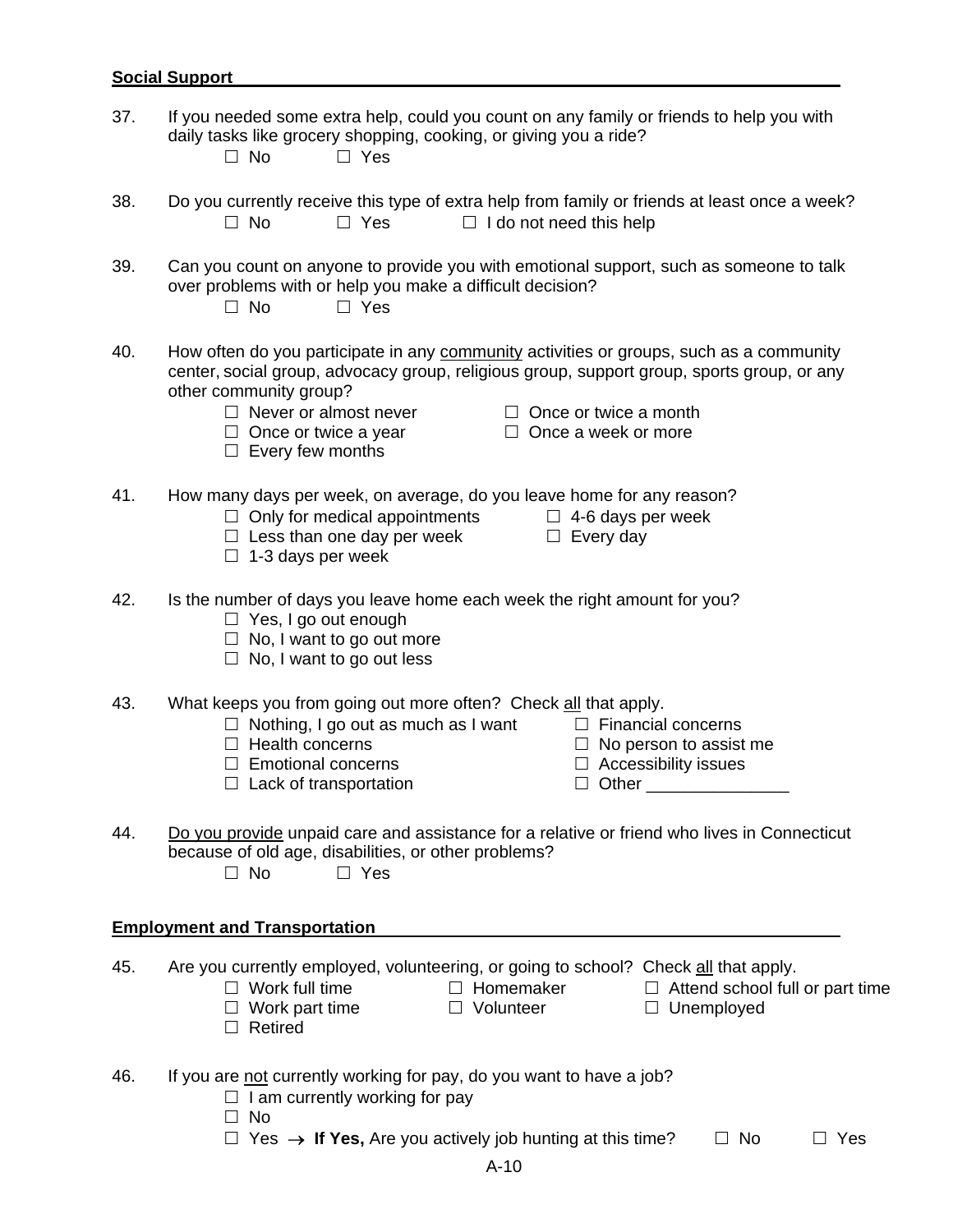47. At what age do you plan to retire or work fewer than 20 hours a week?

 $\Box$  age when I plan to retire or  $\Box$  I am already retired, working fewer

work fewer than 20 hours/week than 20 hours/week, or not working

- 48. If you are not in school at this time, do you want to get more schooling or education? □ No
	- $\Box$  Yes  $\rightarrow$  If Yes, What education are you interested in?
- 49. How do you usually get to places out of walking distance? Check all that apply.
	- $\Box$  Drive myself
	- $\Box$  Get a ride from someone else (family member, friend, paid assistant)
	- $\Box$  Public transportation, such as the bus or train
	- $\Box$  Group home or day program van
	- $\Box$  Dial-a-ride or other van service for people with disabilities
	- $\Box$  Scooter or electric wheelchair
	- $\Box$  Other (describe):
- 50. What kinds of difficulties do you have in getting the transportation that you need? Check all that apply.
	- $\Box$  I have no difficulties the transportation I use is fine
	- $\Box$  I have no car available to me or I do not drive
	- $\Box$  A person is not always available to assist or to drive me
	- $\Box$  It costs too much
	- $\Box$  Public buses are not available or not dependable
	- $\Box$  Dial-a-ride or van service is not always available, not dependable, or too slow
	- $\Box$  The van or bus will not take me to all the places I need to go
	- $\Box$  The car, bus, or van is not wheelchair or scooter accessible
	- $\Box$  Other  $\Box$
- 51. Do problems with transportation make it difficult for you to do any of the following? Check all that apply.
	-
	- $\Box$  Go to medical appointments  $\Box$  Socialize or visit friends and family
		-
	- $\Box$  Shop or do errands  $\Box$  Take part in community activities
	- $\Box$  Go to work or get a job  $\Box$  Other \_\_\_\_\_\_\_\_\_\_\_\_\_\_\_
- 

#### **General Information**

52. What is the zip code or name of the town you live in?

53. What is your age?

| 54. | What is your gender? | $\Box$ Male | $\Box$ Female |
|-----|----------------------|-------------|---------------|
|     |                      |             |               |

- 55. What is your marital status?
	- □ Married □ Separated □ Never married  $\Box$  Widowed  $\Box$  Divorced  $\Box$  Living together as though married
		-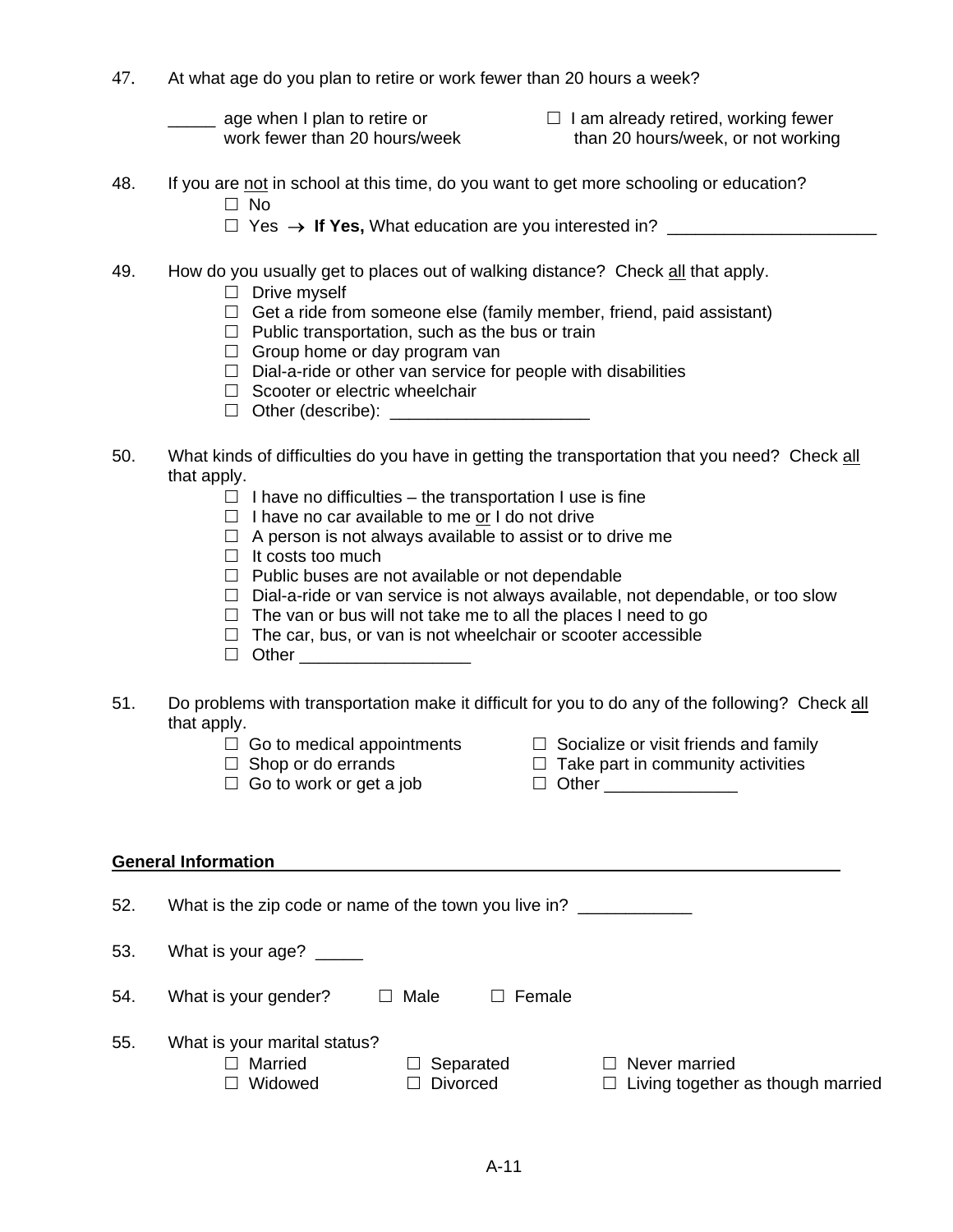- 56. What language do you mainly speak at home?
	- $\Box$  English  $\Box$  Polish  $\Box$  Other
	- $\Box$  Spanish  $\Box$  Russian

- 57. Which category best describes your race? Check only one.
	- □ White or Caucasian
	- □ Black, African-American, or Caribbean Black
	- $\Box$  Asian, including Asian Indian, Chinese, Filipino, Korean, or other Asian
	- □ American Indian or Alaska Native
	- $\Box$  Other  $\_\_$
- 58. Are you of Spanish, Latino, or Hispanic origin?  $\square$  No  $\square$  Yes
- 59. What is the highest grade or year you finished in school?
- $\Box$  8<sup>th</sup> grade or less  $\Box$  Some college
	-
- 
- $\Box$  Some high school  $\Box$  Two-year college degree
- $\Box$  High school diploma or GED  $\Box$  Four-year college degree
- 
- $\Box$  Technical school/community college  $\Box$  Post graduate degree (masters/doctorate)

#### **Financial**

60. What category best describes your total monthly household income from all sources before taxes? Include income such as wages, salaries, Social Security, retirement benefits, veteran's benefits, public assistance, investment income, or any other income.

- $\Box$  Less than \$500 each month  $\Box$  \$4,000 \$4,999
- 
- $\Box$  \$1,000 \$1,999  $\Box$  \$7,000 \$8,999
- $\Box$  \$2,000 \$2,999  $\Box$  \$9,000 \$12,499
- 
- 
- $\Box$  \$500 \$999<br> $\Box$  \$1.000 \$1.999<br> $\Box$  \$7.000 \$8.999
	-
	-
- $\Box$  \$3,000 \$3,999  $\Box$  \$12,500 or more each month
- 61. How many people are supported by this income (including you)? \_\_\_\_\_\_
- 62. What category best describes the total value of your assets? Do not include your home or your car. Assets include bank accounts, stocks, bonds, investment or business property, and the cash value of any life insurance.
	- $\Box$  Less than \$5,000  $\Box$  \$75,000 \$149,999
	- $\Box$  \$5,000 \$14,999  $\Box$  \$150,000 \$249,000
	- $\Box$  \$15,000 \$29,999  $\Box$  \$250,000 349,999
	- $\Box$  \$30,000 \$74,999  $\Box$  \$350,000 or more
- 
- 
- 
- 63. Do you own your own home or condominium/townhouse?  $\square$  No  $\square$  Yes
- 64. If you needed some extra help financially, could you count on anyone to help you, that is, by paying any bills, housing costs, medical costs, or providing you with food or clothes?  $\square$  No  $\square$  Yes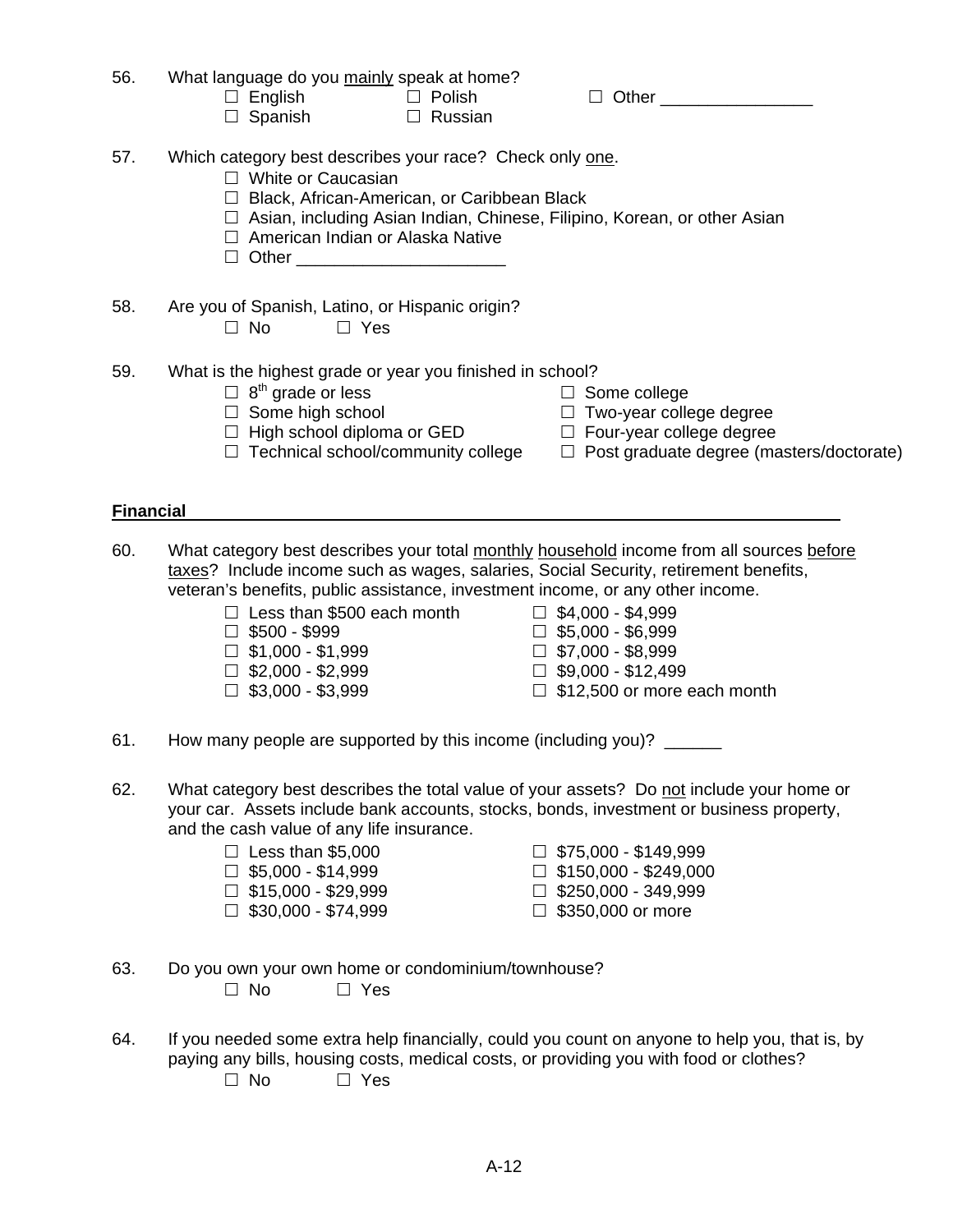- 65. In general, how do your finances usually work out at the end of the month? Do you find that you usually end up with… (Check only one.)
	- $\Box$  Some money left over
	- $\Box$  Just enough to make ends meet
	- $\Box$  Not enough money to make ends meet
- 66. Were there any times in the past 12 months when you did not have enough money to: Check all that apply.
	- $\Box$  Pay rent, mortgage, or real estate taxes
	- $\Box$  Pay utility bills (heat, electricity, phone)
	- $\Box$  Own or repair a car
	- $\Box$  Buy needed food
	- $\Box$  Fill a prescription for medicine
	- $\Box$  Obtain dental care
	- $\Box$  Obtain eyeglasses or hearing aids
	- $\Box$  Obtain other medical care
	- $\Box$  Pay for home modifications to adjust for physical needs
	- $\Box$  Pay for the assistive devices or technology that I need
	- $\Box$  Pay more than the minimum balance due on a credit card
	- $\Box$  Pay into a retirement account
	- $\Box$  Pay for the care of a parent or child with disabilities
	- $\Box$  I have always had enough money

## 67. Did anyone help you fill out this survey? Check all that apply.

- $\Box$  No, I filled it out myself  $\Box$  My adult child  $\Box$  My paid assistant or helper
	-

\_\_\_\_\_\_\_\_\_\_\_\_\_\_\_\_\_\_\_\_\_\_\_\_\_\_\_\_\_\_\_\_\_\_\_\_\_\_\_\_\_\_\_\_\_\_\_\_\_\_\_\_\_\_\_\_\_\_\_\_\_\_\_\_\_\_\_\_\_\_\_

\_\_\_\_\_\_\_\_\_\_\_\_\_\_\_\_\_\_\_\_\_\_\_\_\_\_\_\_\_\_\_\_\_\_\_\_\_\_\_\_\_\_\_\_\_\_\_\_\_\_\_\_\_\_\_\_\_\_\_\_\_\_\_\_\_\_\_\_\_\_\_

\_\_\_\_\_\_\_\_\_\_\_\_\_\_\_\_\_\_\_\_\_\_\_\_\_\_\_\_\_\_\_\_\_\_\_\_\_\_\_\_\_\_\_\_\_\_\_\_\_\_\_\_\_\_\_\_\_\_\_\_\_\_\_\_\_\_\_\_\_\_\_

\_\_\_\_\_\_\_\_\_\_\_\_\_\_\_\_\_\_\_\_\_\_\_\_\_\_\_\_\_\_\_\_\_\_\_\_\_\_\_\_\_\_\_\_\_\_\_\_\_\_\_\_\_\_\_\_\_\_\_\_\_\_\_\_\_\_\_\_\_\_\_

- 
- $\Box$  My spouse/partner  $\Box$  My parent  $\Box$  Other  $\Box$

68. Is there anything else you would like to add?

**Thank you for taking the time to participate in this survey. Please mail your completed survey in the envelope provided, or mail to:** 

> **Martha Porter, University of Connecticut Health Center 263 Farmington Avenue, Building 7, Farmington, CT 06030- 6147**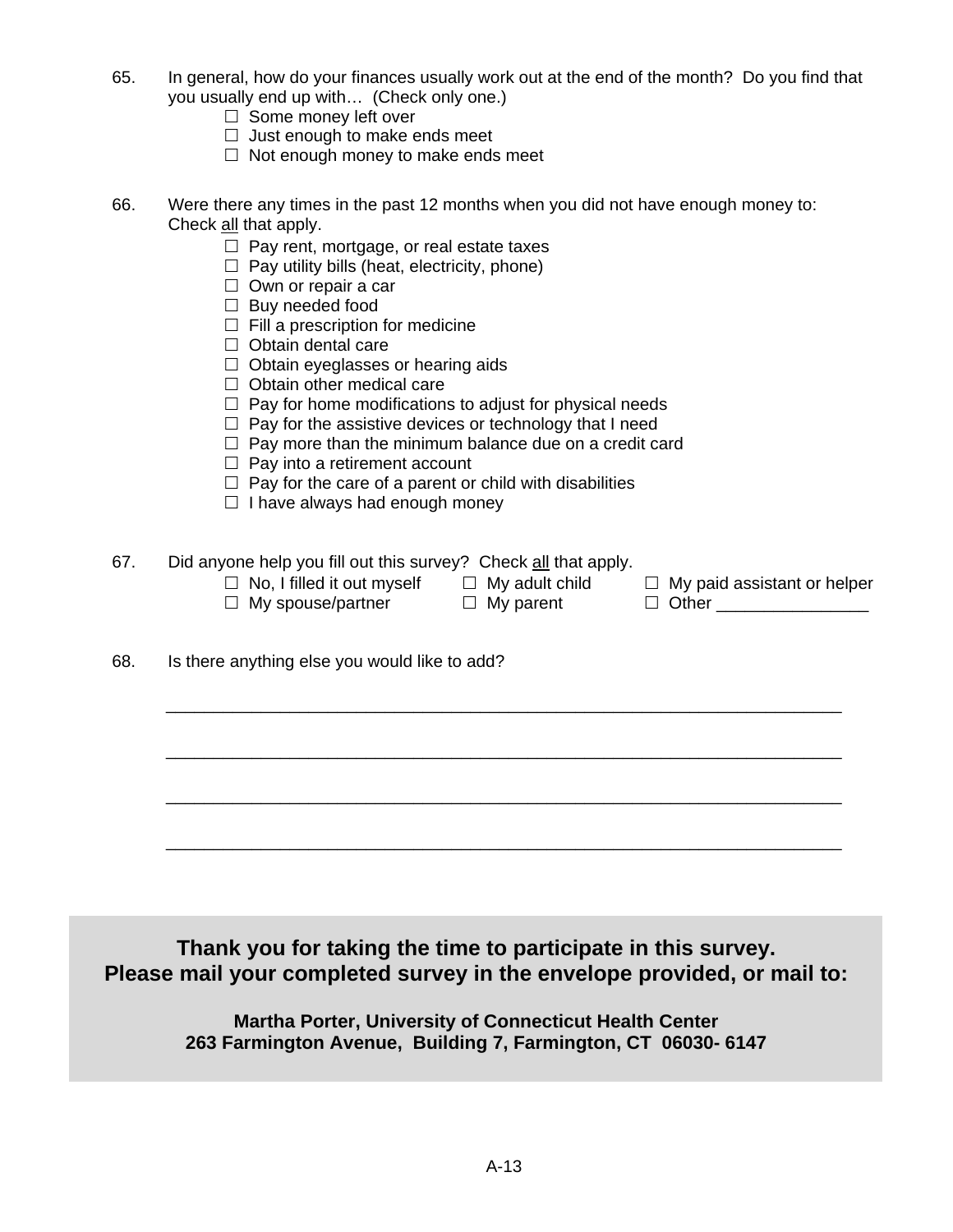# **Appendix B Artists and Artwork**

1. Mikey Welsh is a self-taught artist based in Burlington, VT. His style is somewhat akin to Art Brut and the Cobra movement of the 1940's. Mikey's mother, who is a classicallytrained painter, immersed him in art from a young age. Starting with watercolors and collage, Mikey continued to work on art until the age of 19, at which point he started his music career. At the age of 30, after suffering a nervous breakdown, he dedicated himself to painting full-time. Since 2001, Mikey has had several successful solo exhibitions, selling his work to collectors and working private commissions.

Untitled (pink and yellow), 4 x 4 feet, acrylic on canvas, © 2004

Retrieved February 19, 2008, from http://www.mikeywelsh.com/

2. Carol Es is a self-taught artist and native of Los Angeles. Her dichotomous, artistic nature formed early at age six, drawing cartoons underneath tables in bowling alleys. Since then, she has come to express herself completely in her art after surviving childhood sexual abuse, and disability. She uses past experience as the fuel for subject matter, transforming a broken past into a positive and hopeful present and future.

Recycle, 20 x 16 inches, oil, acrylic & trash on canvas, 2001

Retrieved February 19, 2008, from<http://www.outsiderart.info/es.htm>

3. Louis Wane

Louis Wane was born in London's Clerkenwell district in 1860 and was diagnosed with schizophrenia in 1917 at the age of 57. In 1924, he was certified "insane" and committed to the pauper's wing of a mental hospital in Tooting, England. Years later a foundation was set up for him by his peers (including the famous H.G. Wells), which enabled Wain to spend the last years of his life in comfort in private asylums in Southwark and Napsbury, where he continued to paint and draw his cats.

Untitled (cat)

Retrieved February 19, 2008, from <http://instruct1.cit.cornell.edu/courses/nbb421/student2003/epl8/>